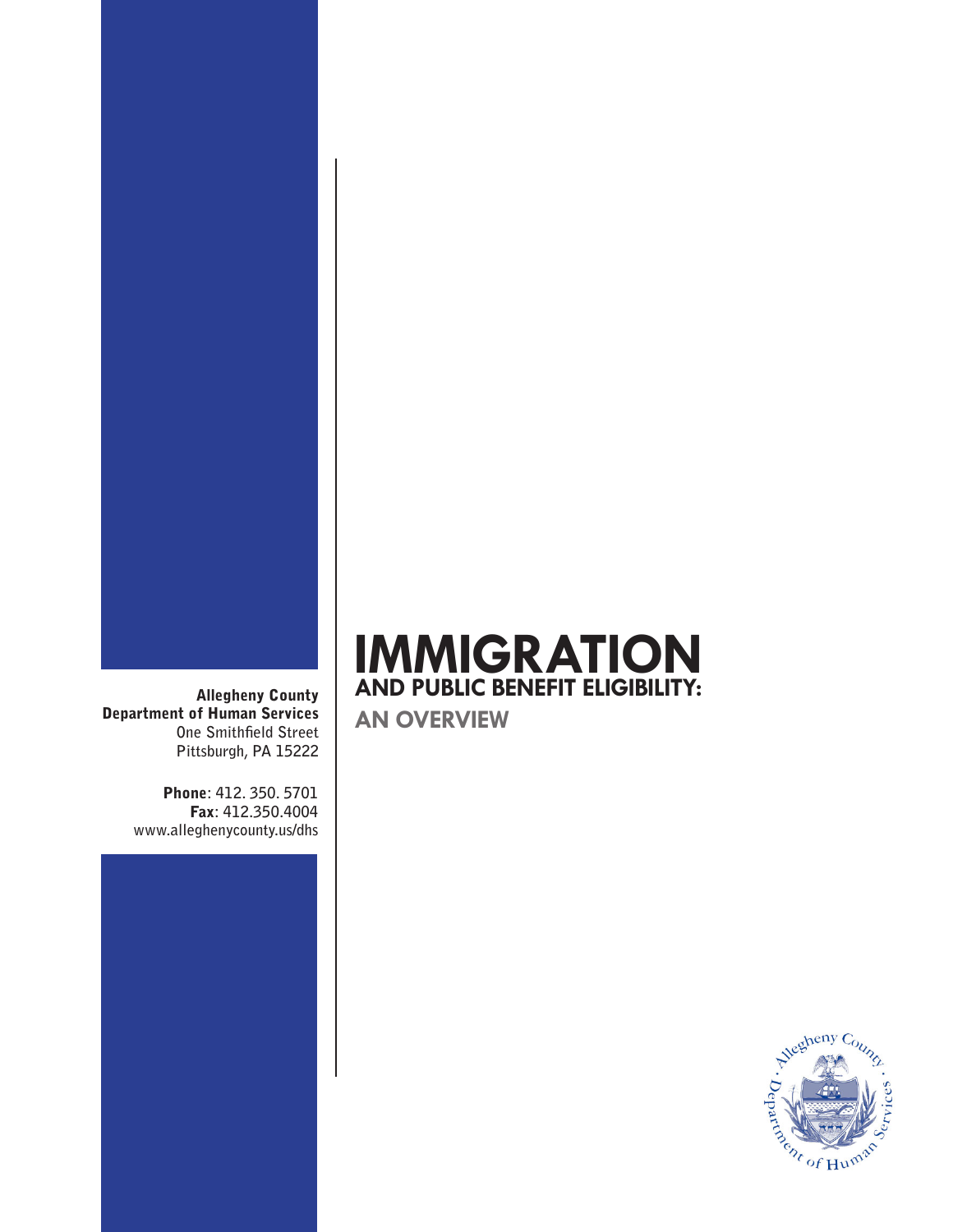# Introduction & **Background**

#### **INTRODUCTION**

The growing cultural diversity in Allegheny County presents new challenges and opportunities for human service delivery. The Department of Human Services established the Immigrants and Internationals Initiative to further our vision of providing culturally competent services to all residents, especially those who are vulnerable. Individuals from diverse groups, participating in the Department of Human Services Immigrants and Internationals Advisory Council, provide a broad understanding of the challenges faced by the immigrant and international population: cultural, language, access and legal barriers. Their recommendations guide our efforts to enhance access and quality services to all residents of Allegheny County. This document, created in response to needs identified by the Advisory Council, serves as a resource guide for those seeking information about immigrants' eligibility for public benefits.

**Contributors** Special thanks to Jonathan Blazer, Public Benefits Policy Attorney, and Tanya<br>Broder of the National Immigration Law Center for use of all of their resource Broder of the National Immigration Law Center for use of all of their resources and assistance. Also thanks to the Pennsylvania Health Law Project, Mercer Street Friends of New Jersey for their helpful "Public Benefits and Immigrants: A Resource guide for Community Service Providers," and Claudia Schlosberg of the National Health Law Program for her useful manual entitled "Immigrant Access to Health Benefits."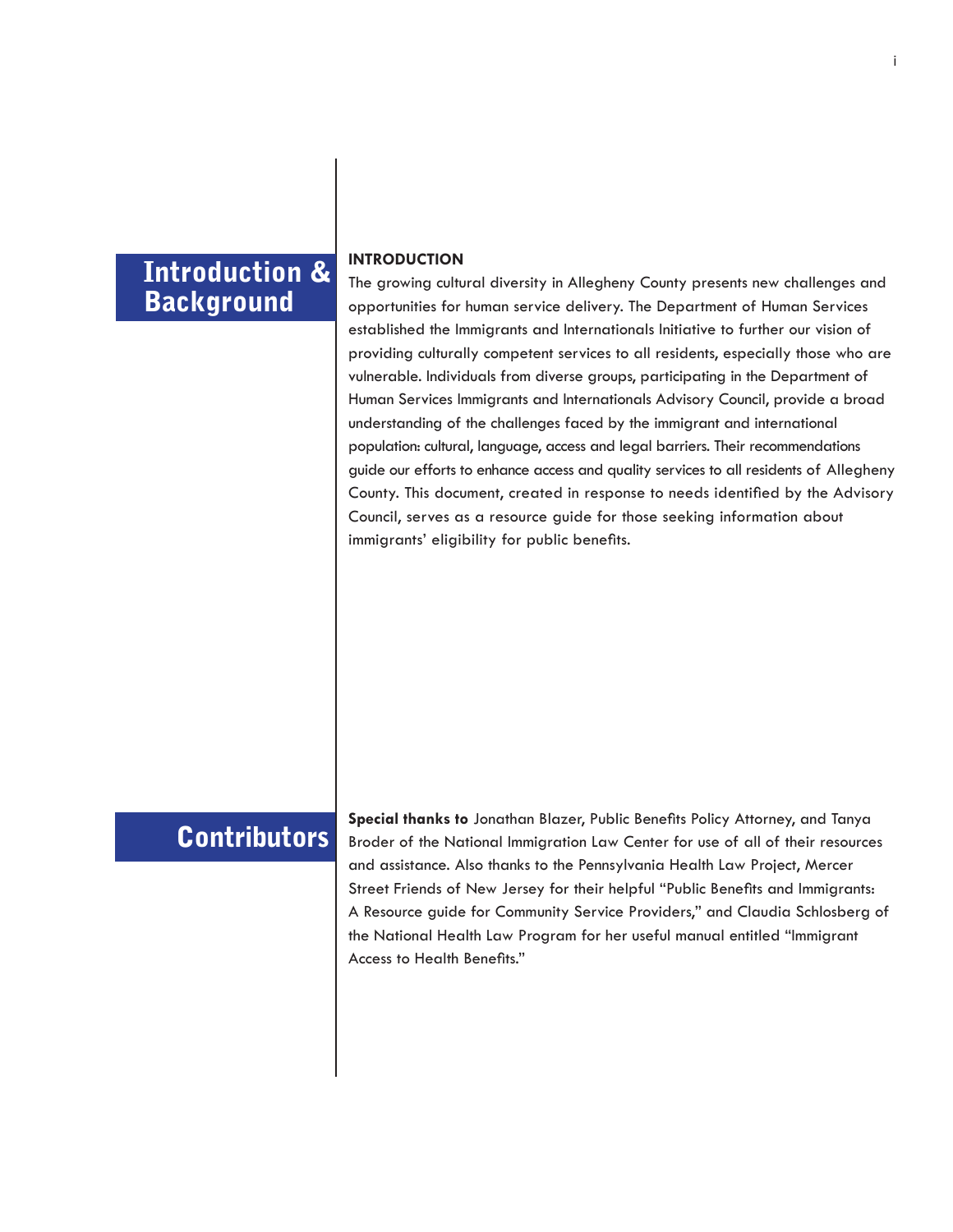# **Contents**

| <b>Quick Guide to Eligibility</b>                                    | . 1                   |
|----------------------------------------------------------------------|-----------------------|
| <b>Understanding Public Benefits Eligibility</b>                     | . 6                   |
| <b>Immigrant Categories</b>                                          | . 6                   |
| <b>Restrictions on Federal Programs</b>                              | . 9                   |
| What is a Public Charge? Setting the Record Straight                 | 10                    |
| What Public Benefits are Available to Immigrants in Pennsylvania? 12 |                       |
| <b>Medical Assistance</b>                                            | 12                    |
| <b>Cash Assistance</b>                                               | 13                    |
| Supplemental Security Income (SSI)                                   | $\dots\dots\dots$ ] 4 |
| <b>Food Stamps</b>                                                   | 15                    |
| Housing and Urban Development (HUD) Public Housing 15                |                       |
| Energy Assistance Programs (LIHEAP)                                  | 16                    |
| <b>Legal Services Corporation (LSC)</b>                              | 17                    |
| Disaster Assistance                                                  | 18                    |
| <b>Earned Income Tax Credit</b>                                      | 20                    |
| What Public Benefits are Available to Children in Pennsylvania?      | 20                    |
| State Children's Health Insurance Program (CHIP)                     | . 20                  |
| <b>Child Care Assistance</b>                                         | 21                    |
| What Public Benefits are Available to Immigrants in Pennsylvania     |                       |
| <b>Regardless of Immigration Status?</b>                             | 23                    |
| Emergency Medical Assistance (EMA)                                   | . 23                  |
| Access to EMA Under the Emergency Medical Treatment                  |                       |
| and Active Labor Act (EMTALA)                                        | . 24                  |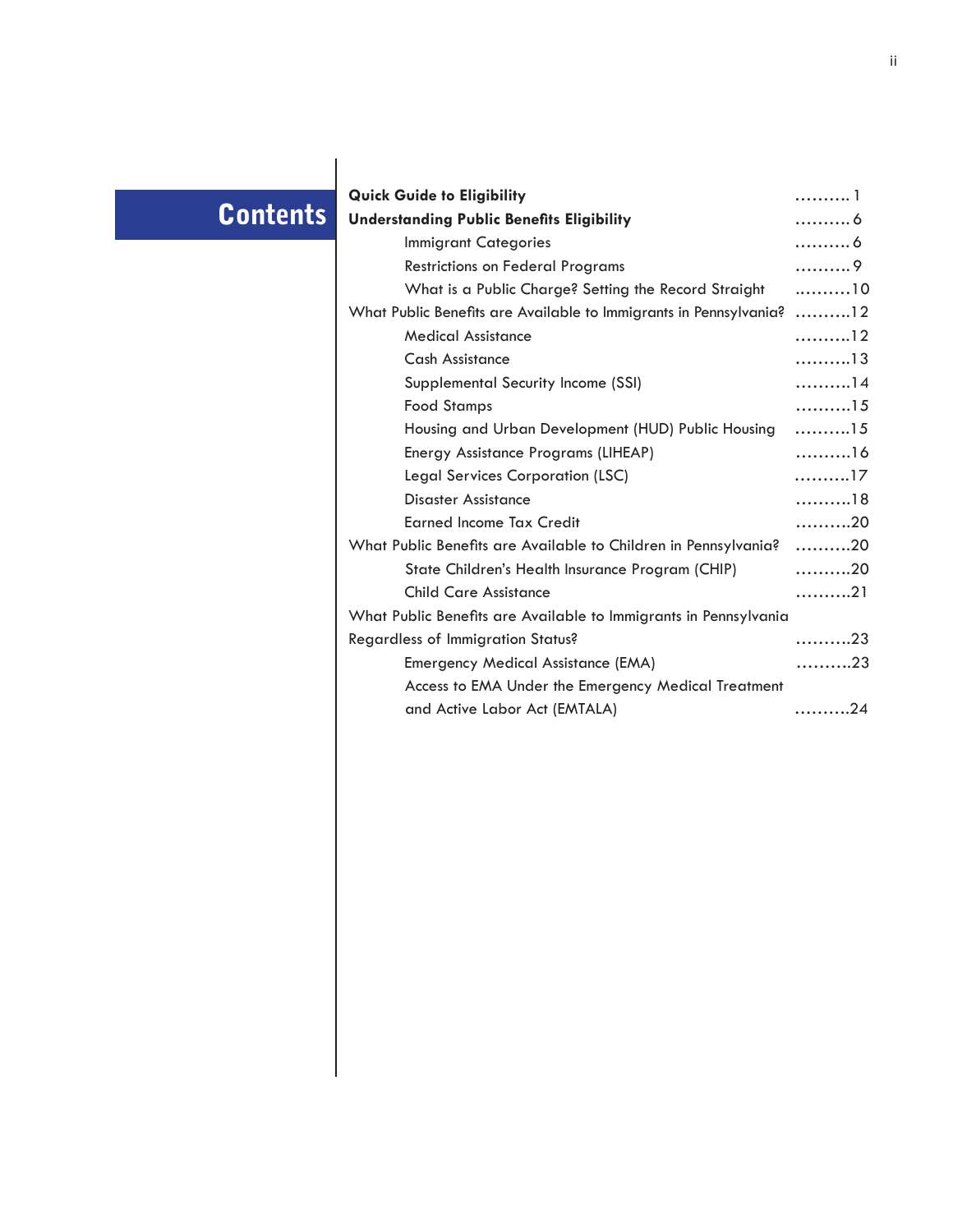# **Contents**

|                  | <b>Chronic Care Cases</b>                               | 24   |
|------------------|---------------------------------------------------------|------|
|                  | <b>Federally Qualified Health Centers</b>               | 24   |
|                  | Nurse-Managed Health Centers                            | 25   |
|                  | <b>Healthy Woman</b>                                    | 25   |
|                  | Women, Infants and Children (WIC)                       | 25   |
|                  | Prescription Assistance for Seniors (PACE, PACENET, and |      |
|                  | PACE plus Medicare)                                     | . 25 |
|                  | <b>Other Prescriptions Assistance Programs</b>          | 26   |
|                  | <b>COBRA/HIPAA Laws</b>                                 | 26   |
|                  | <b>Special Care</b>                                     | 27   |
|                  | <b>Charity Care</b>                                     | . 27 |
|                  | County Mental Health and Mental Retardation Services    | 27   |
|                  | <b>Other Non-Medicaid Funded Health Services</b>        | 28   |
|                  | <b>Public Education</b>                                 | 28   |
|                  | Community-Based Programs Available to All Immigrants 29 |      |
|                  | Sponsorship and Deeming Rules                           |      |
|                  | <b>Exceptions to Deeming Rules</b>                      | 31   |
|                  | <b>Extent of Sponsor Liability</b>                      | 31   |
|                  | Duration                                                | 32   |
| Duty to Report   |                                                         | 32   |
|                  | Section 404 Regulations                                 | 32   |
|                  | Nonprofit Charitable Organizations                      | 32   |
| <b>Resources</b> |                                                         | 33   |
|                  | <b>Appendix A: Glossary of Relevant Terms</b>           | . 38 |
|                  | <b>Appendix B: 2008 Federal Poverty Guidelines</b>      | 45   |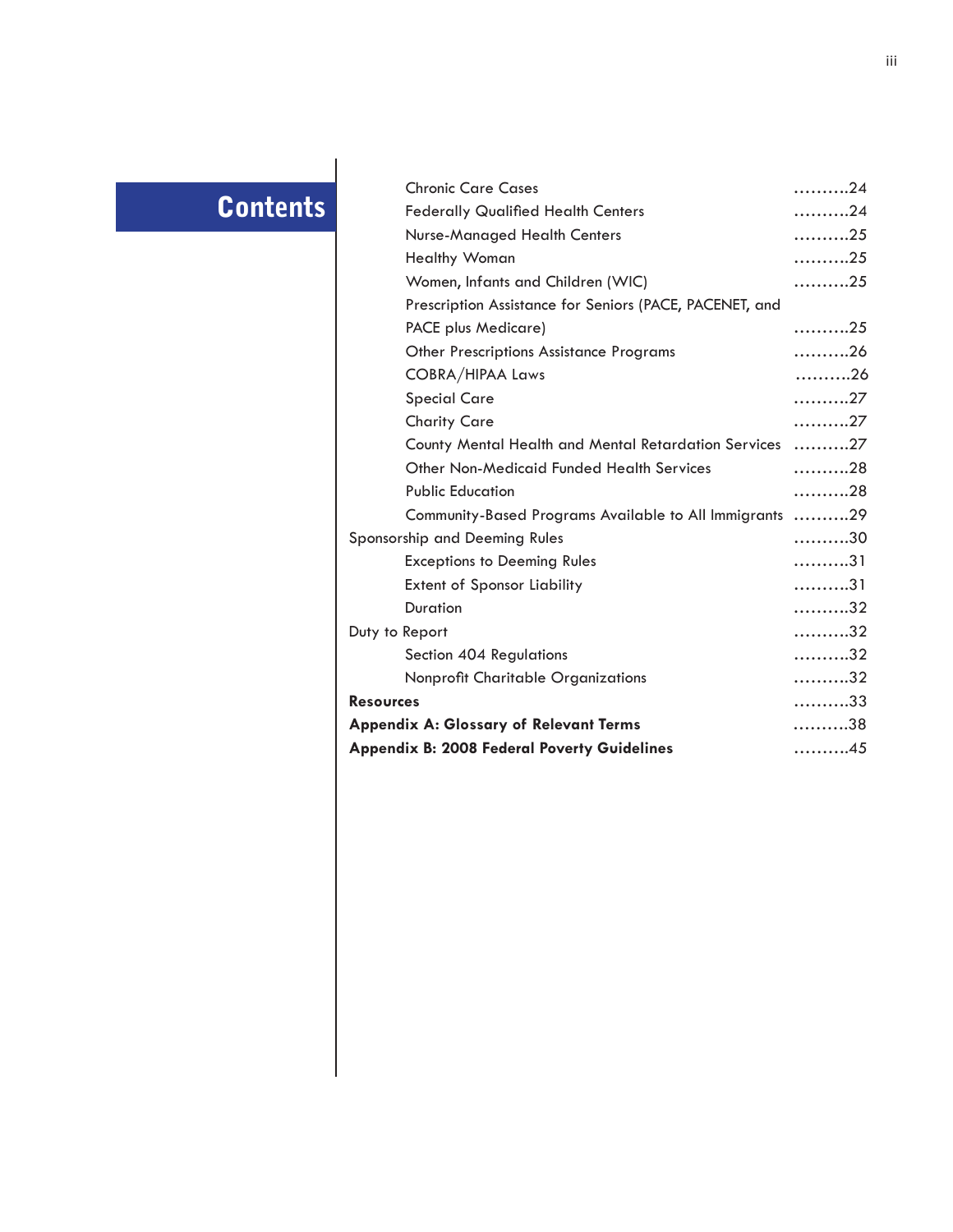**Quick Guide to Eligibility** Quick Guide to Eligibility *10/2008) (Source : National Immigration Law Center,* 

| <b>PROGRAM</b>                                  | "QUALIFIED"<br><b>IMMIGRANTS WHO</b><br><b>ENTERED THE U.S.</b><br><b>BEFORE AUG. 22,</b><br>1996                                                                                                                                                                                                                                                                                                                                                                                                                                                                                                                                                                                                                                                                                                                                                                                   | "QUALIFIED"<br><b>IMMIGRANTS WHO</b><br><b>ENTERED THE U.S. ON</b><br>OR AFTER AUG. 22,<br>1996                                                                                                                                                                                                                                                                                                                                                                                                                                                                                                                                                                                                                                                            | "NOT QUALIFIED"<br><b>IMMIGRANTS</b>                                                                                                                                                                                                                                                                                                              |
|-------------------------------------------------|-------------------------------------------------------------------------------------------------------------------------------------------------------------------------------------------------------------------------------------------------------------------------------------------------------------------------------------------------------------------------------------------------------------------------------------------------------------------------------------------------------------------------------------------------------------------------------------------------------------------------------------------------------------------------------------------------------------------------------------------------------------------------------------------------------------------------------------------------------------------------------------|------------------------------------------------------------------------------------------------------------------------------------------------------------------------------------------------------------------------------------------------------------------------------------------------------------------------------------------------------------------------------------------------------------------------------------------------------------------------------------------------------------------------------------------------------------------------------------------------------------------------------------------------------------------------------------------------------------------------------------------------------------|---------------------------------------------------------------------------------------------------------------------------------------------------------------------------------------------------------------------------------------------------------------------------------------------------------------------------------------------------|
| Supplemental<br><b>Security Income</b><br>(SSI) | Eligible only if:<br>*Receiving SSI (or application<br>pending) on Aug. 22, 1996<br>.Qualify as disabled and<br>were lawfully residing in<br>the U.S. on Aug. 22, 1996 <sup>1</sup><br>*Lawful permanent resident<br>with credit for 40 quarters<br>of work <sup>1,2</sup><br>*Were granted refugee or<br>asylum status or withholding<br>of deportation/removal,<br>Cuban/Haitian entrant, or<br>Amerasian immigrant, but<br>only during first seven years<br>after getting status, unless<br>extended <sup>3</sup><br>*Veteran, active duty military;<br>spouse, un-remarried<br>surviving spouse, or child <sup>1</sup><br>•Certain American Indians<br>born abroad                                                                                                                                                                                                              | Eligible only if:<br>• Lawful permanent resident<br>with credit for 40 quarters<br>of work <sup>2</sup> (but must wait until<br>five years after entry before<br>applying)<br>• Were granted refugee or<br>asylum status or withholding of<br>deportation/removal, Cuban/<br>Haitian entrant, or Amerasian<br>immigrant, but only during<br>first seven years after getting<br>status, unless extended <sup>3</sup><br>• Veteran, active duty<br>military; spouse, un-remarried<br>surviving spouse, or child <sup>1</sup><br>• Certain American Indians<br>born abroad                                                                                                                                                                                    | Eligible only if:<br>• Receiving SSI (or application<br>pending) on Aug. 22, 1996<br>• Certain American Indians<br>born abroad<br>• Victims of trafficking and<br>their derivative beneficiaries<br>during the first seven years<br>after getting status                                                                                          |
| Food<br>Stamps <sup>4</sup>                     | Eligible only if:<br>• Are under age 184<br>• Were granted refugee or<br>asylum status or withholding<br>of deportation/removal,<br>Cuban/Haitian entrant, or<br>Amerasian immigrant<br>* Have been in "qualified"<br>immigrant status for five<br>years <sup>1</sup><br>• Are receiving disability-<br>related assistance <sup>1,5</sup><br>• Lawful permanent resident<br>with credit for 40 quarters<br>of work<br>• Were 65 years or older<br>and were lawfully residing in<br>the U.S. on Aug. 22, 1996 <sup>1</sup><br>• Veteran, active duty military;<br>spouse, un-remarried surviving<br>spouse, or child <sup>1</sup><br>• Member of Hmong or<br>Laotian tribe during the<br>Vietnam era, when the tribe<br>militarily assisted the U.S.;<br>spouse, surviving spouse, or<br>child of tribe member <sup>1</sup><br>• Certain American Indians<br><del>born abroad-</del> | Eligible only if:<br>• Are under age 18 <sup>4</sup><br>• Were granted refugee or<br>asylum status or withholding of<br>deportation/removal, Cuban/<br>Haitian entrant, or Amerasian<br>immigrant<br>• Have been in "qualified"<br>immigrant status for five years <sup>1</sup><br>• Are receiving disability-<br>related assistance <sup>1,5</sup><br>• Lawful permanent resident<br>with credit for 40 quarters of<br>work<br>• Veteran, active duty military;<br>spouse, un-remarried surviving<br>spouse, or child <sup>1</sup><br>• Member of Hmong or Laotian<br>tribe during the Vietnam era,<br>when the tribe militarily assisted<br>the U.S.; spouse, surviving spouse,<br>or child of tribe member<br>• Certain American Indians<br>born abroad | Eligible only if:<br>• Member of Hmong or Laotian<br>tribe during the Vietnam era,<br>when the tribe militarily assisted<br>the U.S., spouse, surviving spouse<br>or child of tribe member, who is<br>lawfully present in the U.S.<br>• Certain American Indians<br>born abroad<br>• Victims of trafficking and<br>their derivative beneficiaries |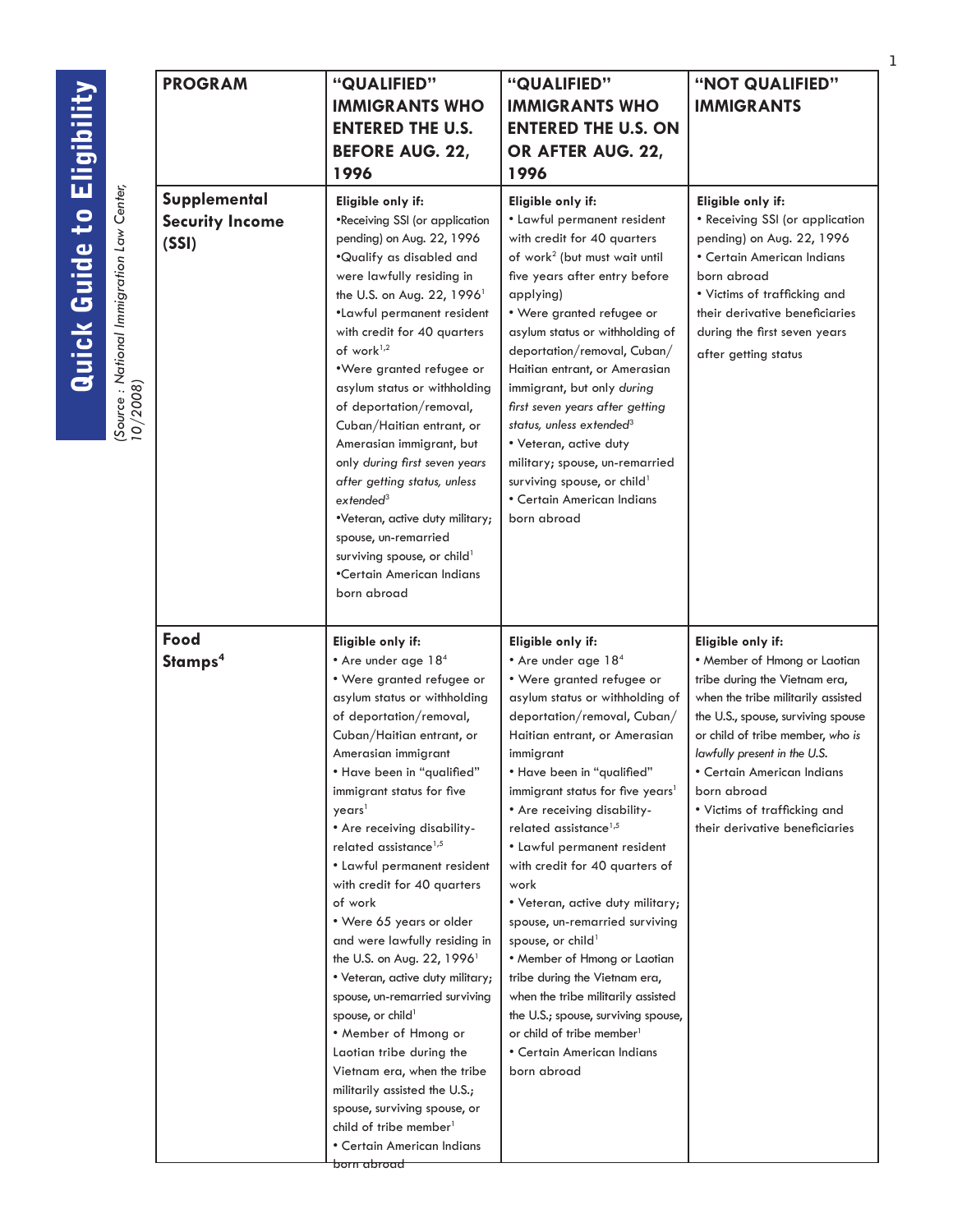**Quick Guide to Eligibility** Quick Guide to Eligibility *10/2008) (Source : National Immigration Law Center,* 

| <b>Temporary</b><br><b>Assistance for the</b><br><b>Needy</b>                                                     | Eligible <sup>1</sup>  | Eligible only if:<br>• Were granted refugee or<br>asylum status or withholding of                                                                                                                                                                                                                                                                                                                                | Eligible only if:<br>*Victims of trafficking and their<br>derivative beneficiaries                                                                                                                                                |
|-------------------------------------------------------------------------------------------------------------------|------------------------|------------------------------------------------------------------------------------------------------------------------------------------------------------------------------------------------------------------------------------------------------------------------------------------------------------------------------------------------------------------------------------------------------------------|-----------------------------------------------------------------------------------------------------------------------------------------------------------------------------------------------------------------------------------|
| <b>Families</b><br>(TANF)                                                                                         |                        | deportation/removal, Cuban/<br>Haitian entrant, or Amerasian<br>immigrant <sup>6</sup><br>*Veteran, active duty military;<br>spouse, un-remarried surviving<br>spouse, or child <sup>1</sup><br>*Have been in "qualified"<br>immigrant status for five years<br>or more <sup>1,6</sup>                                                                                                                           |                                                                                                                                                                                                                                   |
| <b>Emergency</b><br><b>Medicaid</b><br>(includes labor<br>and delivery)                                           | Eligible               | <b>Eligible</b>                                                                                                                                                                                                                                                                                                                                                                                                  | <b>Eligible</b>                                                                                                                                                                                                                   |
| <b>Full-Scope</b><br><b>Medicaid</b>                                                                              | Eligible <sup>7</sup>  | Eligible only if:<br>• Were granted refugee or<br>asylum status or withholding of<br>deportation/removal, Cuban/<br>Haitian entrant, or Amerasian<br>immigrant <sup>8</sup><br>• Veteran, active duty military;<br>spouse, un-remarried surviving<br>spouse, or child <sup>1</sup><br>• Receiving federal Foster Care<br>• Have been in "qualified"<br>immigrant status for five years<br>or more <sup>1,8</sup> | Eligible only if:<br>• Were receiving SSI on Aug.<br>22, 1996 (in states that link<br>Medicaid to SSI eligibility)<br>• Certain American Indians born<br>abroad<br>• Victims of trafficking and their<br>derivative beneficiaries |
| <b>State</b><br><b>Children's</b><br><b>Health</b><br><b>Insurance</b><br>Program<br>(SCHIP)                      | Eligible <sup>11</sup> | Eligible <sup>11</sup><br>• Were granted refugee or<br>asylum status or withholding of<br>deportation/removal, Cuban/<br>Haitian entrant, or Amerasian<br>immigrant<br>• Veteran, active duty military;<br>spouse, un-remarried surviving<br>spouse, or child <sup>1</sup><br>• Have a "qualified" immigrant<br>status                                                                                           | Eligible only if:<br>• Victims of trafficking and their<br>derivative beneficiaries                                                                                                                                               |
| <b>Medicare</b><br>"Premium<br><b>Free" Part A</b><br>(hospitalization)<br>(eligibility based<br>on work history) | <b>Eligible</b>        | Eligible                                                                                                                                                                                                                                                                                                                                                                                                         | Eligible only if:<br>• Lawfully present, and<br>eligibility for assistance is based<br>on authorized employment                                                                                                                   |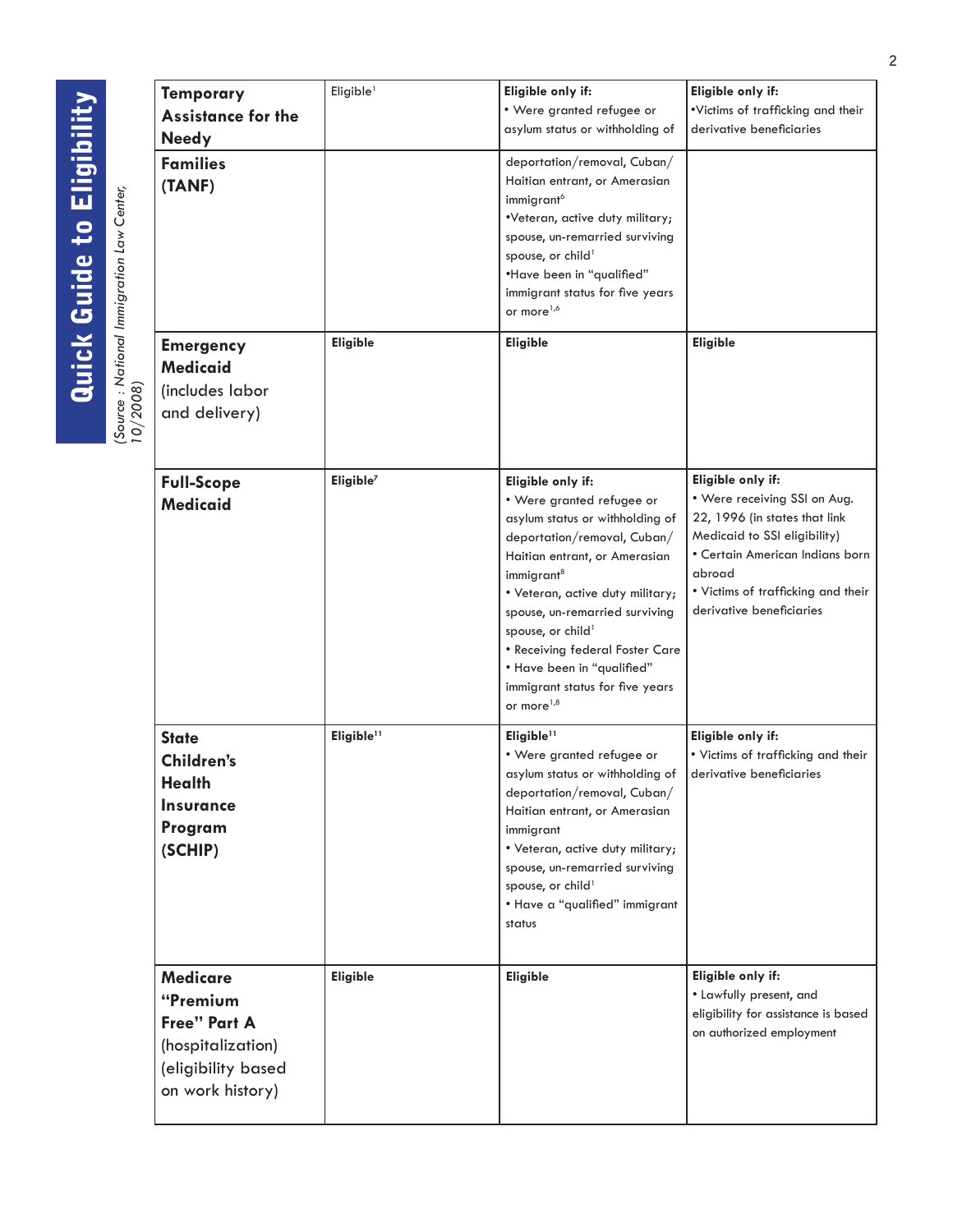| Premium<br>"Buy-in"<br><b>Medicare</b>                                                                         | Eligible only if:<br>• Lawful permanent resident<br>who has resided continuously in<br>the U.S. for at least five years                                                                                                                                                                          | Eligible only if:<br>• Lawful permanent resident<br>who has resided continuously in<br>the U.S. for at least five years                                                                                                                                                                         | <b>Not Eligible</b>                                                                                                                                                                                                                                                                                                                                                                                                                                                                                                                                                                                                                                                          |
|----------------------------------------------------------------------------------------------------------------|--------------------------------------------------------------------------------------------------------------------------------------------------------------------------------------------------------------------------------------------------------------------------------------------------|-------------------------------------------------------------------------------------------------------------------------------------------------------------------------------------------------------------------------------------------------------------------------------------------------|------------------------------------------------------------------------------------------------------------------------------------------------------------------------------------------------------------------------------------------------------------------------------------------------------------------------------------------------------------------------------------------------------------------------------------------------------------------------------------------------------------------------------------------------------------------------------------------------------------------------------------------------------------------------------|
| <b>HUD Public</b><br><b>Housing and</b><br><b>Section 8</b><br><b>Programs</b>                                 | Eligible except:<br>$\bullet$ Certain Cuban/Haitian<br>entrants and "qualified"<br>abused spouses and children<br>Note: If at least one member<br>of the household is eligible<br>based on immigration status,<br>the family may reside in the<br>housing, but the subsidy will<br>be pro-rated. | <b>Eligible except:</b><br>• Certain Cuban/Haitian<br>entrants and "qualified"<br>abused spouses and children<br>Note: If at least one member<br>of the household is eligible<br>based on immigration status,<br>the family may reside in the<br>housing, but the subsidy will be<br>pro-rated. | Eligible only if:<br>• Temporary resident under<br>IRCA general amnesty, or<br>paroled into the U.S. for less<br>than one year<br>• Victims of trafficking and<br>their derivative beneficiaries<br>• Citizens of Micronesia, the<br>Marshall Islands, and Palau<br>Note: For other immigrants,<br>eligibility may depend on<br>the date the family began<br>receiving housing assistance,<br>the immigration status of other<br>household members, and the<br>household composition.<br>Also note: If at least one<br>member of the household is<br>eligible based on immigration<br>status, the family may reside in<br>the housing, but the subsidy will<br>be pro-rated. |
| <b>Title XX</b><br><b>Block Grants</b>                                                                         | <b>Eligible</b>                                                                                                                                                                                                                                                                                  | <b>Eligible</b>                                                                                                                                                                                                                                                                                 | Eligible only if:<br>• Victims of trafficking and their<br>derivative beneficiaries<br>• Program or service funded by<br>the block grant is exempt from<br>the welfare law's restrictions                                                                                                                                                                                                                                                                                                                                                                                                                                                                                    |
| <b>Social</b><br><b>Security</b>                                                                               | Eligible <sup>10</sup>                                                                                                                                                                                                                                                                           | Eligible <sup>10</sup>                                                                                                                                                                                                                                                                          | Eligible only if:<br>• Lawfully present <sup>10</sup><br>• Were receiving assistance<br>based on an application filed<br>before Dec. 1, 1996<br>• Eligibility required by certain<br>international agreements                                                                                                                                                                                                                                                                                                                                                                                                                                                                |
| <b>Other</b><br><b>Federal Public</b><br><b>Benefits</b><br><b>Subject to</b><br>welfare law's<br>restrictions | <b>Eligible</b>                                                                                                                                                                                                                                                                                  | <b>Eligible</b>                                                                                                                                                                                                                                                                                 | Eligible only if:<br>*Victims of trafficking and their<br>derivative beneficiaries                                                                                                                                                                                                                                                                                                                                                                                                                                                                                                                                                                                           |
| <b>Benefits</b><br>Exempt from<br>welfare law's<br>restrictions                                                | <b>Eligible</b>                                                                                                                                                                                                                                                                                  | <b>Eligible</b>                                                                                                                                                                                                                                                                                 | <b>Eligible</b>                                                                                                                                                                                                                                                                                                                                                                                                                                                                                                                                                                                                                                                              |

**Quick Guide to Eligibility** Quick Guide to Eligibility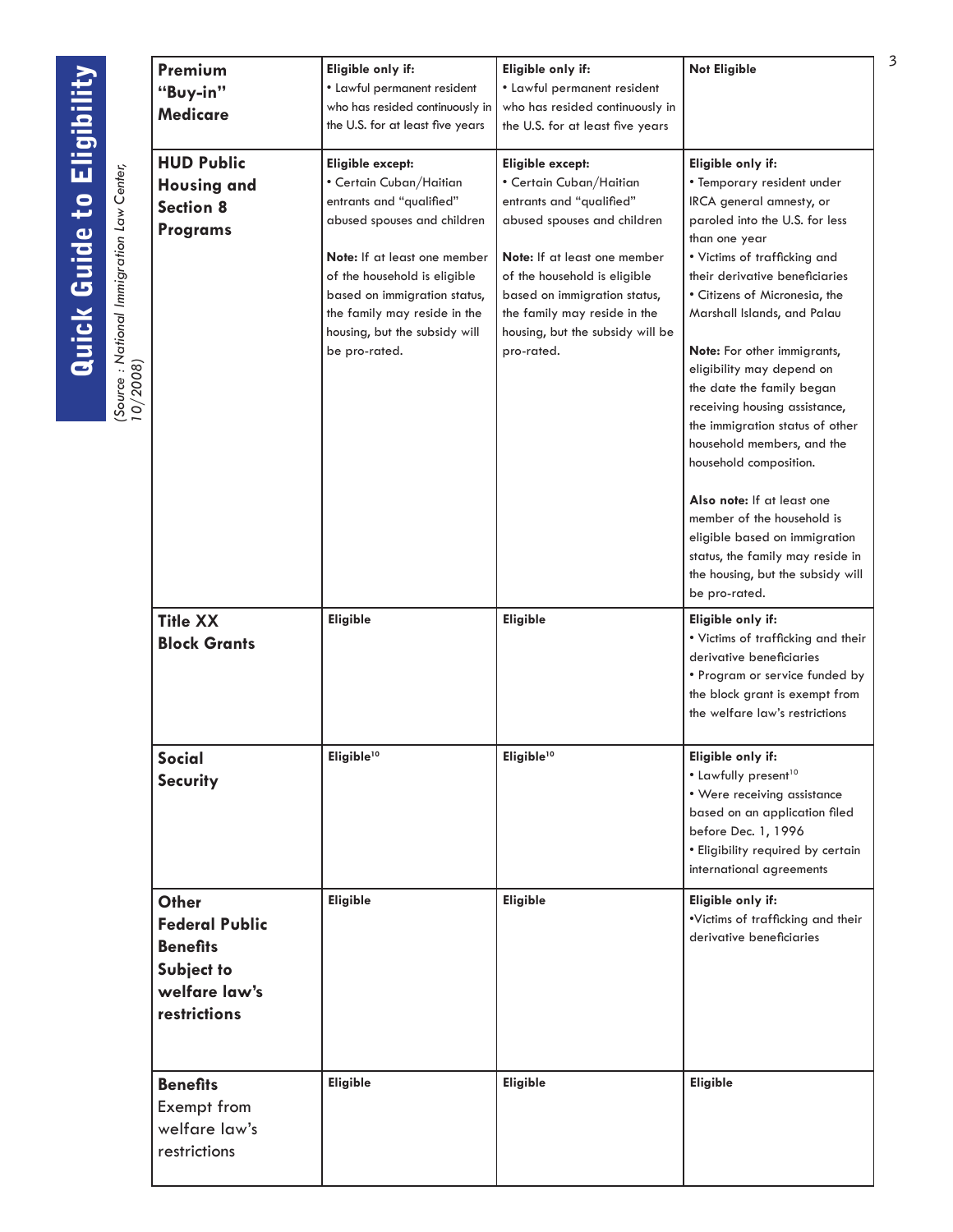$\overline{\text{Notes}}$  1. Eligibility may be affected by  $\overline{\text{Notes}}$ deeming for some benefits: a sponsor's income/resources may be added to the immigrant's in determining eligibility. SCHIP exempt from deeming as of 2009.

> 2. LPRs are eligible if they have worked 40 qualifying quarters in the U.S. Immigrants also get credit toward their 40 quarters for work performed (1) by parents when the immigrant was under 18; and (2) by spouse during the marriage (unless the marriage ended in divorce or annulment). No credit is given for a quarter worked after Dec. 31, 1996, if a federal means-tested public benefit (SSI, food stamps, TANF, Medicaid, or SCHIP) was received in that quarter.

3. Effective October 1, 2008, "humanitarian" immigrants who reach the end of the seven-year eligibility period or who lost SSI due to the time limit can get two additional years of SSI if they: (1) are under 18 or over 70; or (2) have been LPRs for less than six years; or (3) have a pending

application for LPR status, filed within four years of getting SSI; or (4) are a Cuban or Haitian entrant, or (5) were granted withholding of deportation or removal; or (6) have a pending application for citizenship. Persons over 18 must submit a

declaration that they are making a good faith effort to pursue citizenship. They can receive an additional third year of SSI if they have filed an application for citizenship.

4. Children are not subject to sponsor deeming in the food stamp program.

5. Disability-related benefits include SSI, Social Security disability, state disability or retirement pension, railroad retirement disability, veteran's disability, disability based Medicaid, and disability-related General Assistance if the disability determination uses criteria as stringent as those used by federal SSI.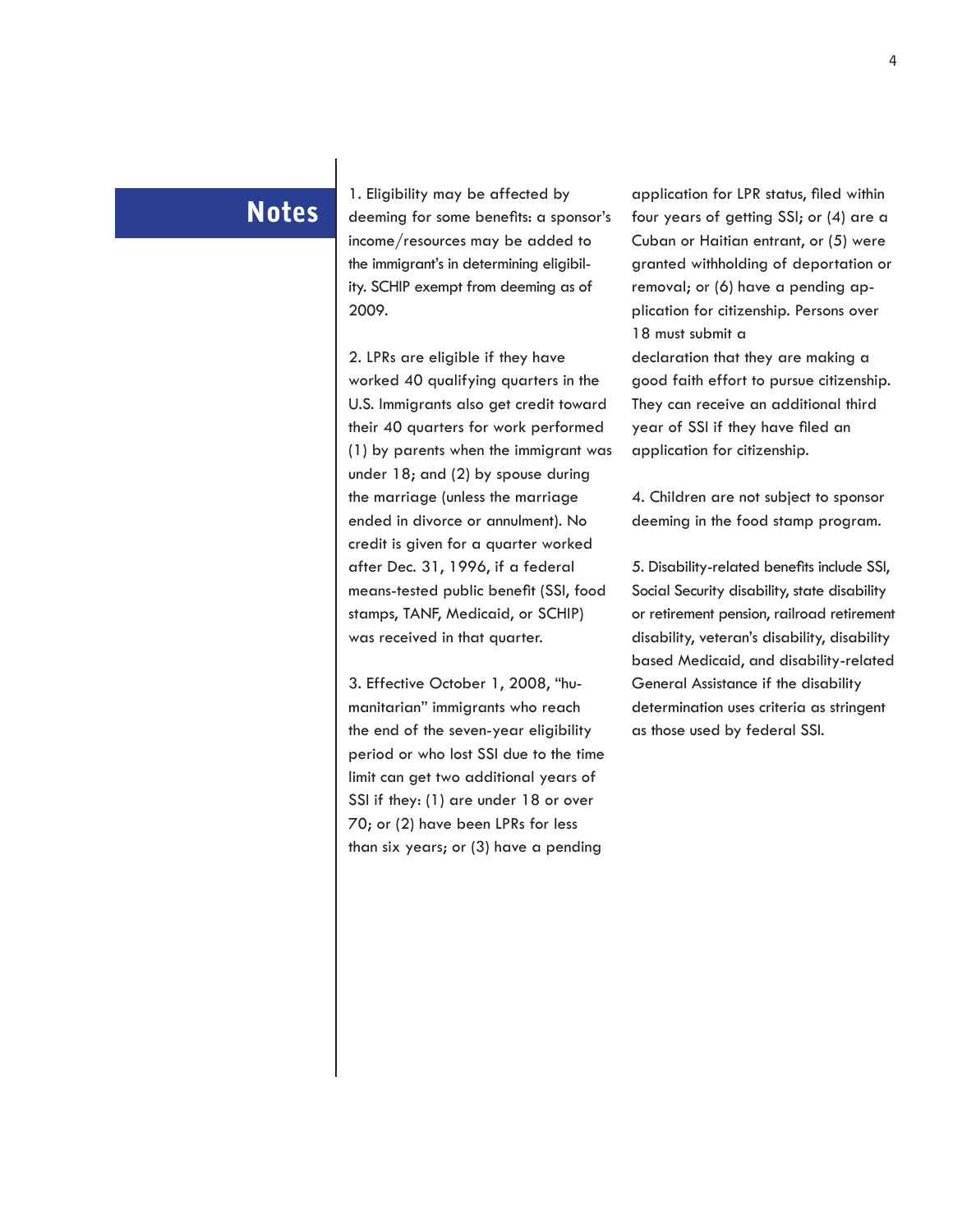6. In Indiana, Mississippi, Ohio, South<br> **NOTES** Carolina, and Texas, TANF is available only to immigrants who entered the U.S. on or after Aug. 22, 1996, who are: (1) LPRs credited with 40 quarters of work; (2) veterans, active duty military (and their spouse, unremarried surviving spouse, or child); or (3) refugees, asylees, persons granted withholding of deportation/ removal, Cuban/Haitian entrants, and Amerasian immigrants during the five years after obtaining this status. Indiana provides TANF to "refugees" listed in (3) regardless of the date they obtained that status. Mississippi does not address eligibility for Cuban/ Haitian entrants or Amerasian immigrants.

> 7. In Wyoming, only LPRs with 40 quarters of work credit, abused immigrants, parolees, veterans, active duty military (and their spouse, unremarried surviving spouse, or child), refugees, asylees, persons granted withholding of deportation/removal, Cuban/Haitian entrants, and Amerasian immigrants who entered the U.S. prior to Aug. 22, 1996, are eligible for full-scope Medicaid.

> 8. In Alabama, Mississippi, North Dakota, Ohio, Texas, Virginia, and Wyoming, full-scope Medicaid is available only to immigrants who entered the U.S. on or after Aug. 22, 1996, who are: (1) LPRs credited with 40 quarters of work; (2) veterans, active duty military (and their spouse,

un-remarried surviving spouse, or child); or (3) refugees, asylees, persons granted withholding of deportation/ removal, Cuban/Haitian entrants, and Amerasian immigrants during the seven years after obtaining this status. Wyoming provides full-scope Medicaid to "qualified" abused immigrants and persons paroled into the U.S., regardless of their date of entry. In Texas, Amerasian immigrants are eligible only during the five years after obtaining this status; Mississippi, and North Dakota do not address eligibility for Cuban/Haitian entrants or Amerasian immigrants.

9. In states that opt to cover fetuses, SCHIP provides prenatal care regardless of the mother's immigration status. The scope of coverage depends in part on how the option is implemented.

10. For applications based on Social Security numbers issued on or after Jan. 1, 2004: must have been assigned a Social Security number that was, at the time assigned or at any later time, valid for work purposes. Alternatively, must have been admitted to the U.S. temporarily for business or as a crewman when the relevant work quarters were earned.

11. Legal immigrants must document their immigration status. States have the option of accepting social security.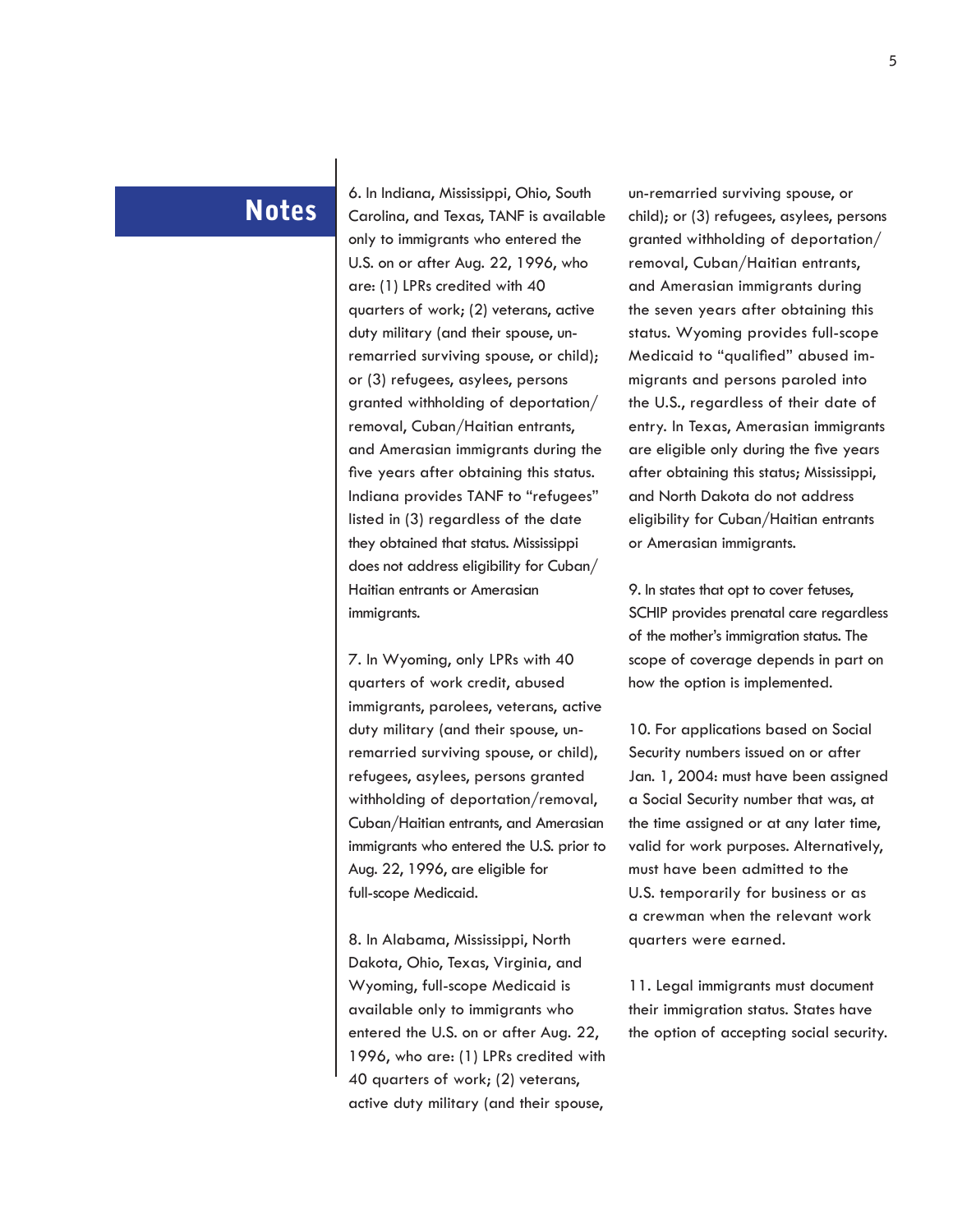#### **CHANGES IN FEDERAL LEGISLATION**

The Personal Responsibility and Work Opportunity Reconciliation Act (PRWORA, also known as the Welfare Act) and the Illegal Immigration Reform and Immigrant Responsibility Act of 1996 (IIRAIRA) made unprecedented changes in the area of immigrants' eligibility for public benefits. As a result, immigrants face several restrictions in their access to federal and state benefit programs. Congress was concerned with the rise in applications for federal benefits during the previous decade and stated that its purpose in barring immigrants from federal and state benefits was to encourage self-sufficiency. Further, the original estimated cost savings over the first six years from reducing coverage for lawfully present immigrants was \$23.7 billion, or more than 44 percent of the total \$53.4 billion savings package.<sup>1</sup>

Although the United States Congress has since restored some of the benefits it took away in 1996, many classes of immigrants remain ineligible for federal public benefits.

#### **IMMIGRANT CATEGORIES**

Eligibility for public benefits varies by program, but relevant factors generally include the individual's current immigration status, the length of time he or she has held that status, whether the immigrant was receiving assistance when the Welfare Act was enacted in 1996, the immigrant's date of arrival in the United States (U.S.), and the rules and standards in the immigrant's state of residence. The Welfare Act created three categories that serve as the starting point for determining eligibility for most benefit programs:

- "Qualified" immigrants;
- "Not qualified" immigrants; and
- Persons who are lawfully present in the U.S.

The categories do not, by themselves, determine eligibility for any particular public benefit. Under the Welfare Act, only citizens and qualified immigrants are eligible for "federal public benefits,"<sup>2</sup> with the exception of certain designated programs.3

**1** Correspondence from Congressional Budget Office to Senator Pete Domenici, Chairman of the Senate Budget Committee (Aug. 1, 1996). About half of those savings, however, evaporated when Congress restored Supplemental Security Income (SSI) benefits to most recipients one year later.

**2** Federal public benefits include retirement, welfare, health, disability, assisted housing, post-secondary education, food assistance, unemployment benefits, or "any other similar benefit" for which payments/ assistance are provided to an individual/household by a U.S. agency or with U.S. funds (such as Social Services Block Grant (SSBG) services, Low-Income Home Energy Assistance Program (LIHEAP), and Child Care and Development Block Grant (CCDBG) services). Federal public benefits also include any government grant, contract, loan, or professional/ commercial license.

**3** Welfare Act § 401(b) (codified as 8 U.S.C § 1611 (b)).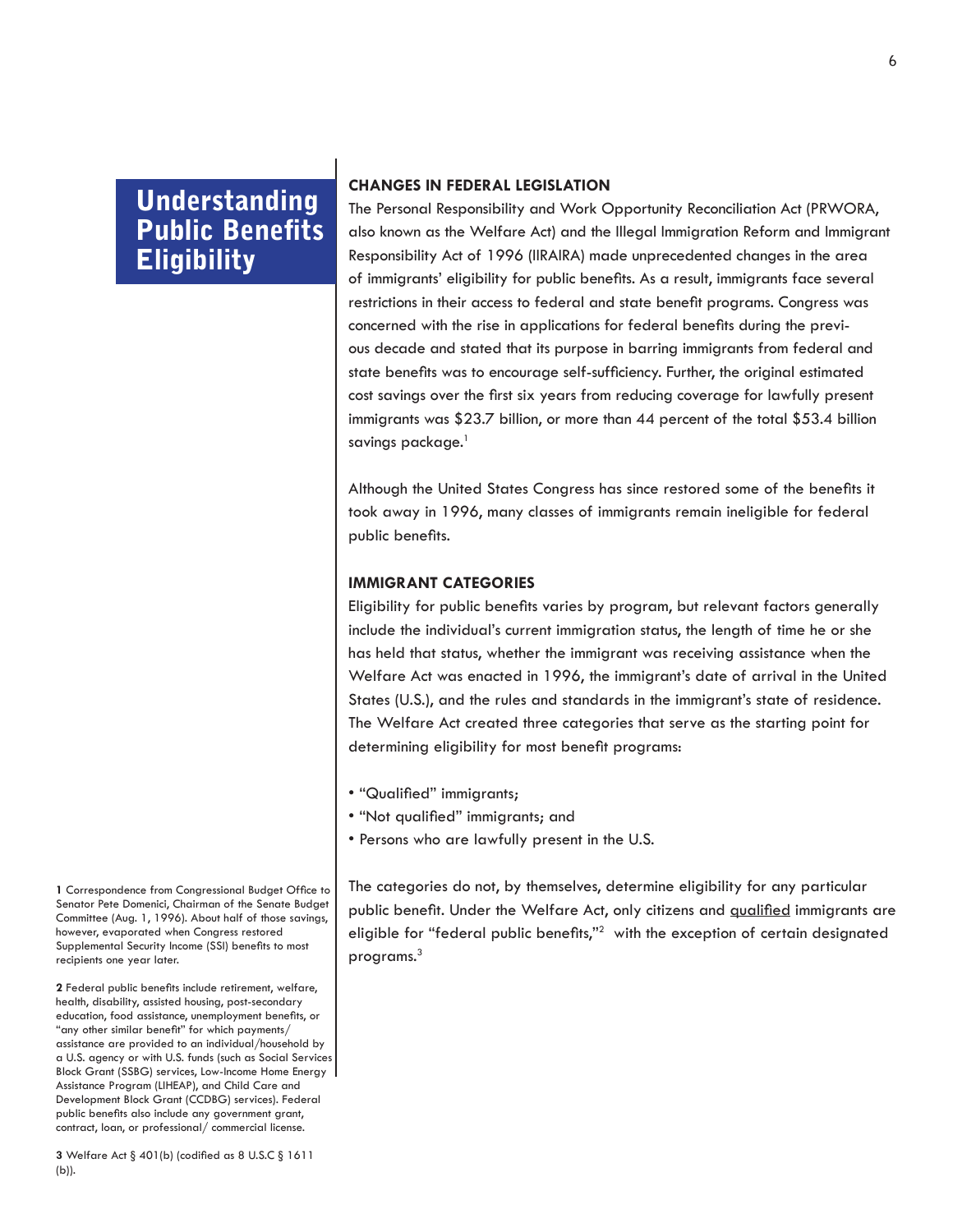#### **Qualified Immigrants**

To be "qualified," an immigrant must have one of the following immigration statuses:

- Legal Permanent Resident (LPR): A person who has been granted legal permanent residence status (a green card holder) and thus is entitled to remain in the U.S. indefinitely.
- Refugee: A person who flees his or her country due to persecution or a well-founded fear of persecution because of race, religion, nationality, political opinion, or membership in a social group and who obtains the status while abroad.
- Asylee: A person who has been determined to meet the same requirements as a refugee, but who was already present in the U.S. at the time he/she obtained asylum.
- Immigrant who has had deportation withheld: A person who establishes that he/she would be likely to face persecution if returned to his or her home country.
- Immigrant granted parole for at least one year: The Department of Homeland Security has discretionary authority to permit certain persons or groups to enter the U.S. in an emergency or because it serves an overriding public interest. Parole may be granted for humanitarian, legal, or medical reasons.
- Immigrant granted conditional entry: A person who immigrated based upon a marriage that occurred within two years of obtaining permanent residence.
- Battered immigrant and her child(ren): This status requires a pending or approved visa petition filed by a U.S. citizen or LPR spouse/parent, a self-peti tion pursuant to the Violence Against Women Act (VAWA), or an application for cancellation of a removal/suspension of deportation under VAWA. To be eligible for this status, an immigrant's need for benefits must have a substantial connection to the battery or cruelty. It also applies to the parent of a battered child and the child of a battered spouse.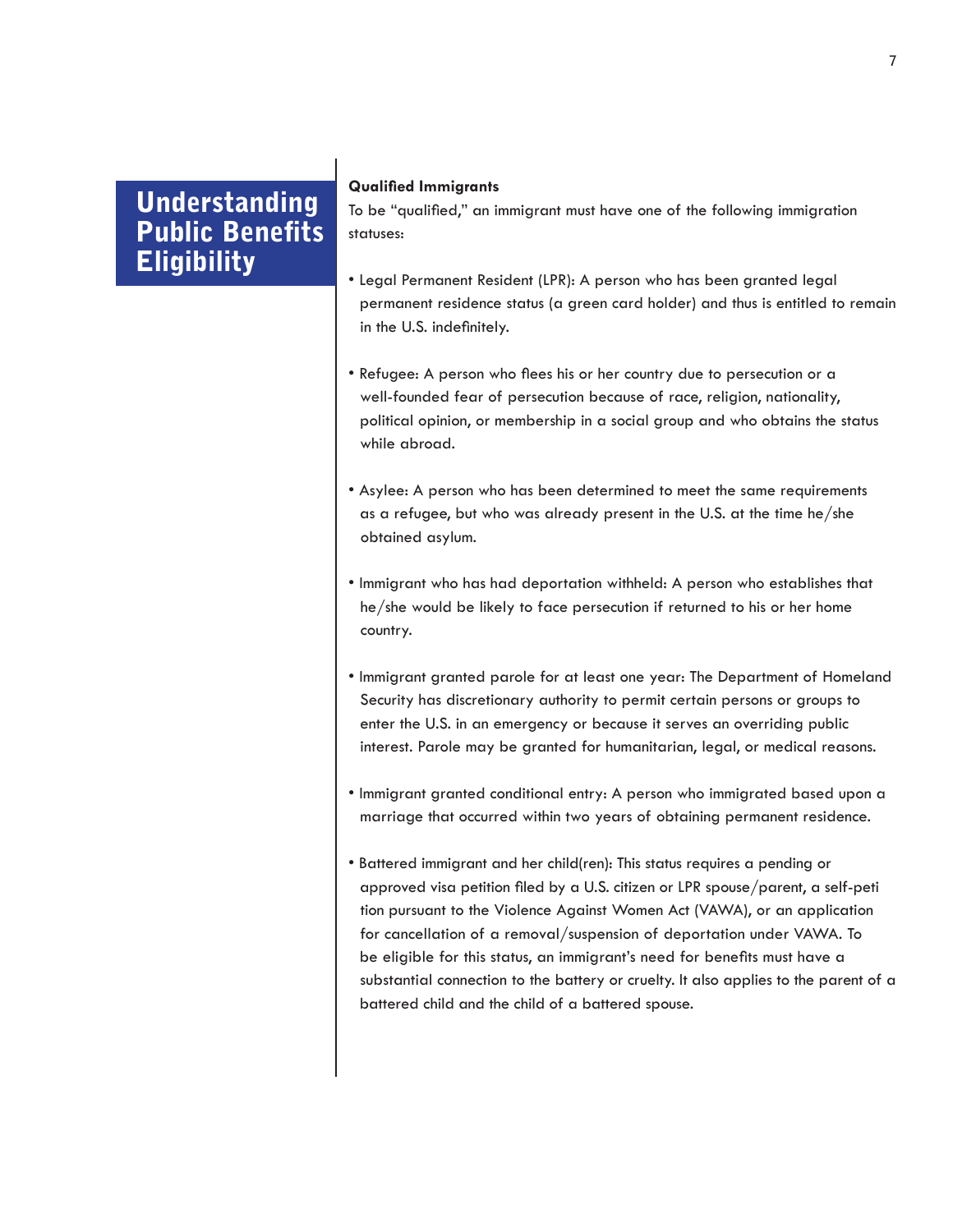- • •
- Immigrants born in Canada who possess at least 50 percent blood of the American Indian race, or who are members of certain Indian tribes.
- Cuban/Haitian entrants: The term "Cuban/Haitian entrant" is defined in §501(e) of the Refugee Education Assistance Act of 1980 and includes nationals of Cuba and Haiti who were paroled into the U.S., applied for asylum, or who are in exclusion or deportation proceedings and have not received a final order of exclusion or deportation.
- Victims of trafficking: A person who has been a victim of the recruitment, transportation, harboring, or receipt of people for the purpose of exploitation.

### **Not qualified Immigrants**

"Not qualified" immigrants include all undocumented persons who either entered without documents or overstayed an authorized period of stay, and who have no basis for obtaining lawful status. Not qualified immigrants also include all other noncitizens, such as:

- Immigrants granted indefinite voluntary departure.<sup>4</sup>
- Immigrants residing in the U.S. under orders of supervision.
- Immigrants who have lived in the U.S. continuously since January 1, 1972.
- Immigrants granted stays or suspension of deportation.
- Applicants for asylum and family unity.
- Applicants for adjustment of status.
- Other immigrants whose departure the United States Citizenship and Immigration Services (USCIS) does not contemplate enforcing.
- Non-immigrants such as students and foreign visitors.
- Persons Residing Under Color of Law (PRUCOL). The PRUCOL category was created by the courts as a public benefits eligibility category, but it is not recognized by USCIS as an immigration status. PRUCOL includes immigrants who are granted indefinite voluntary departure; residing in the U.S. under orders of supervision; continuously living in the U.S. since January 1, 1972; granted stays or suspension of deportation; or whose departure USCIS does not contemplate enforcing.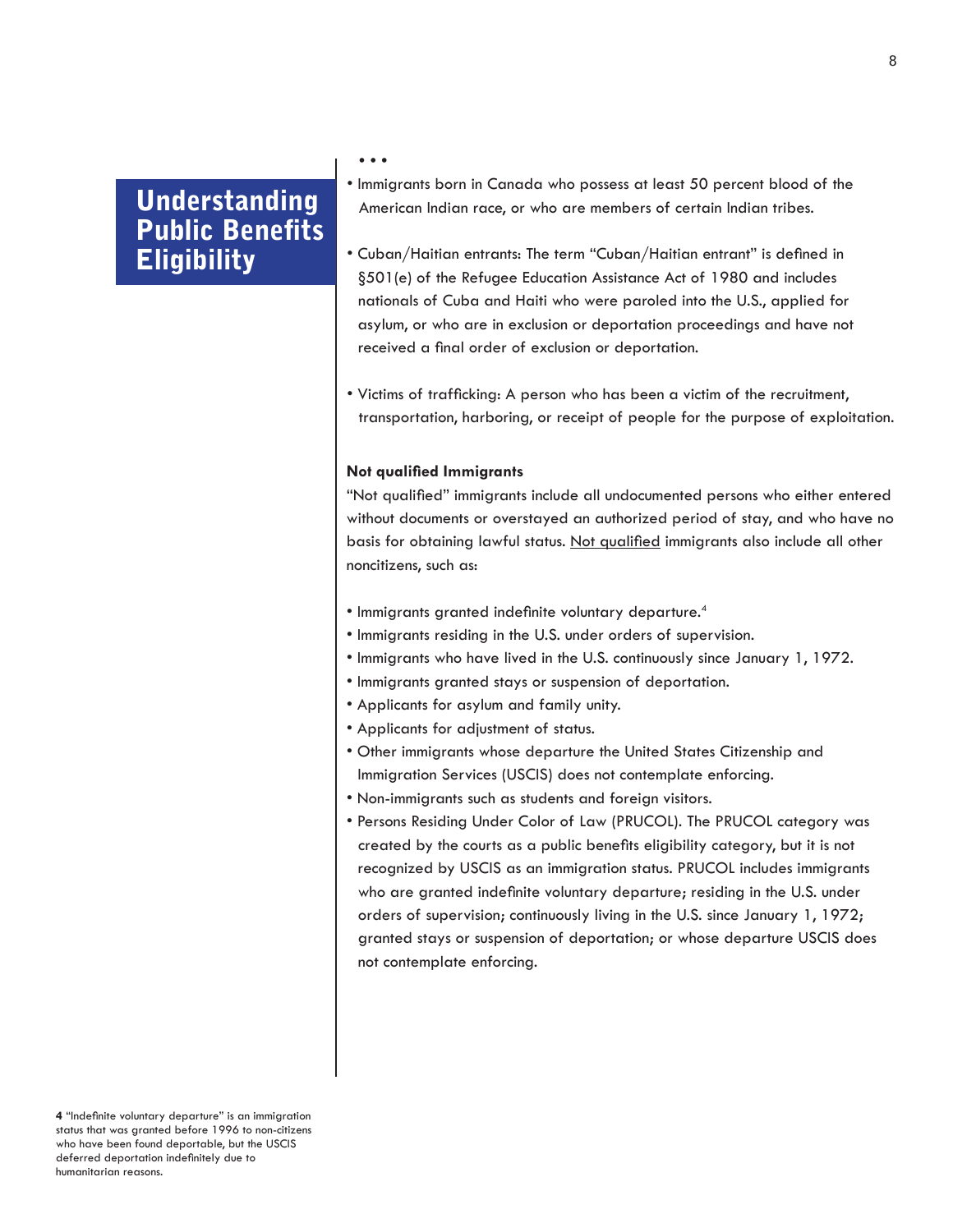#### **Lawfully Present Immigrants**

Persons who are "lawfully present," but are not qualified, may nevertheless be eligible for Title II Social Security benefits, as well as many other benefits administered by the Social Security Administration. For Title II purposes, the term "lawfully present" includes all qualified immigrants, plus the following:

- Persons who have been inspected and admitted to the U.S. and have not violated the terms of admission (including non-immigrants).
- Parolees for less than a year (other than those paroled pending a determination of excludability).
- Temporary residents.
- Persons granted temporary protected status (TPS).
- Beneficiaries under the Family Unity program.
- Persons granted deferred enforced departure (DED).
- Persons in deferred action status.
- Spouses or children of U.S. citizens whose petition has been approved and who have a pending application for adjustment of status.
- Asylum or withholding of deportation applicants who have been granted employment authorization, or who are under age 14 and have had their application pending for at least 180 days.

### **RESTRICTIONS ON FEDERAL PROGRAMS**

Under the Welfare Act, Congress restricted eligibility even for qualified immigrants by distinguishing between those who entered the U.S. before or "on or after" August 22, 1996, the date the law was enacted. The law bars most immigrants who entered the U.S. on or after that date from "federal means-tested public benefits" during the five years after they secure qualified immigrant status.<sup>5</sup> For purposes of this bar, individuals are considered to have "entered" the U.S. before August 22, 1996, if they obtained a qualified status before that date or obtained a qualified status after that date, but were continuously present in the U.S. from August 22, 1996 until becoming qualified. Continuous presence is not broken by trips outside the U.S. of less than a full calendar month or 30 calendar days, or by aggregated absences of 90 days or less. Refugees, Asylees, Amerasian immigrants (a child fathered by a U.S. citizen in certain Southeast Asian countries during the years of U.S. conflict in that region), Cuban/Haitian entrants, persons granted withholding of deportation, victims of trafficking, and veterans are exempt from the five-year bar, as are those who entered the U.S. before August 22, 1996.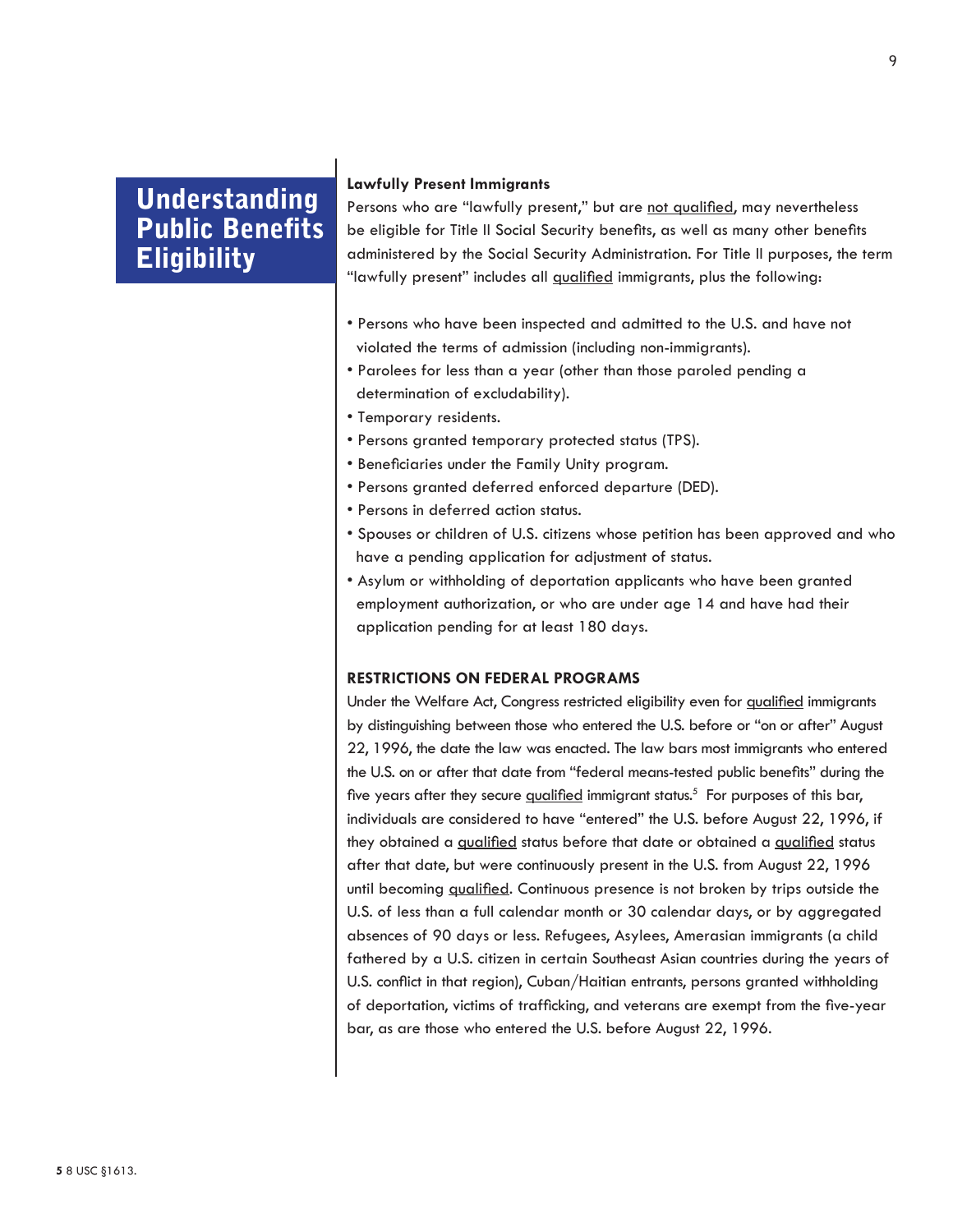Federal means-tested public benefits are a subset of the more general "federal public benefits," and include Supplemental Security Income (SSI), Food Stamps, non-emergency Medicaid, Temporary Assistance for Needy Families (TANF), and the State Children's Health Insurance Program (CHIP).<sup>6</sup> As stated above, the Welfare Act prohibits most immigrants who entered the U.S. on or after August 22, 1996 from federal means-tested public benefits during the five years after they secure qualified immigrant status. However, a number of states, including Pennsylvania, have opted to continue to provide many of these services to immigrants, using state dollars to finance them. That means Pennsylvania residents may enjoy the benefits of cash assistance programs (TANF or General Assistance), CHIP, Medical Assistance and Medicare "Premium Free" Part A, and Title XX Block Grants without having to wait. Pennsylvania does apply the five-year bar to SSI, Food Stamps, and Premium "Buy-in" Medicare.

### **WHAT IS A PUBLIC CHARGE? SETTING THE RECORD STRAIGHT**

Many immigrants are reluctant to apply for federally funded benefits, in part, because of the ambiguity surrounding what is known as the "public charge." This term is used by USCIS to identify an immigrant who has or is likely to become primarily dependent on the government for subsistence as demonstrated either by:

- Receipt of public cash assistance for income maintenance, or
- Institutionalization for long-term care at government expense

Under U.S. immigration law, a person who is likely to become a "public charge" can be excluded from entering or reentering the U.S. as an immigrant, denied permanent resident status, or, under very limited circumstances, deported. In making public charge determinations, USCIS and State Department officials must look at the immigrant's total circumstances including his or her age, health, family status, financial status, and education and skills.

Public charge determinations are unrelated to an immigrant's eligibility to receive a public benefit. Benefit-granting agencies such as the Medicaid agency or the welfare department do not make public charge determinations. However, fear of being labeled a public charge has deterred many immigrants from seeking public benefits, even when they are lawfully entitled to receive them.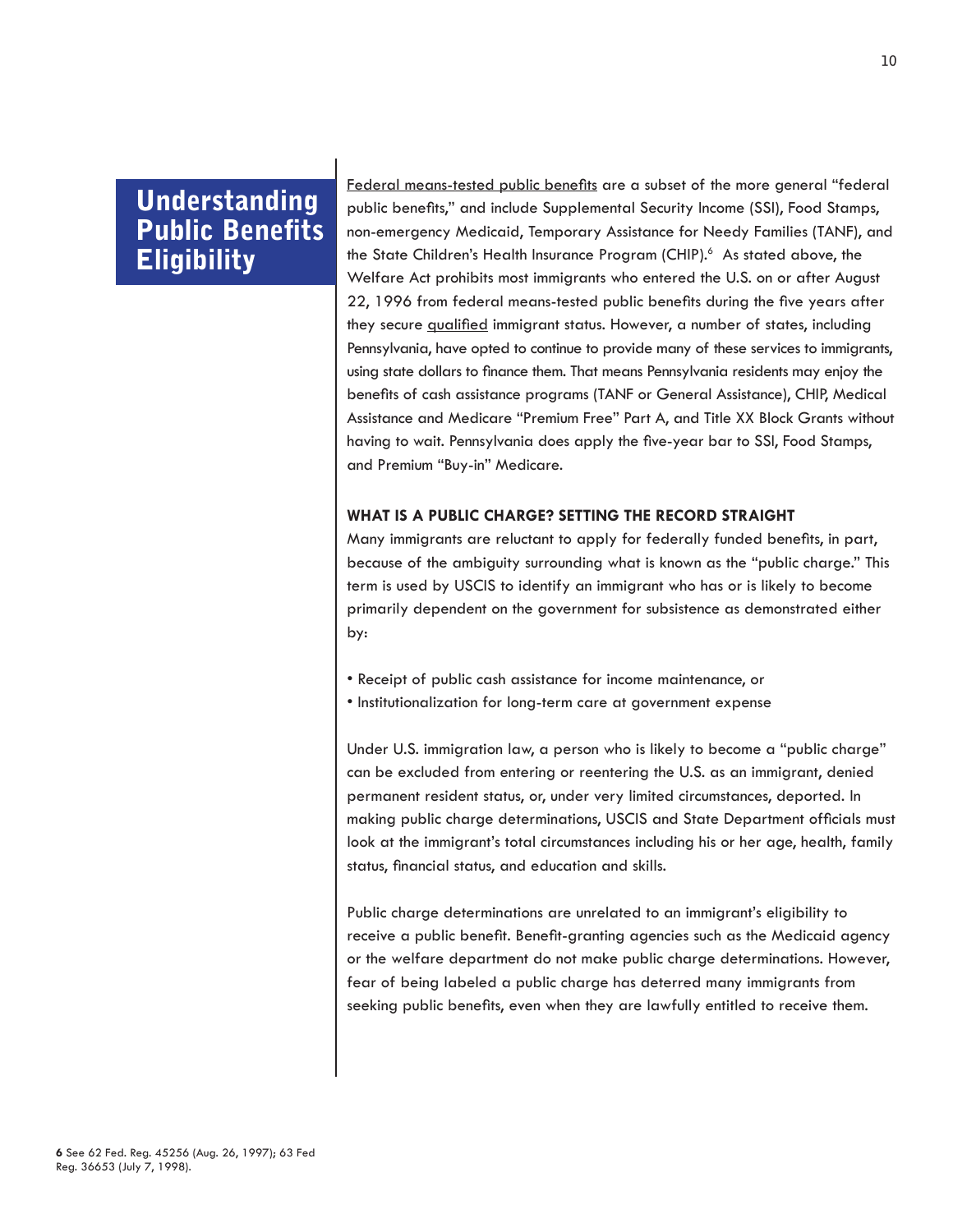Programs considered safe, which guarantee no problems in getting a green card and which are not relevant to the public charge determination, include:

- Medicaid benefits (other than Medicaid payments for long-term care)
- Benefits under a State Children's Health Insurance Program (CHIP)
- Emergency Medicaid
- Immunizations and testing and treatment for communicable diseases
- Use of health clinics
- Supplemental Nutrition Program for Women, Infants, and Children (WIC)
- Food Pantries and Food Stamps
- Nutrition programs including the Special Supplemental Nutrition
- Emergency Food Assistance Act, school lunch services
- Senior Meals and Meals on Wheels
- Educational benefits and Head Start
- Emergency Disaster Relief/ Assistance
- Child care services
- Energy benefits
- Transportation vouchers
- Any other service/assistance from a nonprofit or charitable organization

The following cash assistance programs for income maintenance are considered relevant to the public charge determination and therefore may be reported:

- Supplemental Security Income (SSI)
- Temporary Assistance to Needy Families (TANF)
- State and local cash assistance programs, such as General Assistance (GA)

#### **Exemptions**

Most immigrants who seek and accept benefits from programs relevant to the public charge, such as SSI, will be subject to a public charge determination. However, there are exceptions. By law, the following immigrants are exempt from public charge determinations:

- Refugees and asylees at the time of admission and adjustment of status to legal permanent residency.
- Amerasian immigrants at the time of admission.
- Cuban and Haitian entrants at adjustment.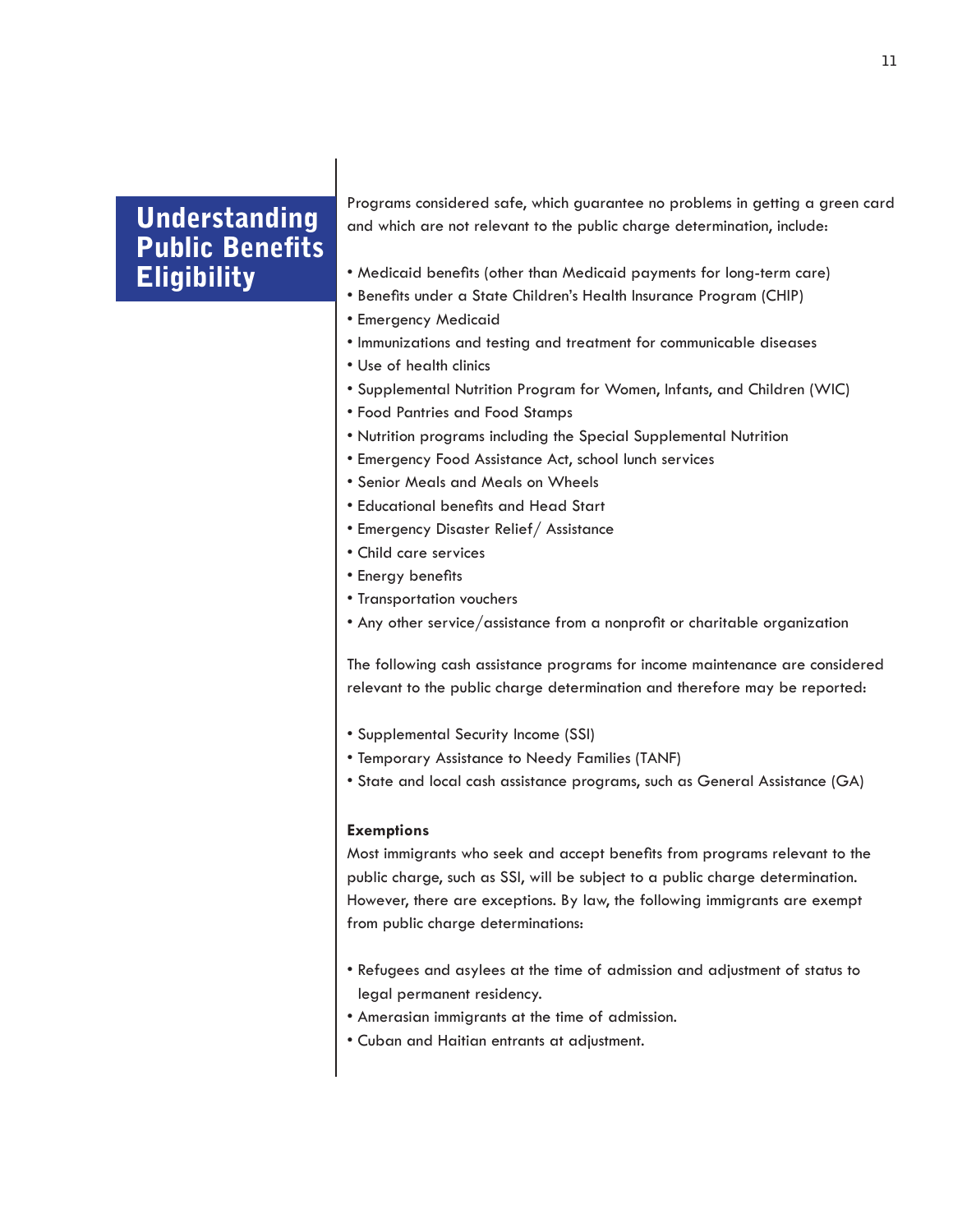- • •
- Nicaraguans and other Central Americans who are adjusting their status under the Nicaraguan Adjustment Central American Relief Act (NACARA).
- Haitians who are adjusting their status under the Haitian Refugee Immigration Fairness Act of 1998.
- immigrants who enter the U.S. prior to January 1, 1972 and who are otherwise "registry" eligible.

### **WHAT PUBLIC BENEFITS ARE AVAILABLE TO IMMIGRANTS IN PENNSYLVANIA?**

A number of public benefits are available to immigrants in Pennsylvania, and specific eligibility requirements are described below. To inquire about a specific individual's or family's eligibility, contact the coordinating service organization directly or visit its Web site. **A detailed contact list can be found in the Resources section.** 

### **Medical Assistance**

Medical Assistance programs, such as Medicare and Medicaid, provide free health care coverage to low-income Pennsylvania residents, covering prescriptions and doctor's visits. Anyone receiving TANF, GA, or SSI is automatically eligible for Medical Assistance (MA). The largest and most important public health insurance program in the country is Medicaid, which was established by the federal government in 1965 as part of the Social Security Act; it provides health care and services to certain groups of low-income people. All applicants for and recipients of Medicaid benefits must supply the state agency with a Social Security Number (SSN). However, non-applicant household members, such as a parent applying for benefits on behalf of a minor child, are not required to supply SSNs. States have no legal basis for denying an application based upon the failure of a non-applicant to supply his or her SSN.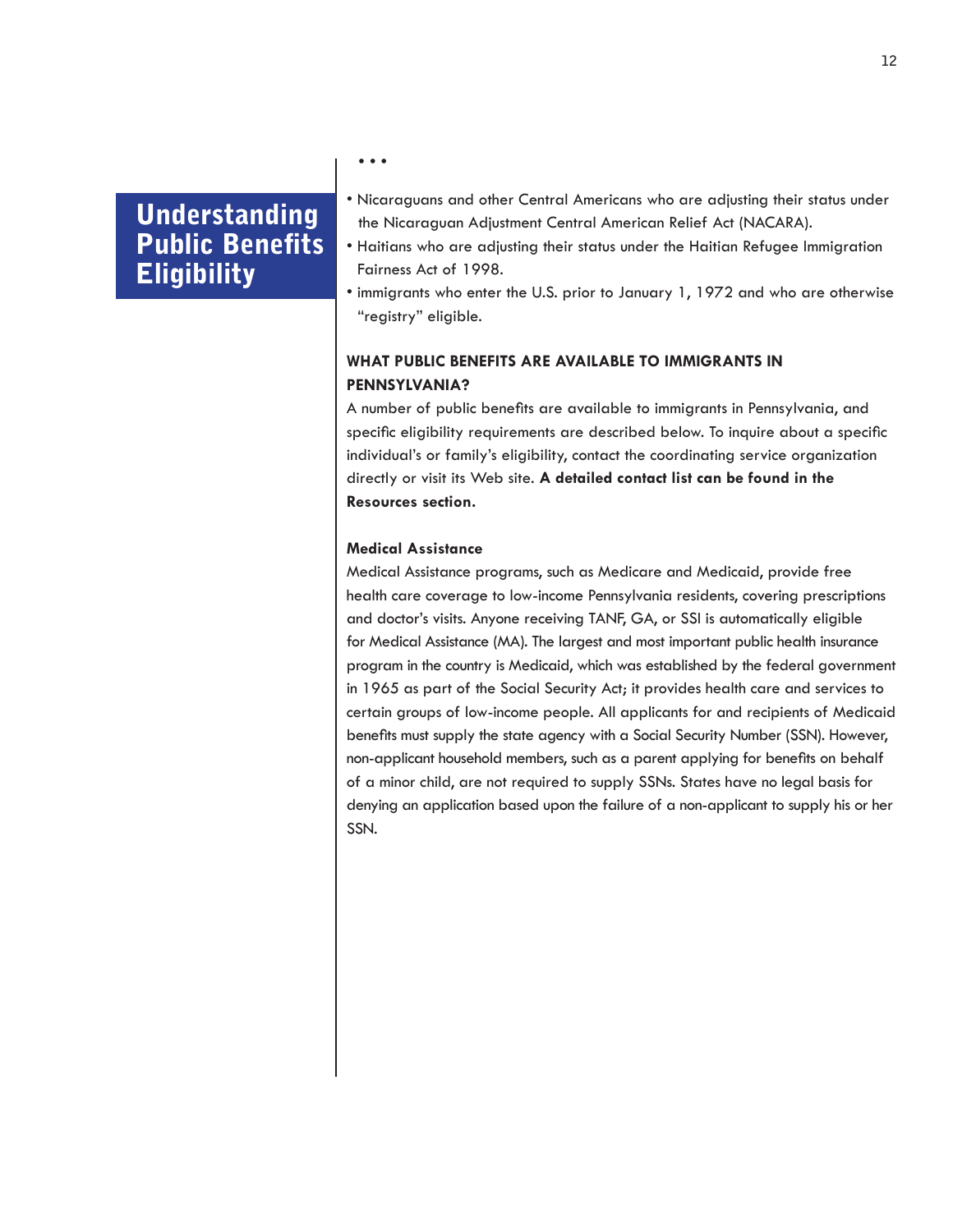To be eligible for Medicaid, a non-citizen must meet one of the following eligibility requirements:

- Meet the eligibility requirements of the Medicaid program and meet the PRWORA definition of a qualified immigrant; or
- Be a victim of trafficking (or one of their derivative beneficiaries); or
- Be an immigrant already receiving SSI on August 22, 1996; or
- Be a member of certain American Indian tribes born abroad.

Eight states, including Pennsylvania, also continue to provide the equivalent of Medicaid coverage to PRUCOL (Persons Residing Under Color of Law) immigrants (under this category, USCIS is aware of the person's presence in the U.S. but has no intent to deport him/her). Common examples of immigrants considered to be PRUCOL are people residing in the U.S. under an indefinite stay of deportation, an indefinite voluntary departure, or an order of supervision; people granted suspension of deportation, cancellation of removal, or deferred action; and people on whose behalf an immediate relative petition has been approved. PRUCOL immigrants in Pennsylvania are eligible for Medical Assistance.

#### **Cash Assistance**

The Pennsylvania Department of Public Welfare offers the Temporary Assistance for Needy Families (TANF) and General Assistance (GA) programs, which provide cash assistance to low-income families and individuals living in the state in order to help them move toward independence. TANF provides money for dependent children and their parents or other relatives with whom they live, and for pregnant women. GA provides cash assistance to certain groups of people, including those who are in a drug or alcohol treatment program that prevents them from working, those caring for a child or disabled adult who has no other caretaker, survivors of domestic violence, and people who have a doctor's form stating that they cannot work due to a physical or mental disability. All **qualified** immigrants in Pennsylvania are eligible to apply for cash assistance, regardless of when they entered the U.S. However, the only not qualified immigrants who are eligible are victims of trafficking and their derivative beneficiaries.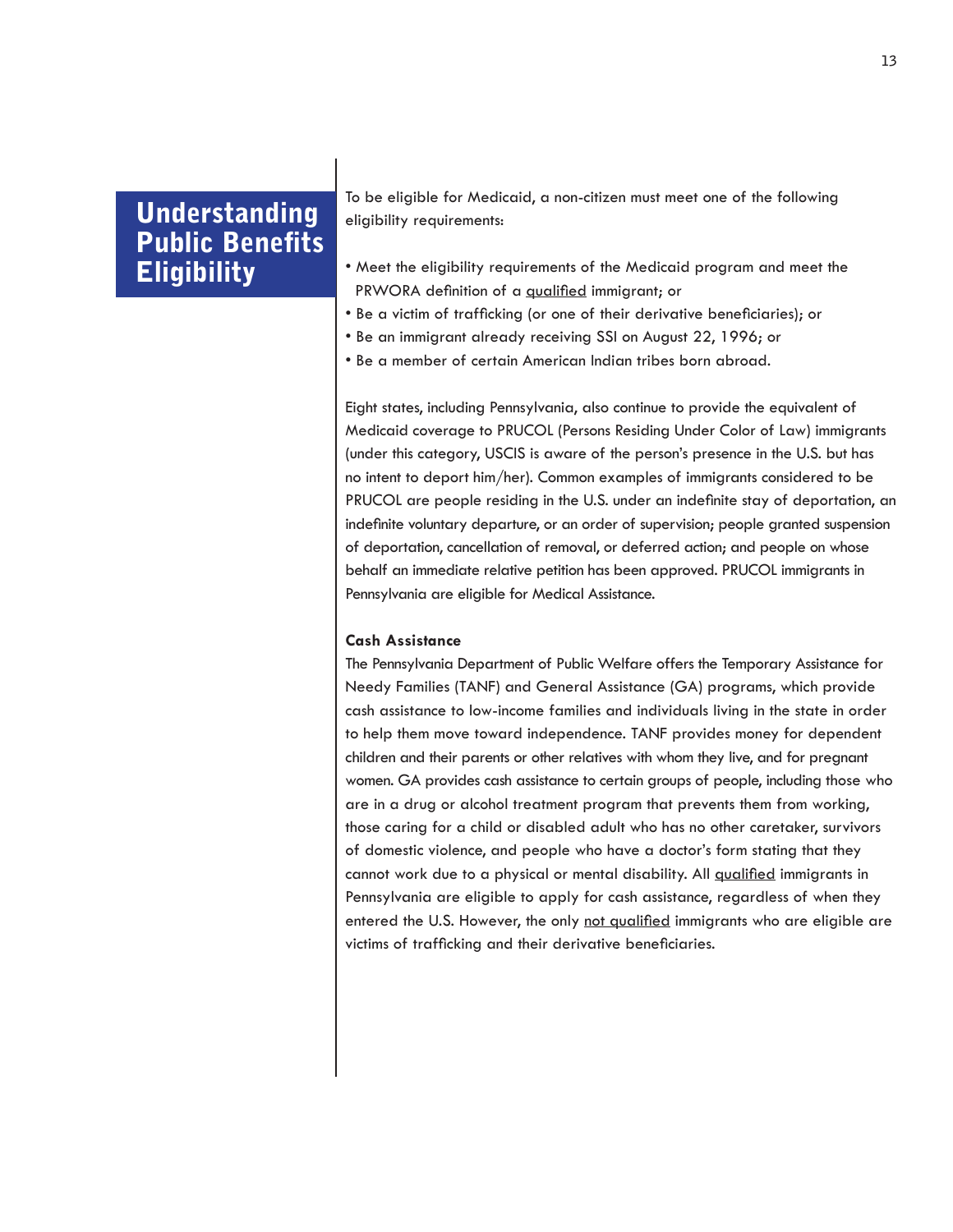**7** Qualifying quarters are determined by the amount of wages in covered employment or self-employment income earned during a calendar year. The amount of earnings needed to earn a credit increases and varies each year. The worker can earn a maximum of four quarters per year, but these quarters do not have to be earned in a corresponding three-month calendar period. Non-covered employment, such as certain work performed for state or local governments, can also be counted towards the **40 quarters exemption determination**, which applies to LPRs who have worked at least 40 qualifying quarters as defined by the Social Security Act. To meet the 40 quarters threshold, immigrants may receive credit for work performed: 1) by their parents when the immigrant is under 18, and 2) by a spouse during the marriage (unless the marriage ended in divorce or annulment); however, no credit is given if a federal means-tested public benefit is received in that quarter.

**8** If at least one member of the household is eligible based on immigration status, the family may reside in the housing, but the subsidy will be prorated.

#### **Supplemental Security Income (SSI)**

Supplemental Security Income (SSI) is a federal income supplement program, funded by general tax revenues, that is designed to help elderly (age 65 and older), blind, and disabled people who have little or no income. It also provides cash to meet basic needs for food, clothing, and shelter. In general, SSI provides more money than GA; however, proving disabilities for SSI is more difficult and time consuming than proving disability for GA.

SSI is one of the federal means-tested public benefits for which the five-year bar applies in Pennsylvania. This means that immigrants who physically entered the U.S. on or after August 22, 1996 are barred from SSI until they have been a qualified immigrant for at least five years.

- Eligible qualified immigrants who entered the U.S. *before* August 22, 1996 include those who were receiving SSI (or had an application pending) on August 22, 1996; lawful permanent residents with credit for 40 quarters of work<sup>7</sup>; refugees, asylees, Amerasian immigrants, Cuban/Haitian entrants, and persons granted withholding of deportation only during the first seven years after getting sta tus; veterans, active duty military, their spouses, un-remarried surviving spouses or children; victims of trafficking; certain American Indians born abroad; and those who entered the U.S. before August 22, 1996.
- Eligible qualified immigrants who entered the U.S. on or after August 22, 1996 include lawful permanent residents with credit for 40 quarters of work $8$  (however, they must wait five years after entry before applying); refugees, asylees, Amerasian immigrants, Cuban/Haitian entrants, and persons granted withholding of deportation only during the first seven years after getting status; veterans, active duty military, and their spouses, un-remarried surviving spouses, or children; victims of trafficking; and certain American Indians born abroad.
- Eligible not qualified immigrants include those receiving SSI (or had an application pending) on August 22, 1996; certain American Indians born abroad; and victims of trafficking and their derivative beneficiaries.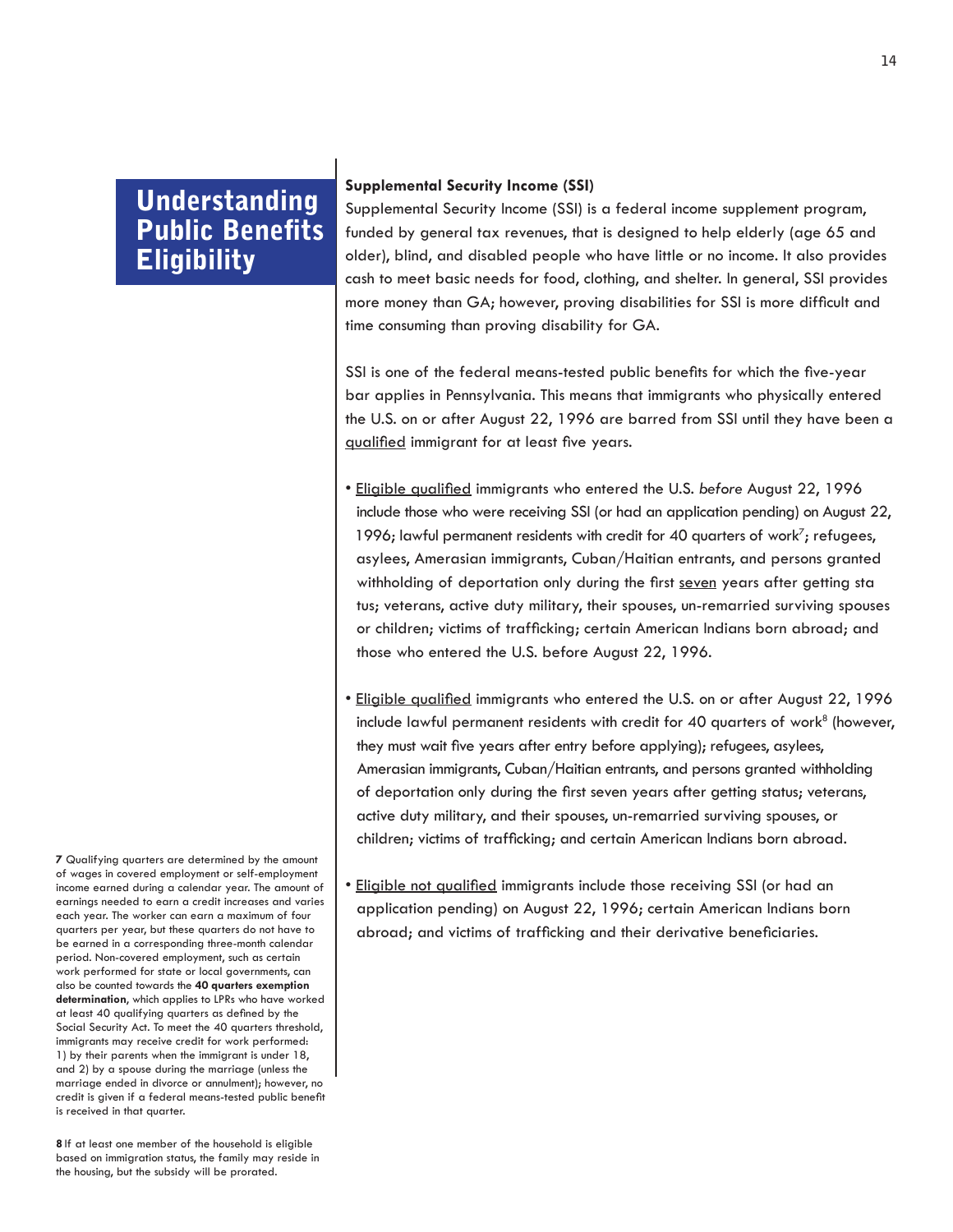#### **Food Stamps**

The Food Stamp program helps low-income individuals and families buy the food they need for good health. The PRWORA made extensive changes to the program, such as limits on the amount of time able-bodied, childless adults can receive benefits. Food Stamp eligibility may be affected by deeming, a practice where a sponsor's income and resources are added to the immigrant's in determining eligibility (see "Sponsorship and Deeming Rules").

- Eligible qualified immigrants who entered the U.S. on or after Aug. 22, 1996 include those who are under 18 years old; are refugees, asylees, Amerasian immigrants, Cuban/Haitian entrants, and persons granted withholding of deportation (available for seven years after they obtain one of these non-citizen statuses); those who have been in qualified status for five years; are receiving disability related assistance; are LPRs with credit for 40 quarters of work; are veterans, active duty military, their spouses, un-remarried surviving spouses or children; are members of the Hmong or Laotian tribe during the Vietnam era, when the tribe militarily assisted the U.S. (and their spouses and surviving children); and certain American Indians born abroad.
- Eligible not qualified immigrants include members of the Hmong or Laotian tribe during the Vietnam era, when the tribe militarily assisted the U.S. (and their spouses and surviving children) who are lawfully present in the U.S.; certain American Indians born abroad; and victims of trafficking and their derivative beneficiaries.

### **Housing and Urban Development (HUD) Public Housing**

HUD Public Housing was established to provide decent and safe rental housing for eligible low-income families, the elderly, and persons with disabilities. HUD also furnishes technical and professional assistance in planning, developing, and managing these developments. Its Section 8 Homeownership Program permits certain voucher participants to use voucher payments to purchase single family homes, condominiums, manufactured housing, and interests in cooperatives.

• All qualified immigrants in Pennsylvania are eligible for HUD Public Housing and Section 8 Programs regardless of when they entered the U.S. with the exception of certain Cuban/Haitian entrants and qualified abused spouses and children.<sup>9</sup>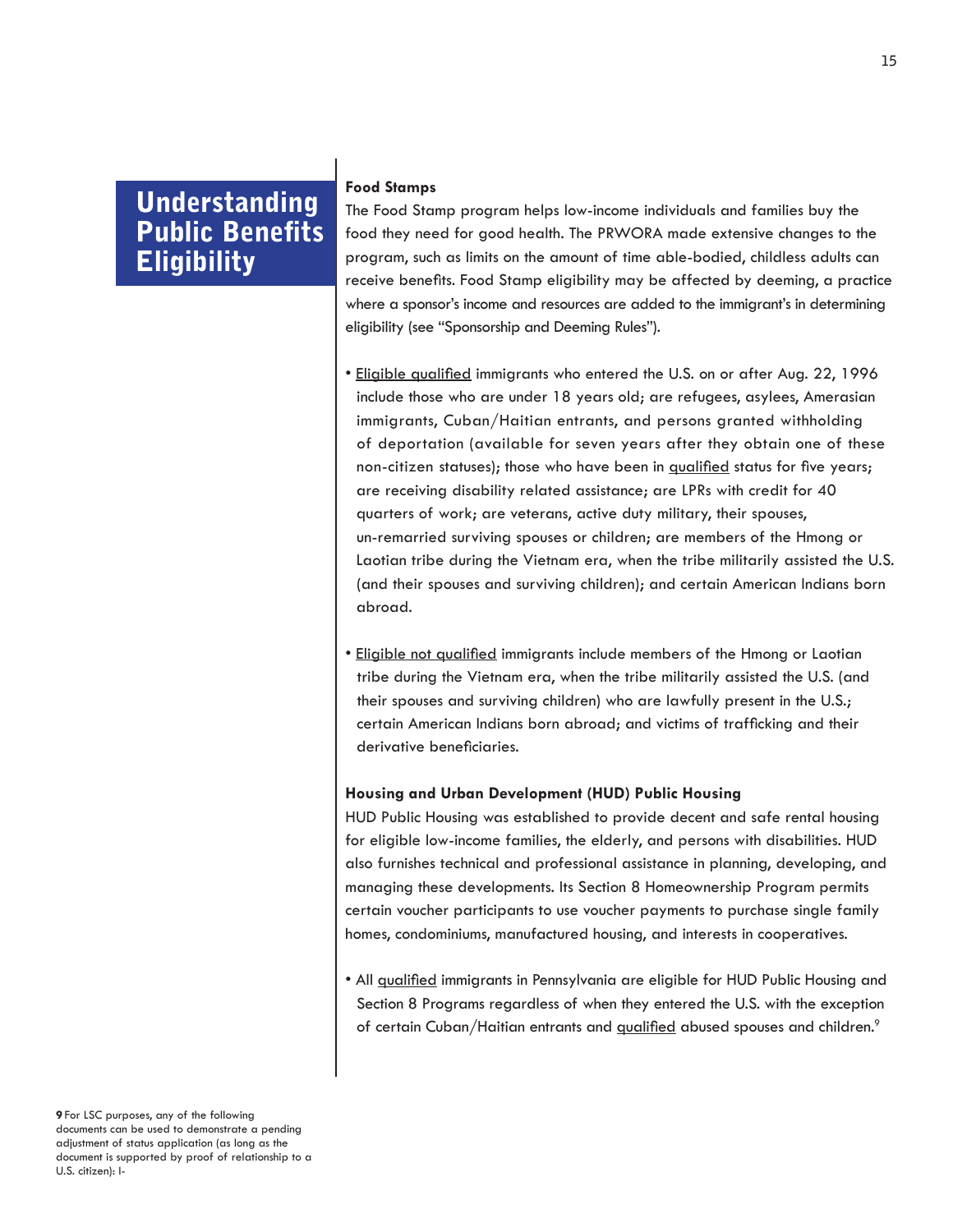• Eligible not qualified immigrants include temporary residents under the Immigrant Reform and Control Act (IRCA) general amnesty, or paroled into the U.S. for less than one year; citizens of Micronesia, the Marshall Islands, and Palau; and victims of trafficking and their derivative beneficiaries. For all other immigrants, eligibility may depend on the date the family began receiving housing assistance, the immigration status of other household members, and the household composition.<sup>8</sup> On a related note, the Low-Income Housing Tax Credit, which provides incentives for the utilization of private equity in the development of affordable housing for low-income Americans, is available to *all immigrants*, regardless of status.

#### **Energy Assistance Programs (LIHEAP)**

The Low-Income Home Energy Assistance Program **(**LIHEAP) is a federal program which provides states with block grants to help low-income households defray the cost of heating, cooling, and weatherizing their homes. LIHEAP programs typically include heating or cooling assistance programs, energy crises programs, and weatherization assistance. To receive LIHEAP services and weatherization assistance for single-unit dwellings, immigrants must be of the qualified status or be a victim of trafficking or a derivative beneficiary, as well as meet the basic requirements for LIHEAP eligibility. The only LIHEAP program for which not qualified immigrants are eligible is the weatherization assistance program, but this applies only to families living in multi-unit dwellings. Although options are limited for not qualified immigrants, Pennsylvania has a number of community action agencies, as well as non-profit and charitable organizations, which provide LIHEAP-type assistance to all eligible residents regardless of status.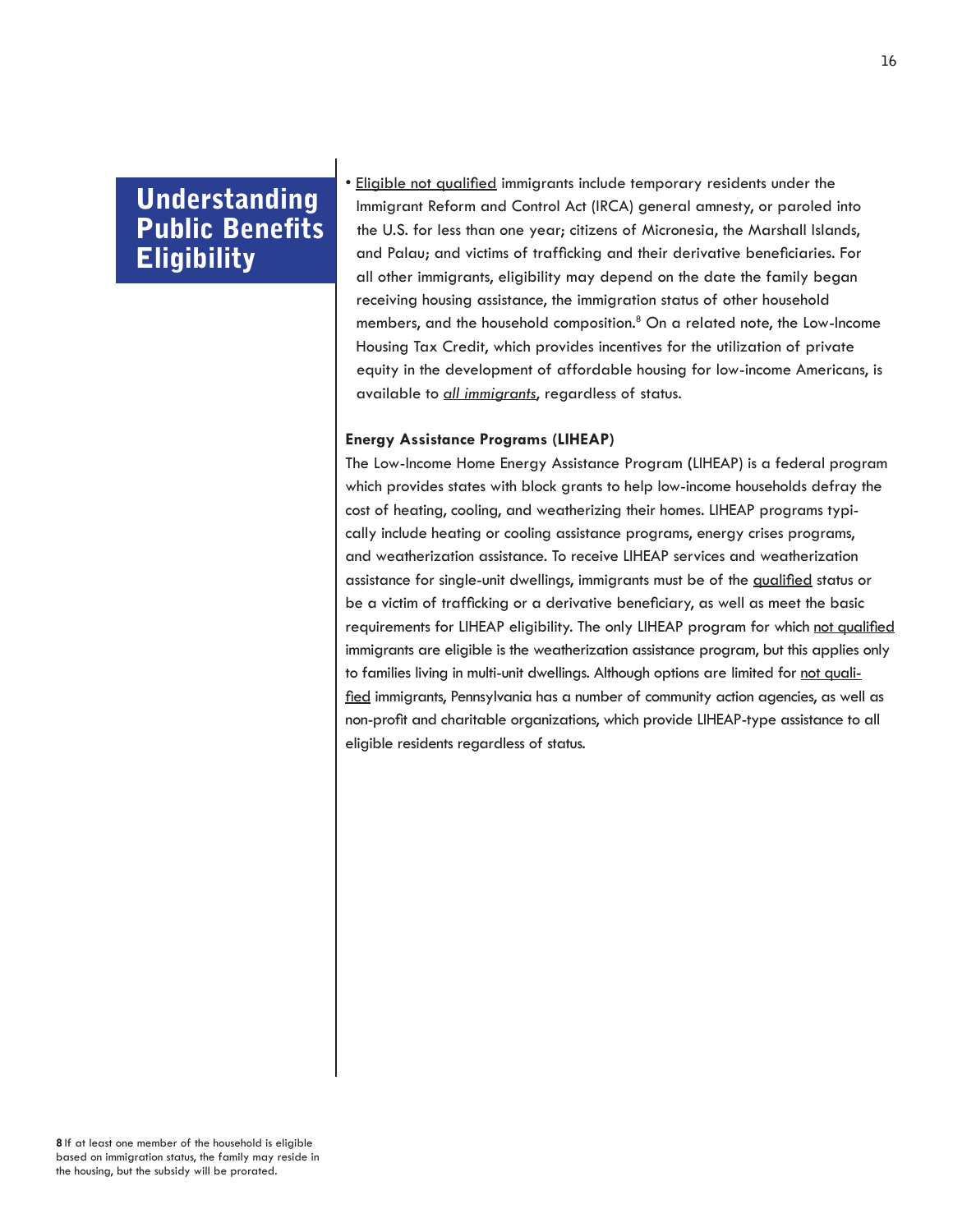### **Legal Services Corporation (LSC)**

The LSC provides grants to legal services programs to give free legal advice to low-income clients in non-criminal matters such as public benefits, housing, consumer issues, employment, education, and family law. A person's eligibility for LSC-funded programs depends on the income thresholds set by the local program, which reflect federal poverty guidelines. In most cases, a person is not eligible if his/her income is more than 125 percent of the federal poverty guidelines (see Appendix B). The following immigrants are eligible for LSC-funded legal services:

- Lawful permanent residents.
- Refugees.
- Asylees.
- Persons granted withholding or deferral of removal/deportation.
- Victims of trafficking and their dependents.
- Conditional entrants.
- Immigrants who have filed an application for "adjustment of status" to permanent residence and who are the spouse, parent, or child (under 21) of a U.S. citizen.
- Special Agricultural Worker (SAW) temporary residents.
- Non-immigrant agricultural laborers (H-2A workers) (eligibility is limited to assistance regarding issues of wages, housing, transportation, and other employment rights provided in the H-2A contract under which the nonimmigrant worker was admitted).
- Certain American Indians born outside the U.S. (who either were born in Canada or are members of the Texas Band of Kickapoo).
- Foreign nationals who seek assistance pursuant to the Hague Convention on the Civil Aspects of International Child Abduction.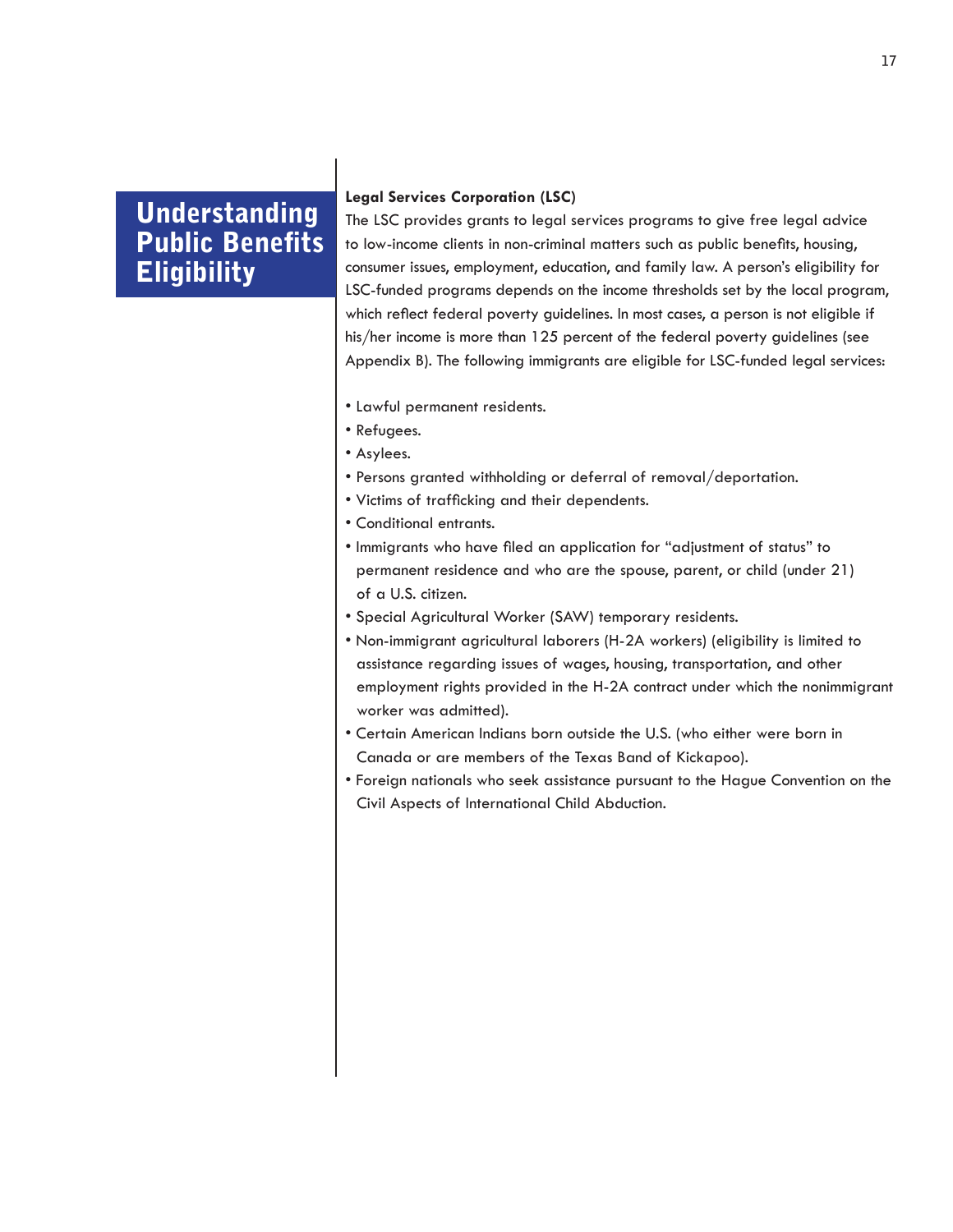### **Disaster Assistance**

Federal disaster assistance is provided to victims of a major disaster (e.g. earthquakes, storms, and civil unrest) through the Federal Emergency Management Agency (FEMA), the Individual and Family Grant Program (IFGP), Disaster Unemployment Assistance (DUA), the Small Business Administration (SBA), and other benefits programs such as food stamps. FEMA provides temporary housing and mortgage/rental assistance, and has a minimal repairs program. The IFGP provides grants to persons needing financial help for disaster-related expenses such as housing repairs and cleanup, replacement of household and job essentials, and medical, dental, and funeral costs. Similarly, the SBA offers low-interest loans to homeowners, renters, and businesses to repair or replace damaged homes, personal property, or businesses. Finally, the DUA provides cash income to persons who become unemployed due to a major disaster.

Individuals who have suffered a loss caused by an event that the president of the U.S. has declared to be a major disaster, and who apply soon after the disaster is declared (within the application time period for the particular benefit program), qualify for disaster assistance. As mentioned previously, the receipt of disaster relief does not have public charge consequences on immigrants; however, access to certain disaster relief services is restricted depending on immigration status:

- FEMA, IFGP and DUA<sup>10</sup> Assistance Programs: All qualified immigrants and victims of trafficking are eligible to participate in disaster assistance programs sponsored by FEMA, IFGP, and DUA. Not qualified immigrants are ineligible.
- Short-Term, Noncash, In-Kind Emergency Disaster Relief: In general, all immigrants, regardless of status or date of entry, are eligible for short-term, noncash, in-kind emergency disaster relief and other similar services. These services include search and rescue; emergency medical care; emergency shelter; provisions of food, water, medicine and other essential needs; and reduction of immediate threats to life, property, and public health and safety.
- Emergency Food Stamps: The following immigrants are eligible for federally funded emergency food stamps: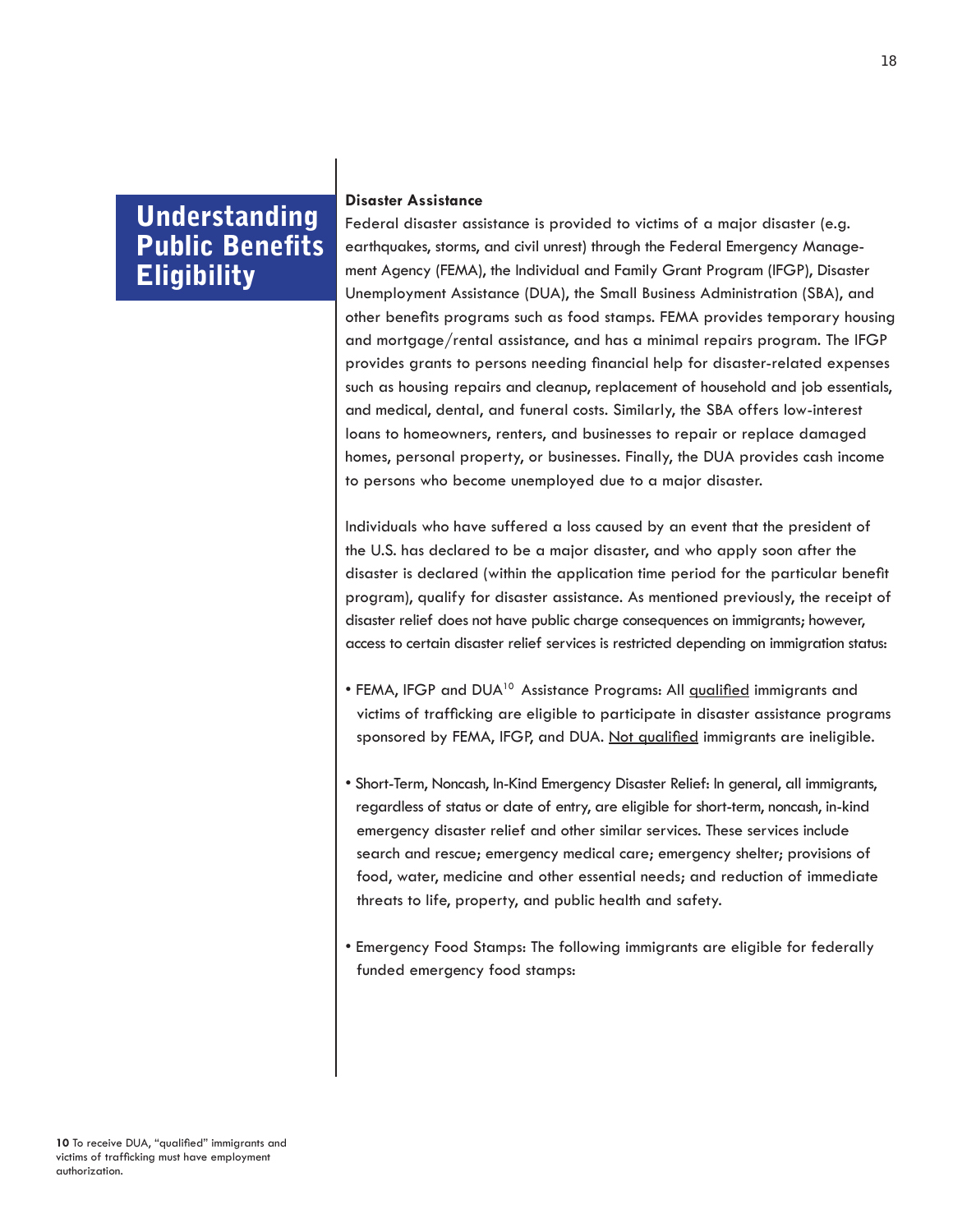• • •

- o Children under 18 years old who were lawfully residing in the U.S. on August 22, 1996, and who are now qualified immigrants.
- o Seniors who were born before August 22, 1931, were lawfully residing in the U.S. on August 22, 1996, and who are now qualified immigrants.
- o Persons receiving benefits for blindness or disability who were lawfully residing in the U.S. on August 22, 1996. Disability-related benefits may include: SSI, Social Security disability, state disability or retirement pension, railroad retirement disability, veteran's disability, disability-basedMedicaid, or possibly General Assistance.
- o Lawful permanent residents (LPRs) credited with 40 quarters of work.
- o "Refugee" categories: Individuals granted status as a refugee, asylee, person granted withholding of removal/deportation, Amerasian immigrant, or Cuban/Haitian entrant, during the seven years after obtaining this status. Eligibility continues during this period even if the "refugee" becomes an LPR. Even after the seven-year period expires, these immigrants may be eligible under another category listed on this page.
- o Victims of trafficking.
- o Veterans and active duty military personnel, their spouses, un-remarried surviving spouses, and children, who are qualified immigrants.
- o Certain Hmong or Highland Laotian tribe members who are lawfully present in the U.S. and were members of these tribes during the Vietnam era; spouses, un-remarried widows/widowers, and children of these tribe members also are eligible.
- o A member of a federally recognized Indian tribe, or an American Indian born in Canada.

All not qualified immigrants are ineligible for emergency food stamps except the aforementioned American Indians and Hmong or Laotian tribe members described as eligible.

485, I256A or EOIR-40, EOIR-42, I-817, I-881, OF-230, I-129F, I-130, I-360, I-539, I-589, I-698, I-730, and any verification from USCIS or other authoritative document.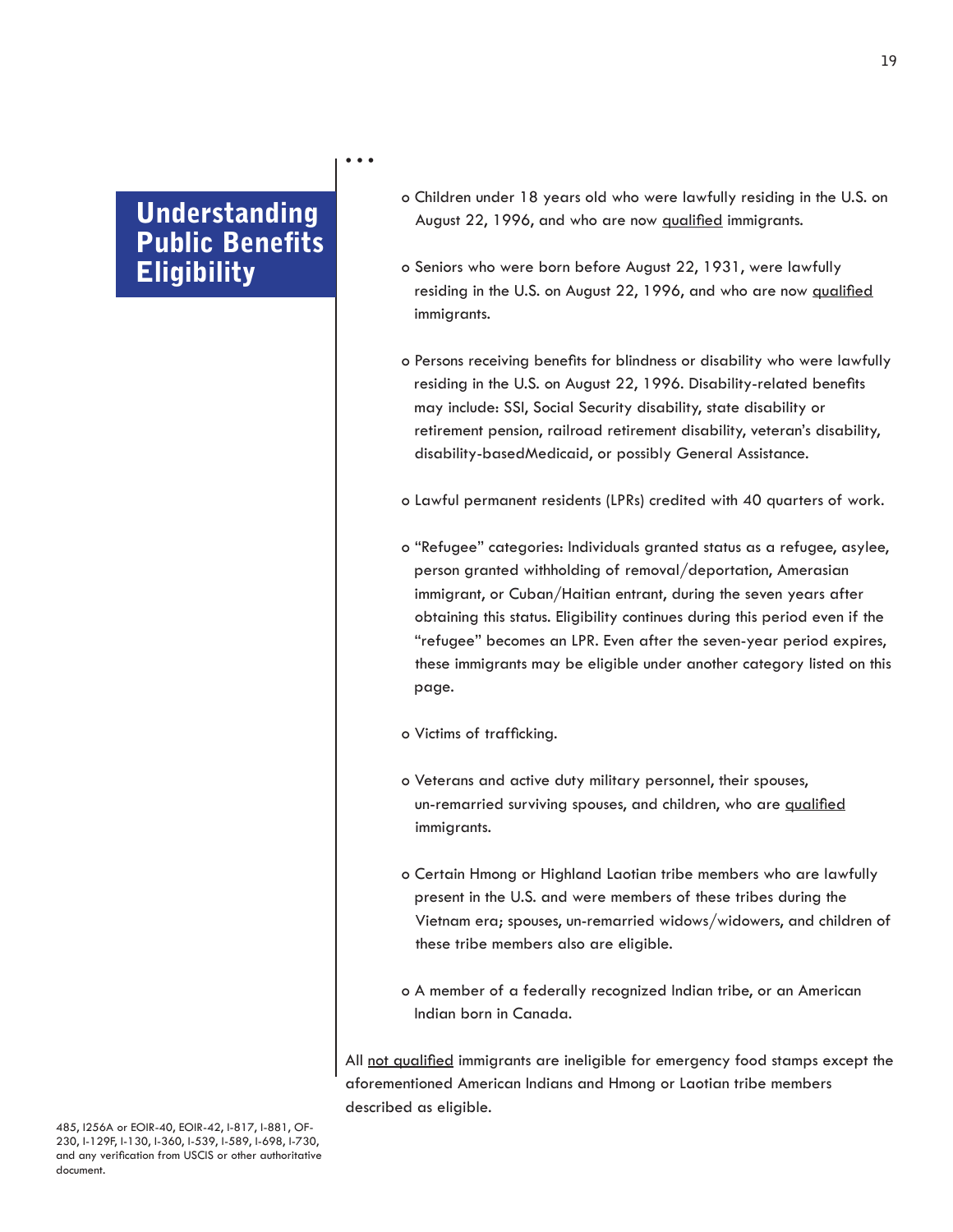### **Earned Income Tax Credit**

The Welfare Act prohibits noncitizens who do not qualify for a Social Security number (SSN) from claiming the earned income tax credit (EITC).<sup>11</sup> The EITC is a federal tax credit for working families who have moderately low incomes. The amount of the tax credit depends on the family's size and income. The Welfare Act provides that only persons who include their taxpayer identification number (defined as the SSN) and that of their spouse may claim the EITC. Any children included on the EITC application must also have a SSN.

### **WHAT PUBLIC BENEFITS ARE AVAILABLE TO CHILDREN IN PENNSYLVANIA?**

Federal policy protects the rights of immigrant children who were born in the United States and are, therefore, U.S. citizens. These children are eligible to apply for any public benefit, regardless of the immigration status of their parents or other family members. Only the status of the child is relevant to his or her eligibility. When applying, immigrant parents should state that they are only applying for their children and not for themselves. For many federal public benefit programs, as well as state-funded programs, parents still need to give proof of income but a SSN is not required.

### **State Children's Health Insurance Program (CHIP)**

One of the most important public benefits available to children is the State Children's Health Insurance Program (CHIP), which was established by Congress in 1997 to enable states to provide health insurance to uninsured, "targeted low-income children." Targeted low-income children are children under the age of 19 whose family incomes meet state-specified guidelines and who are not eligible for Medicaid or any other health insurance. The following immigrant children are eligible for CHIP in Pennsylvania:

- Children born in the United States are U.S. citizens, even if their parents are not legally present. These children are eligible for CHIP, subject to the same eligibility requirements that apply to any other U.S. citizen child.
- All qualified immigrant children regardless of their date of entry
- Unmarried, dependent children of honorably discharged veterans and active duty service members of the Armed Forces, regardless of the date of entry.

Not qualified immigrants are ineligible unless they are victims of trafficking and their derivative beneficiaries.<sup>12</sup>

#### **11** Welfare Act §451.

**12** Note: All immigrant children, regardless of their status or date of entry, can participate in, and benefit from, health services initiatives as described in the next section of this document.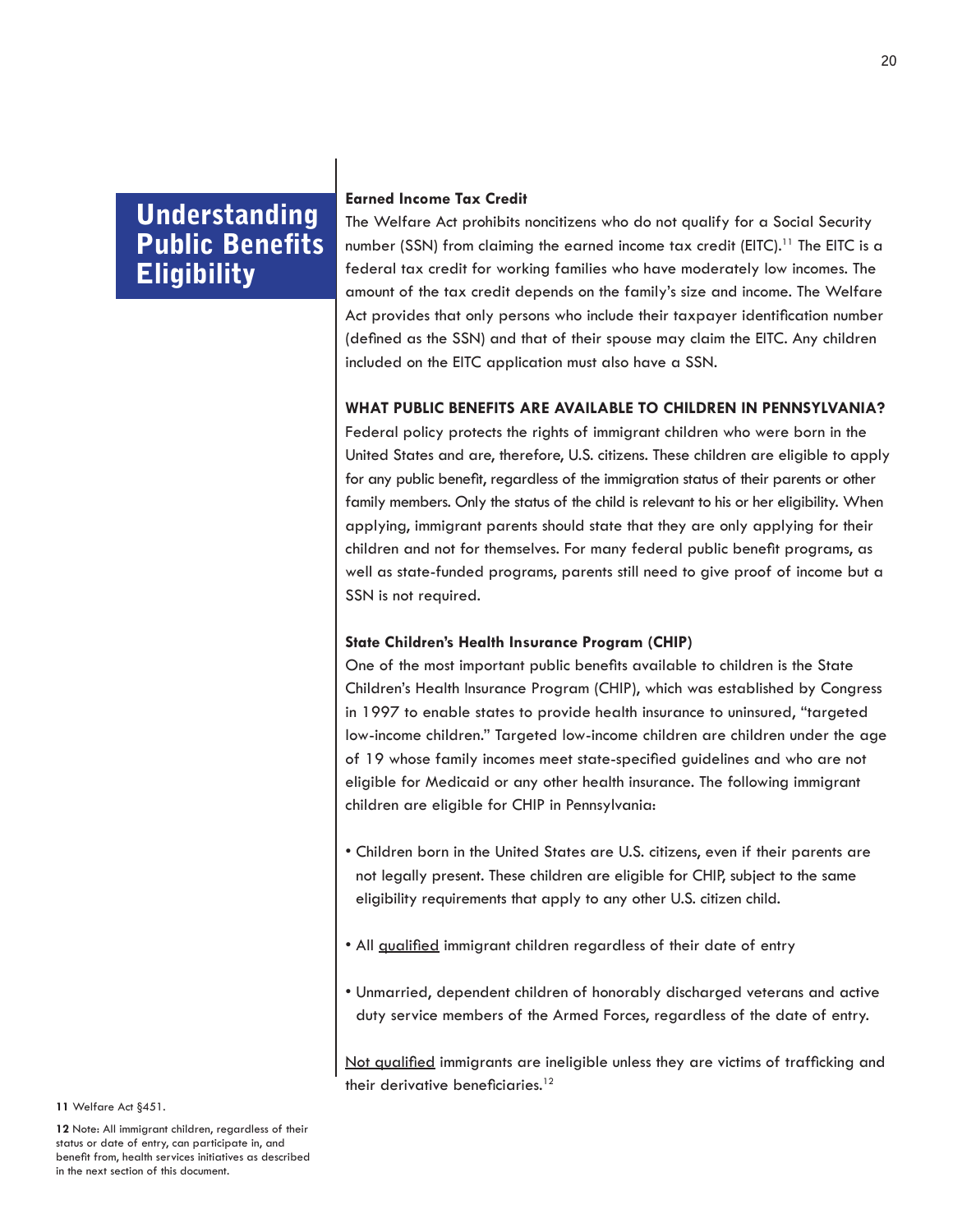#### **Child Care Assistance**

The federal government provides two major sources of funding for child care available to immigrants: TANF-funded Child Care and the Child Care and Development Block Grant (CCDBG), also known as the Child Care and Development Fund (CCDF). In addition, Pennsylvania offers its own state-funded child care services, which are only open to immigrants who have naturalized or are qualified immigrants.

• CCDF-funded Child Care: CCDF is a federally funded program managed by the states in order to give them the flexibility to design their own child care assistance programs within broad federal requirements. CCDF requires states to give priority to very low-income families and to families with children who have special needs. States must also spend a substantial portion of CCDF funds to meet the needs of families that are receiving TANF assistance, transitioning off TANF, or at risk of needing TANF.

CCDF is available to children meeting all of the following requirements:

- o Who are under age 13 or, at state option, under 19 if the child is physically or mentally incapable of caring for himself or herself, or is under court supervision;
- o Who are in a family whose income does not exceed 85 percent of the state median income (although states may set a lower income eligibility level); and
- o Whose parents are working or attending an educational or job training program.

CCDF is not a federal entitlement; therefore, some eligible families may not be able to receive assistance. Parents who receive CCDF subsidies have a right to choose their child care provider, which can be a relative, a family child care home, or a child care center.

For CCDF-funded child care, only the immigration status of the child is relevant for eligibility purposes. However, some CCDF-funded child care is available to children regardless of their status. It is important to note that state agencies cannot require a SSN from persons seeking CCDF-funded child care, and cannot deny the benefit to families that do not provide a SSN. Immigrants eligible for CCDF-funded child care include: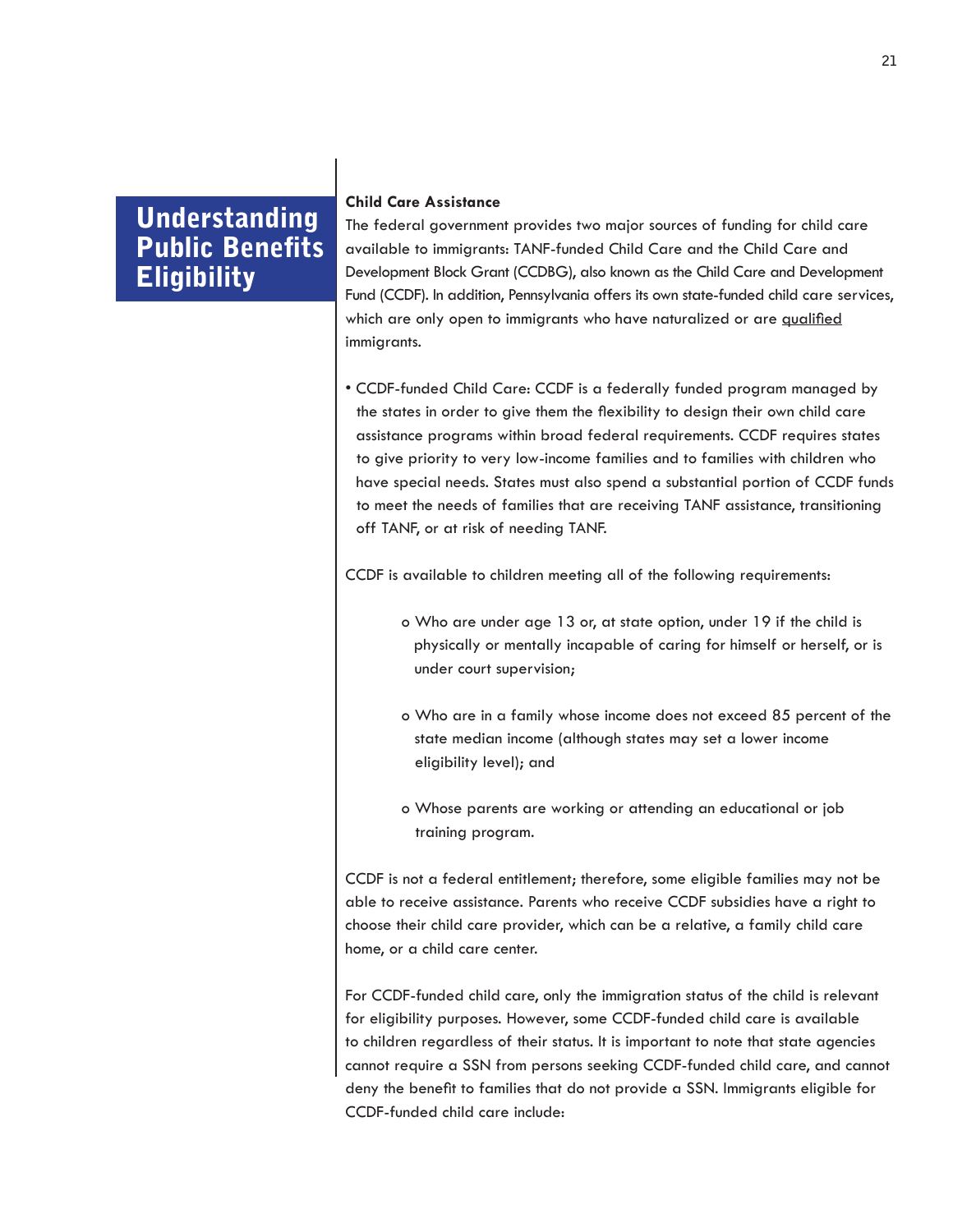- • •
- o Qualified immigrant children.
- o Victims of trafficking and their derivative beneficiaries.
- o All immigrants (regardless of status) are eligible for CCDF-funded child care when:

Child care is provided in settings subject to public educational standards, including public or private pre-kindergarten or public and private child care provided after school or during school holidays;

Child care is subject to Head Start performance standards;

Eligibility for child care services is determined by a nonprofit charitable organization.

- TANF-funded Child Care: TANF-funded Child Care<sup>13</sup> may be administered by the states, as long as the expenditures are directed at one or more of the goals of the TANF program. It may also be provided to families that are receiving TANF cash assistance, families transitioning off TANF cash assistance, and fami lies at risk of needing TANF cash assistance. TANF funds may be transferred to the CCDF funding stream, in which case CCDF rules (including immigrant eligibility criteria), rather than the TANF rules, govern. Immigrants eligible for TANF-funded child care include:
	- o Qualified immigrants who physically entered the U.S. before August 22, 1996.
	- o Qualified immigrants who physically entered the U.S. on or after August 22, 1996, and have been in qualified immigrant status for at least five years.
	- o "Refugee" categories: Individuals granted status as a refugee, asylee, person granted withholding of removal/deportation, Amerasian immi grant, or Cuban/Haitian entrant. Eligibility continues even if the "refugee" becomes a lawful permanent resident.
	- o Victims of trafficking and their derivative beneficiaries.
	- o Veterans and active duty military personnel, their spouses, un-remarried surviving spouses, and children, who are qualified immigrants.

**13** Note: Receipt of subsidized child care is not considered in public charge determinations. However, receiving TANF cash assistance may be considered.

o All other immigrants are not eligible for TANF-funded Child Care.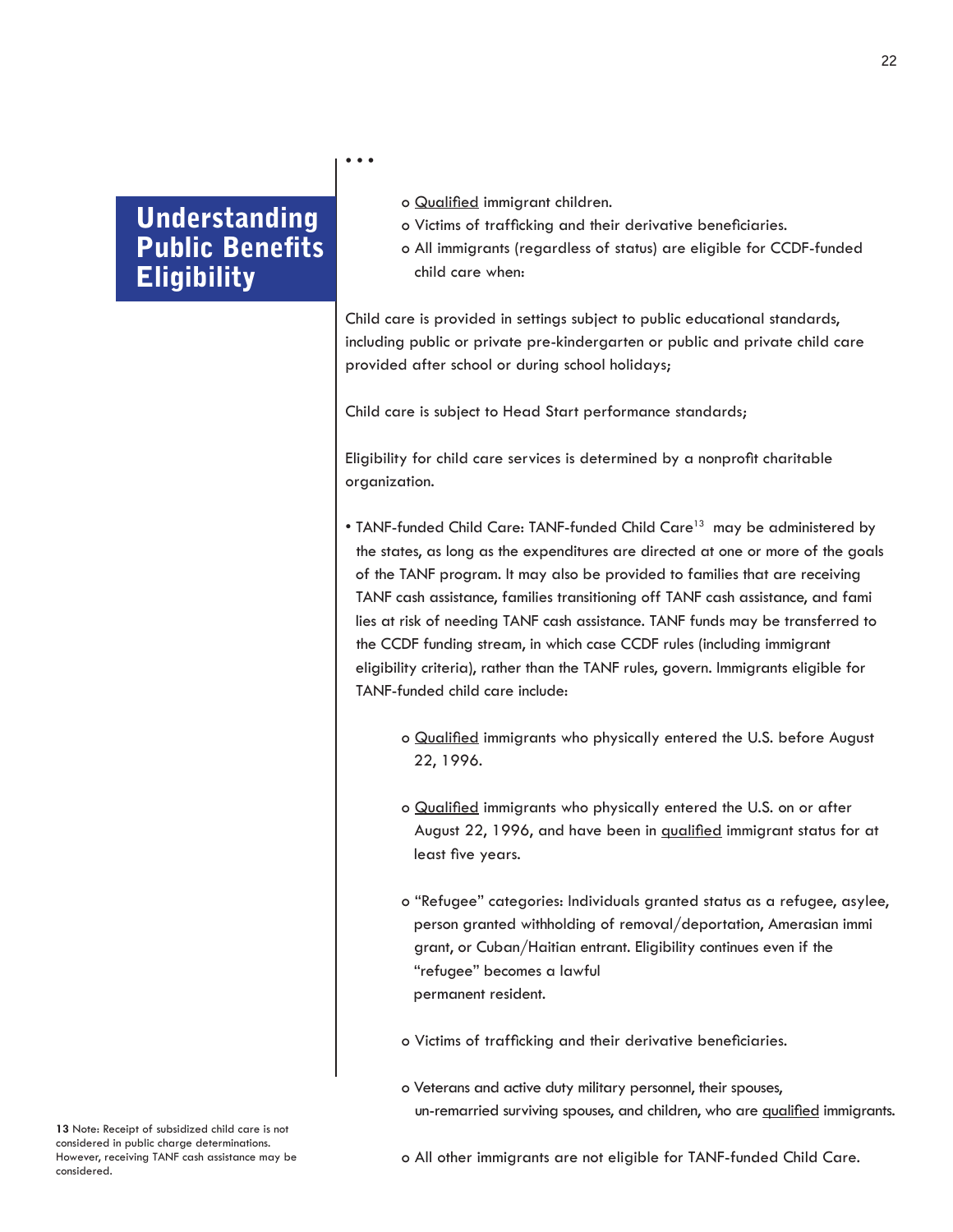### **WHAT PUBLIC BENEFITS ARE AVAILABLE TO IMMIGRANTS IN PENNSYLVANIA REGARDLESS OF IMMIGRATION STATUS?**

Although undocumented immigrants are not eligible for certain public benefits (e.g., Food Stamps, SSI, Earned Income Tax Credit (EITC), TANF) there are still numerous public benefits programs funded by the federal and state governments available to them. It is important to note that service providers are not required to verify citizenship or immigration status when providing these benefits. Many of these benefits are explained in further detail at: **http://www.phlp.org/Website/ Immigrants/immigrants%20IHAP.asp.**

The following benefit programs and services are available to all immigrants, regardless of status or date of entry:

#### **Emergency Medical Assistance (EMA)**

Immigrants who do not fit into any of the qualified immigrant categories are only eligible for Emergency Medical Assistance (EMA). EMA requires that the immigrant has an emergency medical condition, defined as the sudden onset of a medical condition manifesting itself by acute symptoms of sufficient severity such that the absence of immediate medical attention could reasonably be expected to result in:

- Placing the patient's health in serious jeopardy.
- Serious impairment to bodily functions.
- Serious dysfunction of any bodily organ or part.

For example, a small tumor which is potentially fatal may not warrant a trip to an emergency room, but should certainly be considered a possibility for EMA. Labor, delivery, and prenatal care are also covered under EMA.

To qualify for Emergency Medicaid, an immigrant must:

- Otherwise qualify for Medicaid, i.e., the immigrant must satisfy all Medicaid financial and categorical eligibility requirements.
- Meet state residency requirements.

To apply for EMA in Pennsylvania, an immigrant must complete the standard forms,14 and must submit an additional letter from a doctor verifying the emergency medical condition. The doctor's letter is mandatory and must meet particular specifications.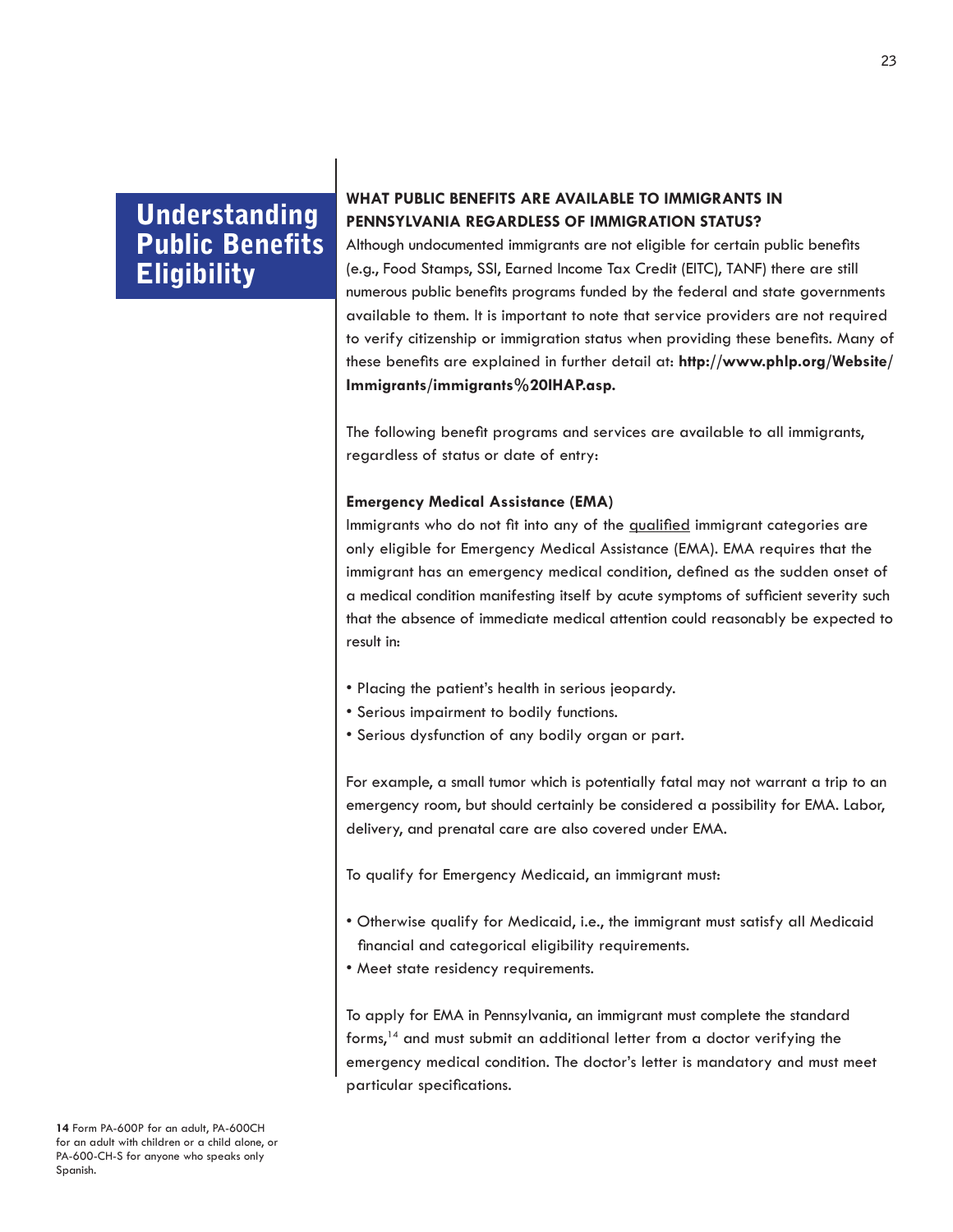### **Access to EMA under the Emergency Medical Treatment and Active Labor Act (EMTALA)**

EMA is also available under EMTALA, which is a federal law designed to prevent hospital emergency rooms from refusing to treat people who need emergency medical assistance but have no health insurance or other means to pay the bill. It is sometimes called the federal anti-dumping statute.

Under EMTALA, any hospital that participates in Medicare and has an emergency room must:

- Examine every patient who comes to the emergency room to determine whether he or she has an "emergency medical condition" or is in "active labor." If so, the hospital must provide stabilizing treatment within the capacity of the facility.
- Not transfer a patient prior to stabilization unless the physician on duty (or another qualified medical professional with the doctor's permission) certifies in writing that the medical benefits of transfer outweigh the increased risks to the individual or unborn child, because proper medical treatment is unavailable there.

#### **Chronic Care Cases**

As a general rule, EMA only covers short-term acute conditions. In 2004, however, the Pennsylvania Department of Public Welfare issued an Operation Memorandum clarifying that chronic care, such as dialysis, may be approved in certain cases. Immigrants or advocates preparing these cases should follow the EMA process explained above, and do two additional things: First, include a copy of the 2004 Operation Memorandum with the EMA application; second, in the EMA doctor's letter, explain the extreme seriousness of the consequences of non-treatment (for example, "without this treatment, this patient is likely to die within days") and describe the expensive medical emergencies that non-treatment will cause.

#### **Federally Qualified Health Centers**

Located throughout the state, Federally Qualified Health Centers (FQHC) provide health care services regardless of immigration status. Often, they employ a sliding fee scale to make it affordable, or free, for lower-income consumers.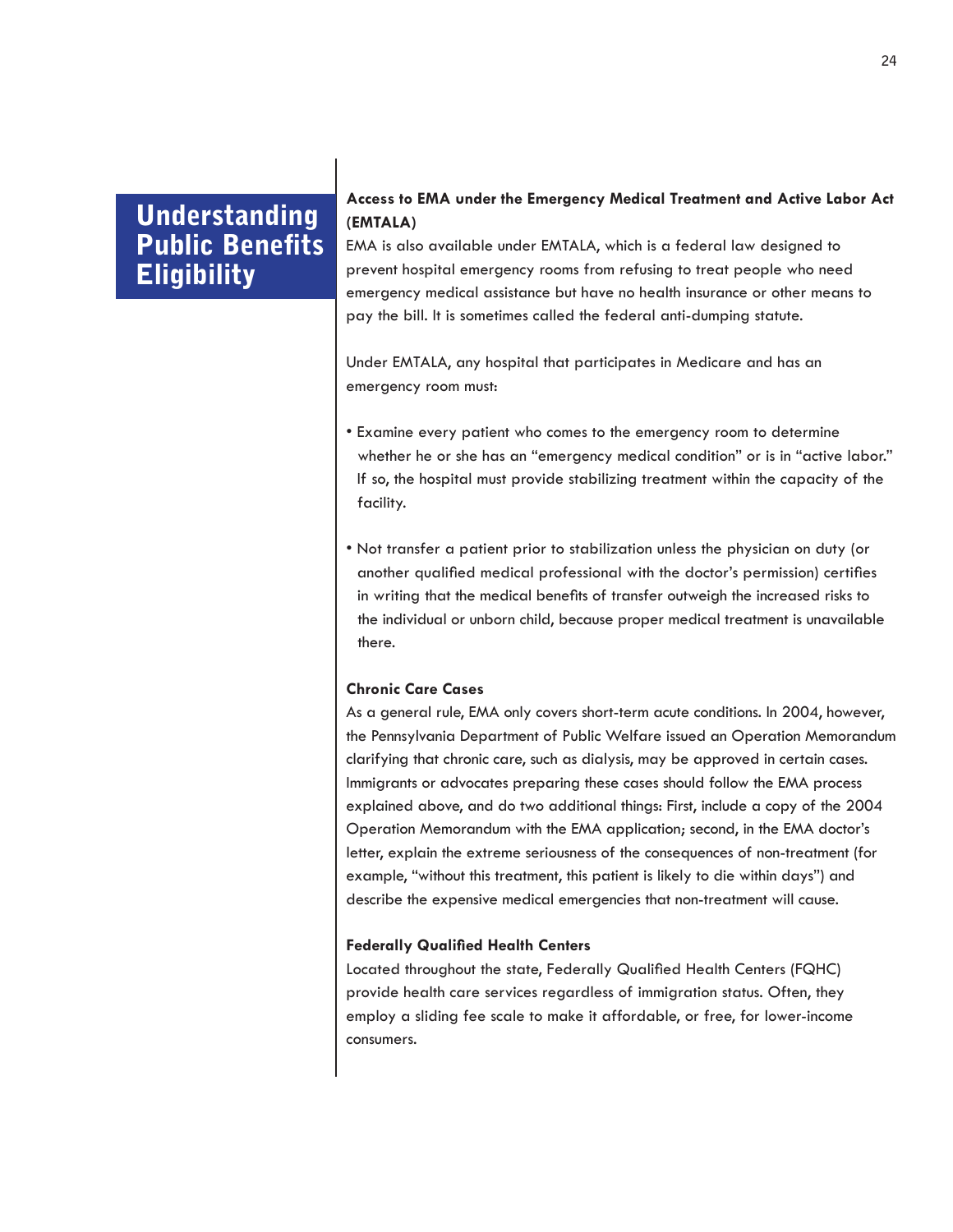#### **Nurse-Managed Health Centers**

Nurse-managed health care centers are staffed by nurses who provide care for patients at the centers on a sliding fee scale, or in some cases, for free. There are no restrictions for treatment based on immigration status. In the event a patient needs medical care beyond the scope of the nurse-managed health care center, the nurse practitioners may complete MA forms and EMA letters on his or her behalf, thus helping to secure MA coverage for the needed specialty care.

#### **Healthy Woman**

Healthy Woman "50+" sites offer reduced-cost treatment on a sliding fee scale for numerous women's health services, including mammograms, PAP tests, and other services. The service is available to all women age 50 years or older, and some services are available to some women age 40 or older. All these basic Healthy Woman services (with one important exception, below) are currently available regardless of immigration status.

The Healthy Woman sites are also the entry points into the Breast and Cervical Cancer Prevention and Treatment (BCCPT) program, which is a Medical Assistance program. Women of any age are eligible for BCCPT screening at a Healthy Woman site, but BCCPT program treatment is subject to the normal Medical Assistance immigration status requirements and specific income requirements. Immigrant women who do not have MA-eligible qualified immigrant status will be able to access Healthy Woman Medical Assistance BCCPT services only through the Emergency Medical Assistance process.

#### **Women, Infants and Children (WIC)**

The Women, Infants, and Children program (WIC) is a health and supplemental nutrition program for pregnant women, breastfeeding women up to 12 months postpartum, non-breastfeeding women up to 6 months postpartum, and infants and children up to 5 years of age who have a medical/nutritional risk and meet financial eligibility criteria. WIC provides its services to pregnant and breast-feeding women, as well as to children up to the age of 4, without regard to immigration status.

### **Prescription Assistance for Seniors (PACE, PACENET, and PACE Plus Medicare)**

PACE, PACENET and PACE Plus Medicare are Pennsylvania's prescription assistance programs for adults age 65 and older. They offer low-cost prescription medication to qualified residents who meet the PACE income requirements, regardless of immigration status. For individuals whose incomes exceed PACE specifications, there is another tier of coverage called PACENET, with a higher income threshold.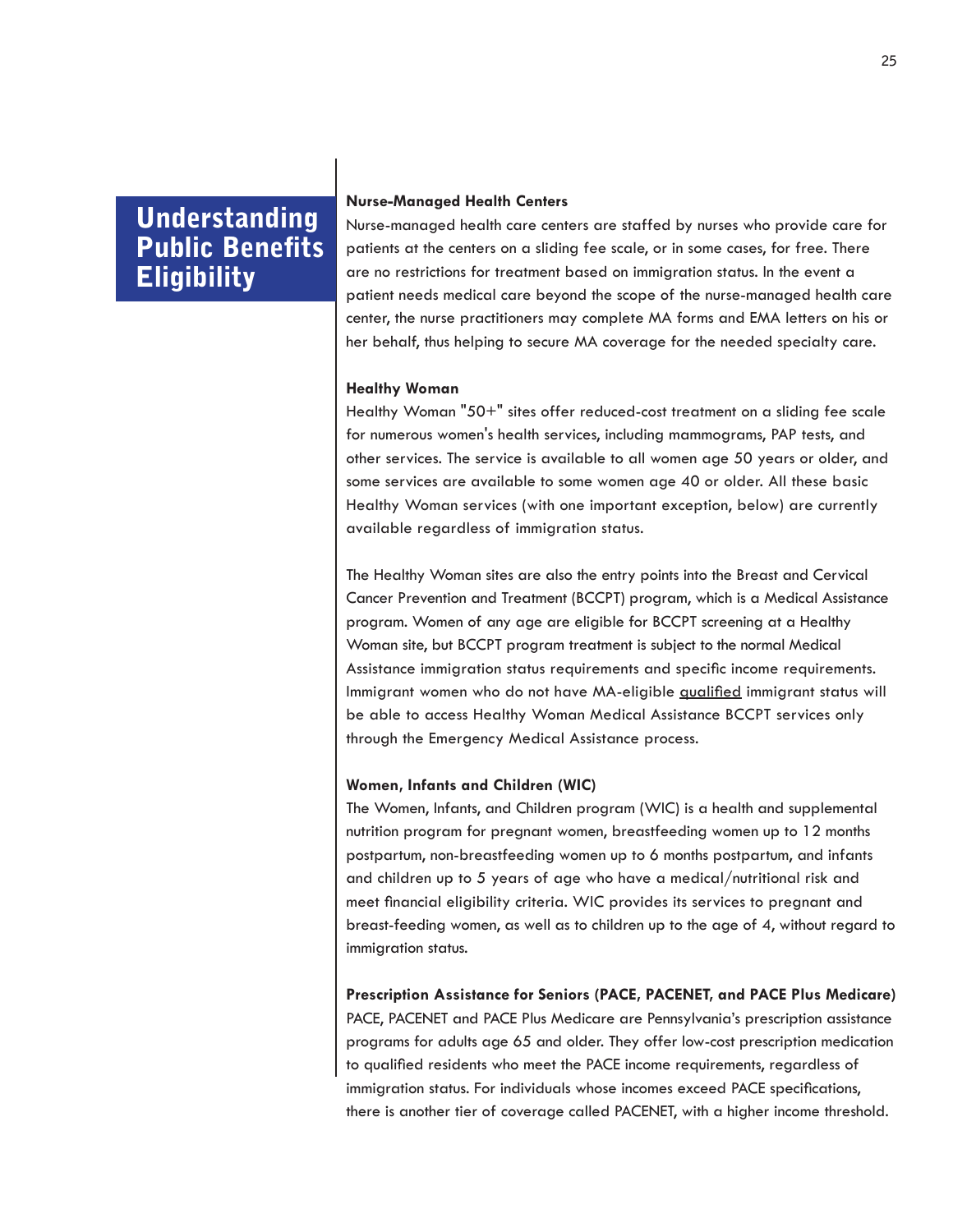#### **Other Prescription Assistance Programs**

Several prescription program Web sites provide information about free or reduced-rate prescription programs run by drug companies. Some of these programs may be open to individuals regardless of immigration status. Immigrants with prescription drug needs who qualify for programs such as MA or PACE/ PACENet should see if they can get their prescription drugs covered through sites such as NeedyMeds.com or RxAssist.org. Immigrants can also directly contact drug companies to discover what reduced-cost programs they offer.

#### **COBRA/HIPAA Laws**

The Consolidated Omnibus Budget Reconciliation Act of 1985 (COBRA) and the Health Insurance Portability and Accountability Act of 1996 (HIPAA) each have provisions designed to protect workers who are displaced from a job through which they received health insurance, and these laws operate regardless of immigration status. These laws may be very important to immigrants as the state encourages lower-wage and smaller employers to provide health care for employees.

COBRA is a federally regulated law that gives employees and their eligible dependents the opportunity to remain in their employer's group coverage when they would otherwise lose coverage due to certain qualifying events. COBRA requires an employer to allow a former employee to purchase into the group insurance plan for a period of 18 months (in most cases) after losing employment, ensuring coverage during the transitional period after losing the job. The employee must start COBRA coverage within 63 days of losing his or her job. If coverage lapses for more than 63 days at any point, new insurance companies will be allowed to apply pre-existing condition exclusions against the potential recipient. For information on COBRA, immigrants should talk to their employers.

HIPAA is a federal law that protects millions of working Americans and their families who have pre-existing medical conditions or who might suffer discrimination in health coverage based on a factor that relates to an individual's health. HIPAA requires the state to offer at least two health plans that do not have pre-existing exclusion clauses to an individual who lost an employment-, government-, or church-based insurance plan that they had for at least 18 months prior. These plans can only be accessed after any available COBRA coverage runs out. Again, a lapse in coverage of 63 days or longer at any point invalidates coverage for pre-existing conditions.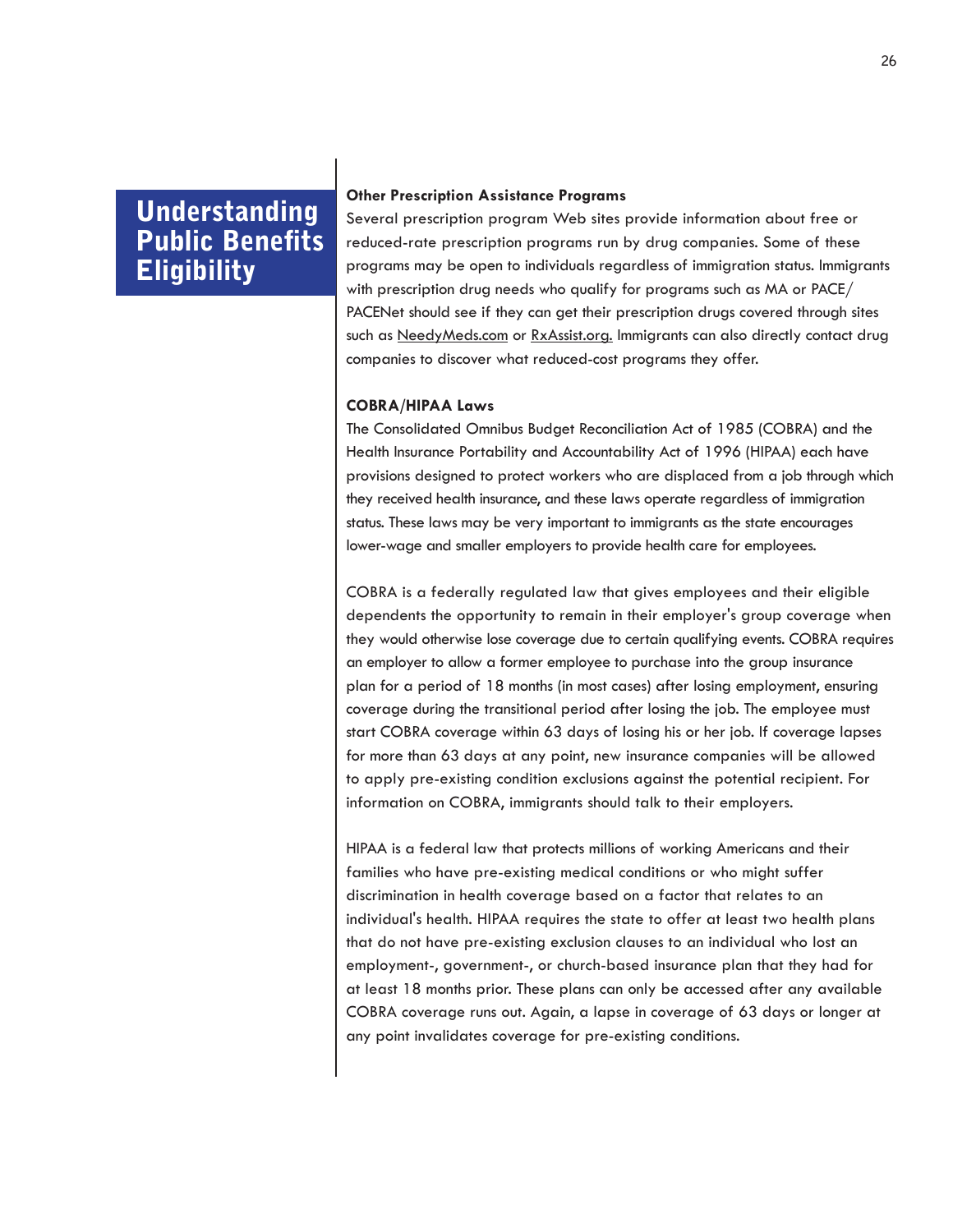#### **Special Care**

Special Care is a private reduced-cost insurance available to low-income individuals and families. It is currently the policy of the Special Care HMO contractors to allow enrollment regardless of immigration status. Special Care is not a free program, has pre-existing condition exclusions, and does not offer coverage as comprehensive as programs like Medical Assistance and CHIP. Nonetheless, it may be a good option for an immigrant or immigrant family that is in a not qualified immigration status (and therefore ineligible for MA or CHIP) and would like to purchase basic health insurance.

Note: Qualified immigrant children should never be enrolled in Special Care because they are also eligible for CHIP, which provides more comprehensive coverage for free or at a much lower premium.

#### **Charity Care**

Most hospitals in Pennsylvania provide free uncompensated care to some patients, based on complex state and federal funding requirements as well as optional charitable missions. Typically, access to this funding is not automatic. Instead, the hospital typically has an application process whereby someone with outstanding medical bills requests to have those bills paid for by the charity care funds. In many cases, this charity care funding is available regardless of immigrant status. If an immigrant is unable to have bills paid through EMA, they may apply for charity care at a hospital by contacting hospital social workers and staff.

#### **County Mental Health and Mental Retardation Services**

Every county in Pennsylvania is required to provide Mental Health and Mental Retardation (MH/MR) services for county residents. These services may include anything from basic wellness visits, to home supports, to crisis intervention care. Because the system is organized at the county level, and therefore subject to a wide range of funding sources (local, state, and federal funds), it is difficult to generalize about what services are available without regard to immigration status. However, many MH/MR programs offer a wide variety of services which are available to all immigrants, and should always be consulted for problems that involve mental health, behavioral health, or mental retardation.

Substance abuse disorder treatment and mental health / behavioral health services are available to residents who are uninsured or whose insurance does not cover behavioral health treatment. Proof of local residency is required; a local mailing address is accepted as proof of residency.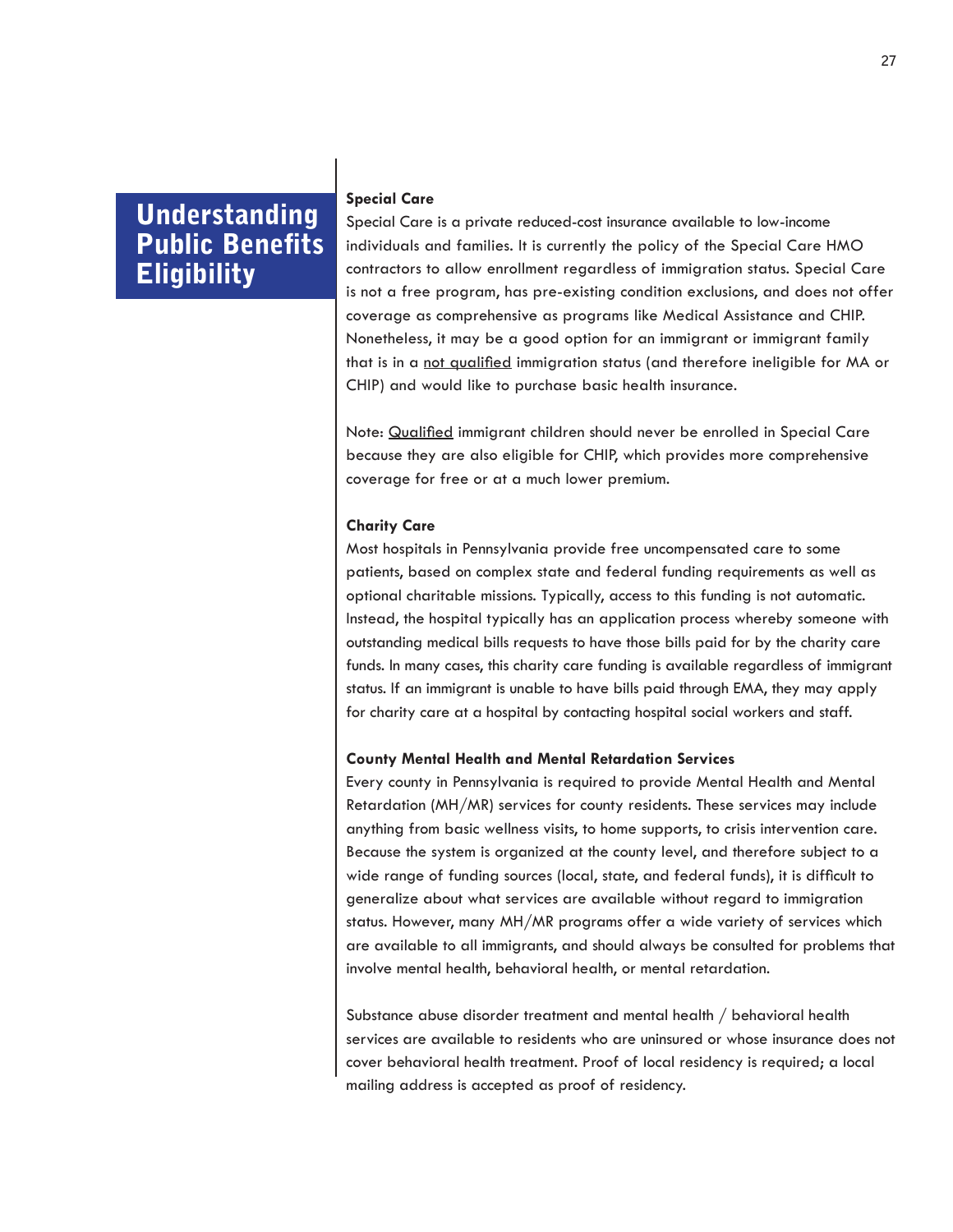The Allegheny County Department of Human Services offers a wide variety of MH/MR services through the Office of Mental Retardation/Developmental Disabilities (MR/DD). An individual with mental retardation must be registered with that office in order to receive services.

#### **Other Non-Medicaid Funded Health Services**

Immigrants, regardless of immigration status or date of entry, are eligible to receive non-Medicaid funded public health assistance, including:

- Immunizations for children and adolescents.
- HIV/AIDS-related care and treatment including services funded under the Ryan White Care Act.<sup>15</sup>
- Medical assistance for children and women who are victims of domestic violence.
- Tuberculosis screening, diagnosis, and treatment.
- Testing and treatment of symptoms of other communicable diseases (defined as infectious illnesses that can be transmitted from one infected person to another).

#### **Public Education**

Under Title VI of the Civil Rights Act of 1964 and promulgated Department of Education regulations, all children are eligible to participate in and receive the benefits of any program or activity receiving Federal financial assistance from the Department of Education, regardless of race, color, or national origin.16 Immigrants and the children of immigrants, therefore, are entitled to access public schools without restriction based on immigration status. Federal law also requires school districts to help children with limited English proficiency (also known as English-language learners, or ELLs) to overcome language barriers and to ensure that they can participate meaningfully in the district's educational programs; however, districts are not required to implement any particular educational approach to the instruction of ELL students and have substantial flexibility when developing programs to meet the students' needs.

**<sup>15</sup>** The Ryan White Care Act funds programs to improve availability of care for low-income, uninsured and under-insured victims of AIDS and their families. The latest version, signed into law in 2006, changed how Ryan White funds can be used, with an emphasis on providing life-saving and life-extending services for people living with HIV/AIDS across the country.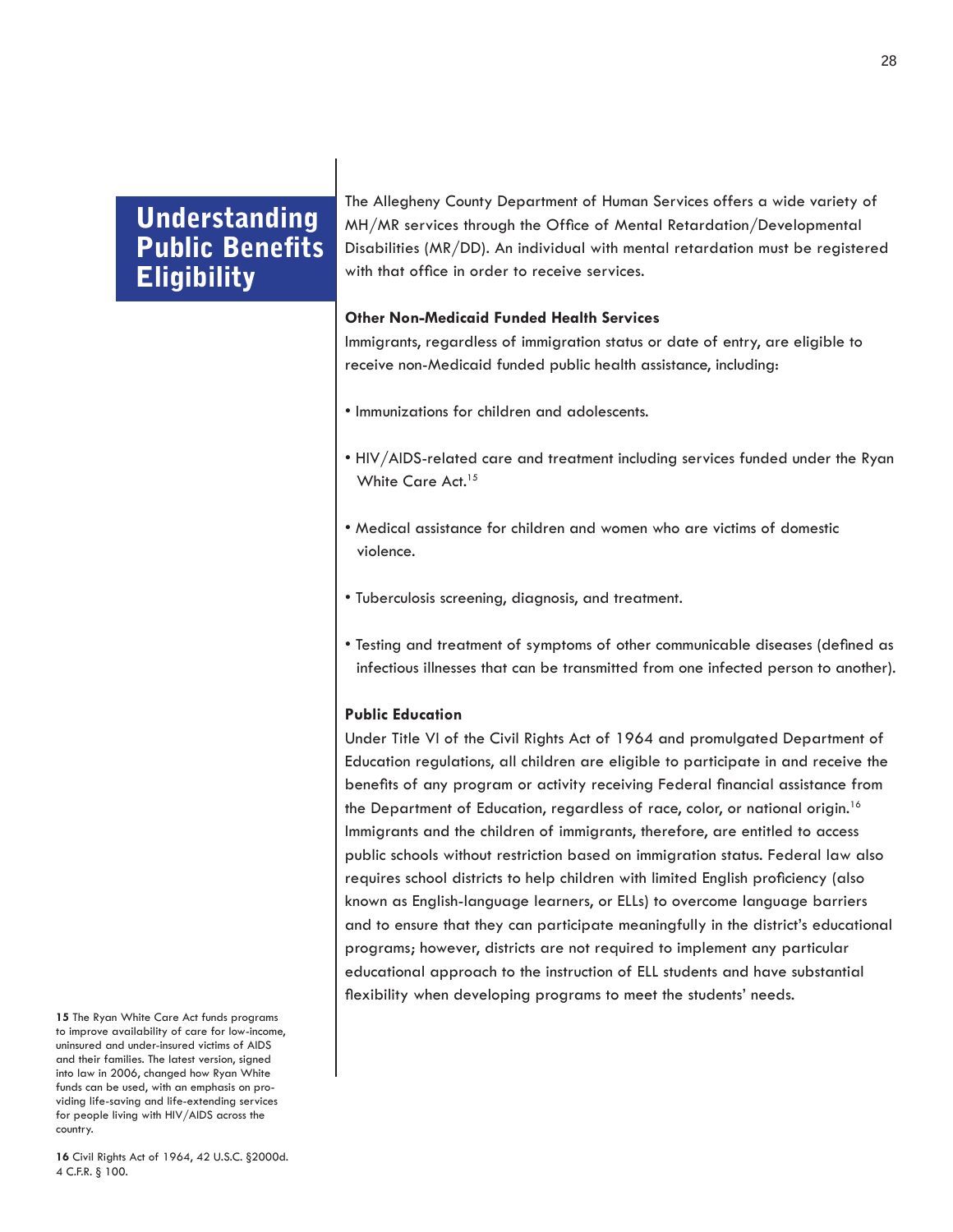Pennsylvania law also explicitly protects immigrants' entitlement to public education; according to Title 22, Section 11.11 of the Pennsylvania Code,<sup>17</sup> "a child's right to be admitted to public school may not be conditioned on the child's immigration status"; further, "a school may not inquire regarding the immigration status of a student as part of the admission process." Schools must administer "a home language survey to all students seeking first time enrollment in its schools in accordance with requirements of the United States Department of Education's Office for Civil Rights."

All children are required to attend school in accordance with enrollment mandates outlined by state and local entities.

### **Community-Based Programs Available to All Immigrants**

The Welfare Act authorized the U.S. Attorney General to designate other community programs, services and assistance for which all immigrants, regardless of status, will continue to be eligible. The programs, services, or assistance must meet the following three criteria:

- Be delivered in-kind at the community level, including through public or private nonprofit agencies;
- Not base the provision of assistance, the amount of assistance provided, or the cost of assistance provided on the individual recipient's income or resources; and
- Be necessary for the protection of life and safety.<sup>18</sup>

Some of the community-based programs include the following:

- Police, fire, ambulance, transportation, sanitation, and other regular, widely available services.
- Crisis counseling and intervention programs, such as services and assistance relating to child protection, adult protective services, violence and abuse prevention, and treatment of mental illness or substance abuse.
- Short-term shelter or housing assistance for the homeless; victims of domestic violence; and runaway, abused, or abandoned children.
- Programs, services, or assistance to help individuals during periods of adverse weather conditions.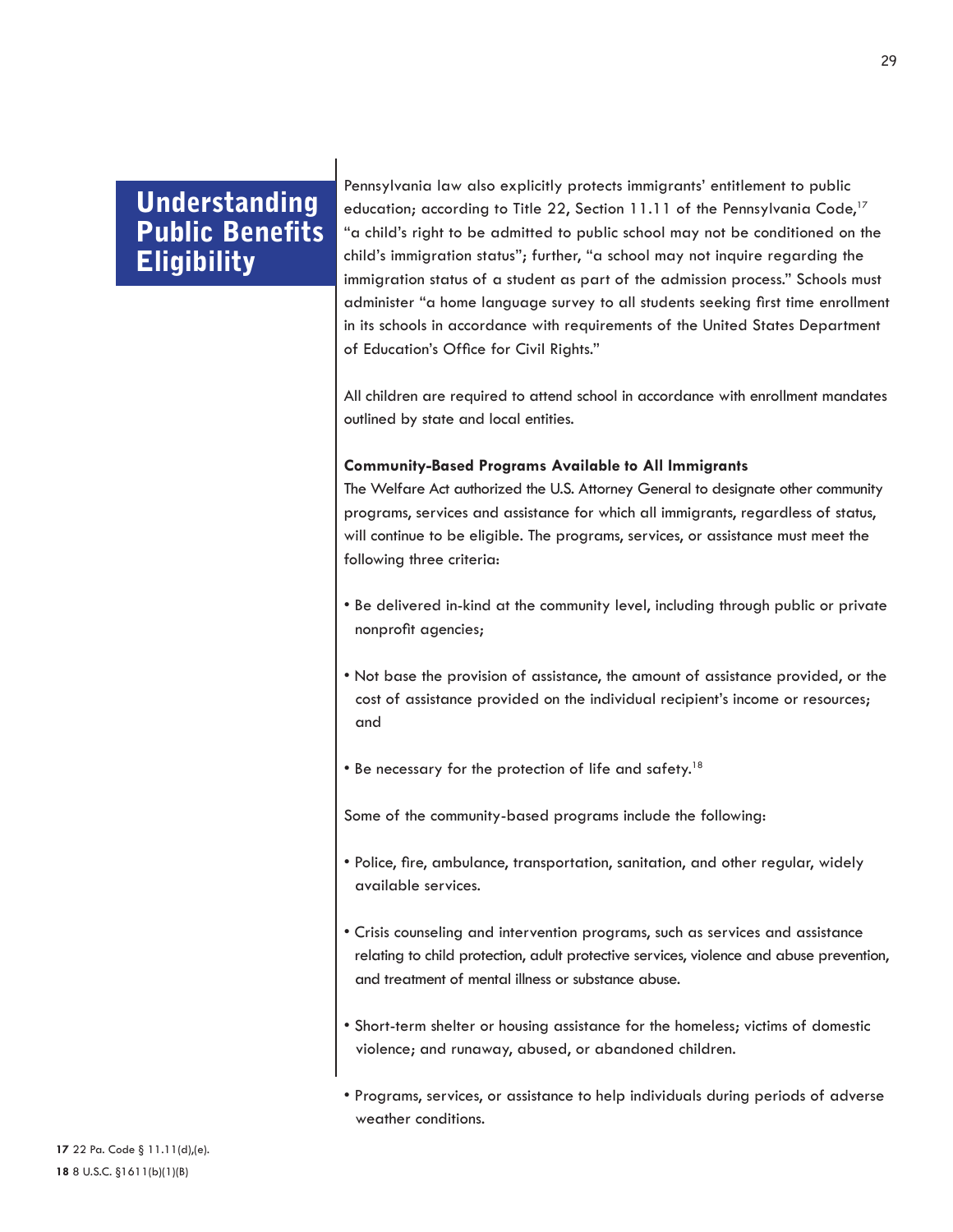• • • • Nutrition programs such as School Breakfast, School Lunch, Special Milk Program, after school snacks and summer meals for all children, the Special Supplemental Nutrition Program for Women, Infants and Children (WIC), and the Nutrition Program for the Elderly (only eligibility requirement is to be 60 years old or older).

- Soup kitchens, community food pantries, Meals on Wheels, and other such community nutritional services for persons requiring special assistance.
- Medical and public health services (including treatment and prevention of diseases and injuries).
- K-12 education.
- Head Start programs.
- Services provided by nonprofit organizations and clinics.
- Any other programs, services, or activities designed to protect the life and safety of workers, children or community residents.

#### **SPONSORSHIP AND DEEMING RULES**

As part of the immigration process outlined in the 1996 welfare and immigration laws, many immigrants need to have a sponsor.<sup>19</sup> Family members and some employers eligible to file a petition to help a person immigrate become financial "sponsors"<sup>20</sup> of the immigrant by signing a contract with the government (an "affidavit of support"). Under the enforceable affidavit (Form I-864), the sponsor promises to support the immigrant and to repay certain benefits that the immigrant may use. There are also further eligibility restrictions on immigrants whose sponsors sign an enforceable affidavit of support.

When an agency is determining an LPR's financial eligibility for a program, the law sometimes requires the agency to "deem" the income of the immigrant's sponsor or the sponsor's spouse as available to the immigrant. Deeming means that in determining financial eligibility, the benefits-granting agency counts the income and resources of the sponsor and the sponsor's spouse as though they were available to the sponsored immigrant.

**19** Almost all family-based immigrants, including employment-based immigrants when the petitions are also family-based, are required to submit Form I-864. Exceptions are made only for widows/widowers (who must have been married for two years to a citizen, not to an LPR) and battered spouses (pursuant to the Violence Against Women Act).

**20** Sponsor – a person who signs an affidavit of support for a person who is applying to immigrate to the U.S. as a resident. A sponsor must be a U.S. citizen, national, or legal permanent resident, 18 years or older, domiciled in the U.S., and must meet income/assets requirements.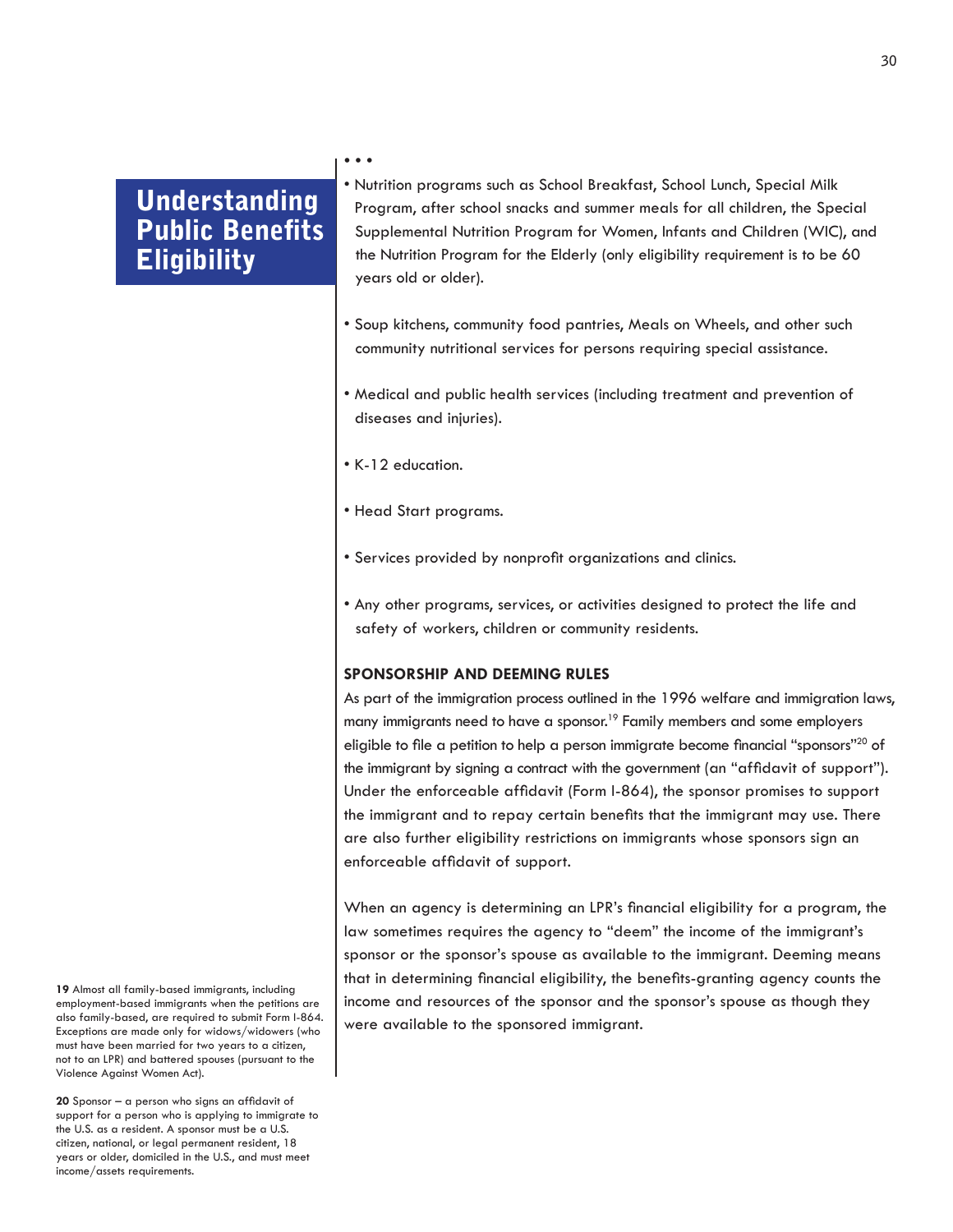LPRs who are sponsored pursuant to the new affidavits of support are subject to deeming until they either naturalize or have earned 40 qualifying quarters in covered employment (explained above under "SSI" and "Food Stamps"). Under those aforementioned procedures, LPRs may be credited with the qualifying quarters of their spouse or parents, provided that they did not receive any federal meanstested public benefits during the time period when qualifying quarters were earned.

In Pennsylvania, federal means-tested public benefits programs (e.g. TANF, SSI, Food Stamps,<sup>21</sup> and General Assistance) "deem" the income and resources of a sponsor to those of the immigrant when

#### **Exceptions to Deeming Rules**

Benefits-granting agencies may not apply sponsor deeming rules to:

- Refugees.
- Asylees.
- Battered spouses and their children for one year (where the need for benefits has a substantial connection to the battery or cruelty and may be extended if the abuse has been recognized by a court, Administrative Law Judge or USCIS).
- Indigent immigrants who have been abandoned by their sponsor and would otherwise go without food or shelter (limited to one year).

### **Extent of Sponsor Liability**

Only receipt of federal means-tested public benefits (such as nonemergency Medicaid, CHIP, TANF, SSI, and Food Stamps) triggers sponsor liability for repayment.

- If a sponsored immigrant, subject to a new affidavit of support, receives a federal means-tested public benefit that has not been specifically exempted from this requirement, the sponsor is responsible for repayment of the benefit within 45 days of a request for repayment by a benefit-granting agency.
- Any federal, state, or local government entity can take legal action against the sponsor to enforce the affidavit of support.
- The government has up to 10 years from the date on which the immigrant last received the public benefit to bring an action for repayment against the sponsor.
- The sponsor must keep USCIS informed of his/her current address; failure to do so may result in fines ranging from \$2,000 to \$5,000.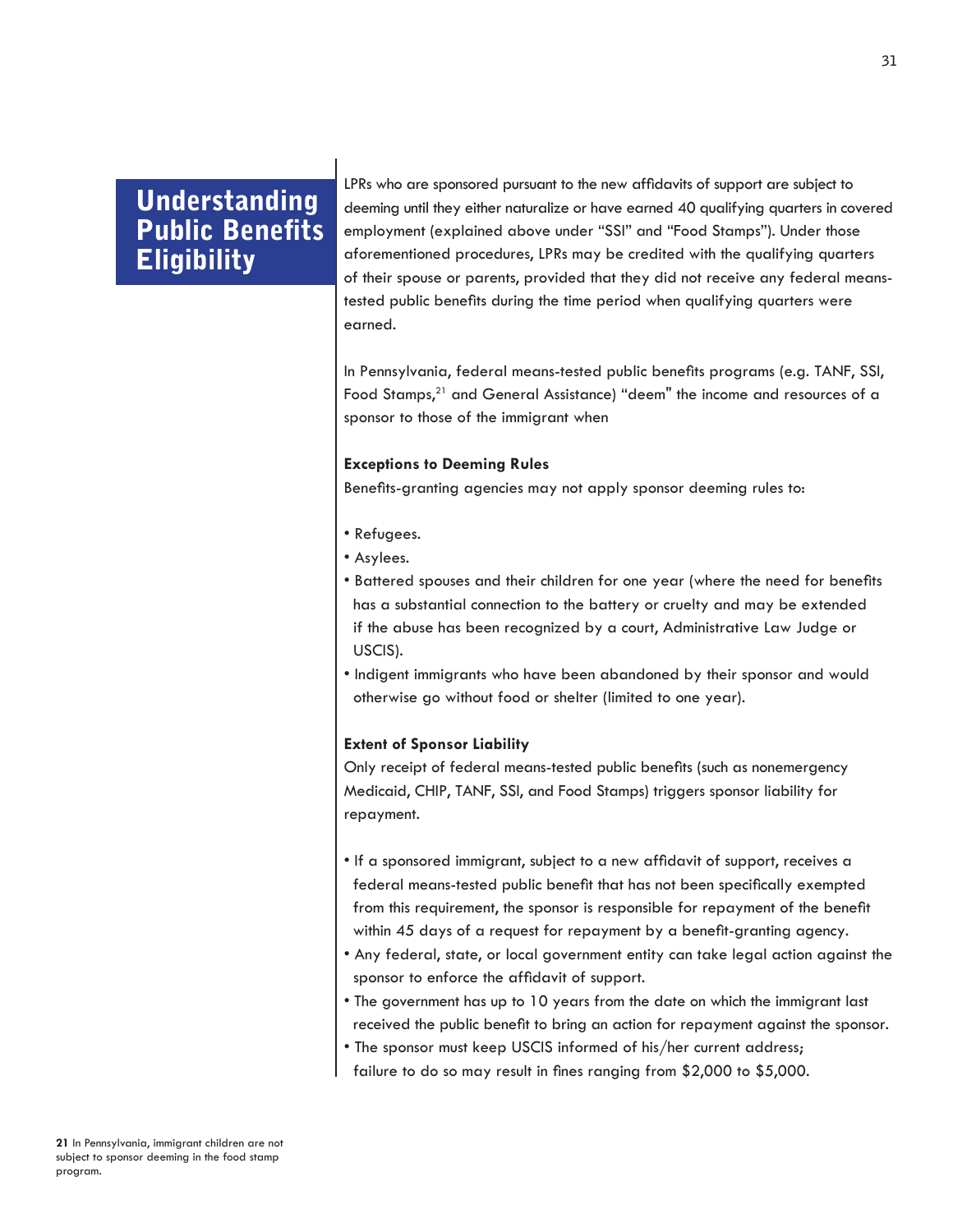#### **Duration**

New affidavits of support are legally binding upon the sponsor until:

- The sponsor dies; or
- The immigrant:
	- o Becomes a U.S. citizen;
	- o Obtains 40 quarters of creditable Social Security coverage;
	- o Leaves the U.S. and gives up LPR status; or
	- o Dies.

### **DUTY TO REPORT**

#### **Section 404 Regulations**

Section 404 of the PWRORA states that under extraordinary and specific circumstances, an agency that knows and can prove a person is not legally present in the U.S. must report him or her to USCIS.<sup>22</sup> However, merely knowing that an immigrant is ineligible for a certain federal benefit, or knowing that an immigrant applying for his/her children is undocumented, does not trigger reporting. In order to report someone, the state agency must know that USCIS has identified that a person is illegally present in the United States and is under an order for deportation. The guidelines for reporting are very specific; an oral or written admission of one's own undocumented status does not trigger the reporting requirement, nor does suspicion, or even a firm conviction, by an agency worker about the individual's immigration status.

In other words, Section 404's reporting requirement does not apply unless the individual's immigration status has been formally determined by the agency, and unless that formal determination is based on specific evidence provided by USCIS or the Executive Office for Immigration Review (EOIR), such as a "Final Order of Deportation." The formal determination that an immigrant is here "illegally" can only be made when the undocumented immigrant in question is attempting to claim benefits under one of the following programs: the TANF program or Welfare-to-Work programs under Title IV(a) of the Social Security Act; SSI; or the Public and Assisted Housing Program provided under the United States Housing Act of 1937, or Section 6 or Section 8 Housing Assistance Programs. No other entities are affected by the Section 404 reporting requirements.

#### **Nonprofit Charitable Organizations**

Despite PWRORA reporting laws, nonprofit charitable organizations that provide federal, state, and local public benefits are not required to determine, verify, or otherwise require proof of an applicant's eligibility for such benefits based on the applicant's status as a U.S. citizen, a U.S. non-citizen national, or qualified immigrant.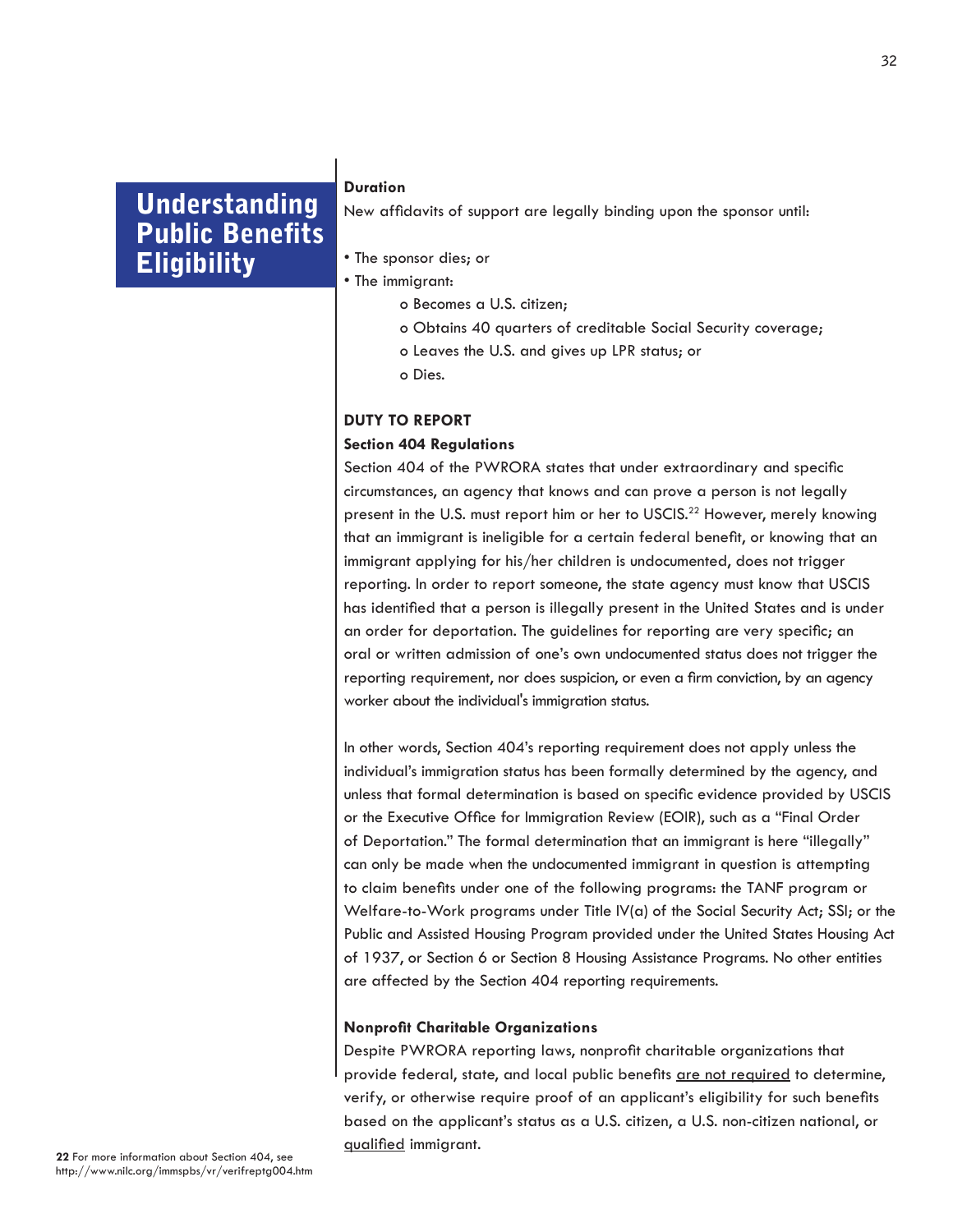*(last updated October 2008)*

Furthermore, a nonprofit charitable organization cannot be penalized for providing federal public benefits to an individual who is not a U.S. citizen, U.S. non-citizen national, or qualified immigrant.

#### **Medical Assistance**

Interested individuals should apply using the COMPASS Web site (https://www. humanservices.state.pa.us/compass/), or by calling the Allegheny County Assistance Office at 412-565-2146.

#### **Cash Assistance**

For more information, visit: http://www.dpw.state.pa.us/ServicesPrograms/ CashAsstEmployment/003670281.htm and search to find the closest Allegheny County Assistance Office.

#### **TANF, SSI, Food Stamps, and MA**

Questions concerning eligibility and application procedures for Food Stamps, cash assistance programs like TANF and SSI, and Medical Assistance can be answered by contacting the Allegheny County Assistance Office:

> 611 Pittsburgh State Office Building 300 Liberty Avenue Pittsburgh, PA 15222 Phone: 412-565-2146

#### **Public Housing**

To see a complete listing of the HUD-subsidized public housing managed by the Allegheny County Housing Authority (ACHA) visit: http://www.achsng.com/ communities.htm.

> 625 Stanwix Street, 12th floor Pittsburgh, PA 15222 Phone: 412-355-8940 Leasing Administrator: Kim McNeil, 412-402-2541, kmcneil@achsng.com

To see a complete listing of the HUD-subsidized public housing managed by the Housing Authority of the City of Pittsburgh (HACP) visit: http://www.hacp.org/ housing/facilities.jsp.

> 200 Ross Street, 9th floor Pittsburgh, PA 15222 Phone: 412-456-5000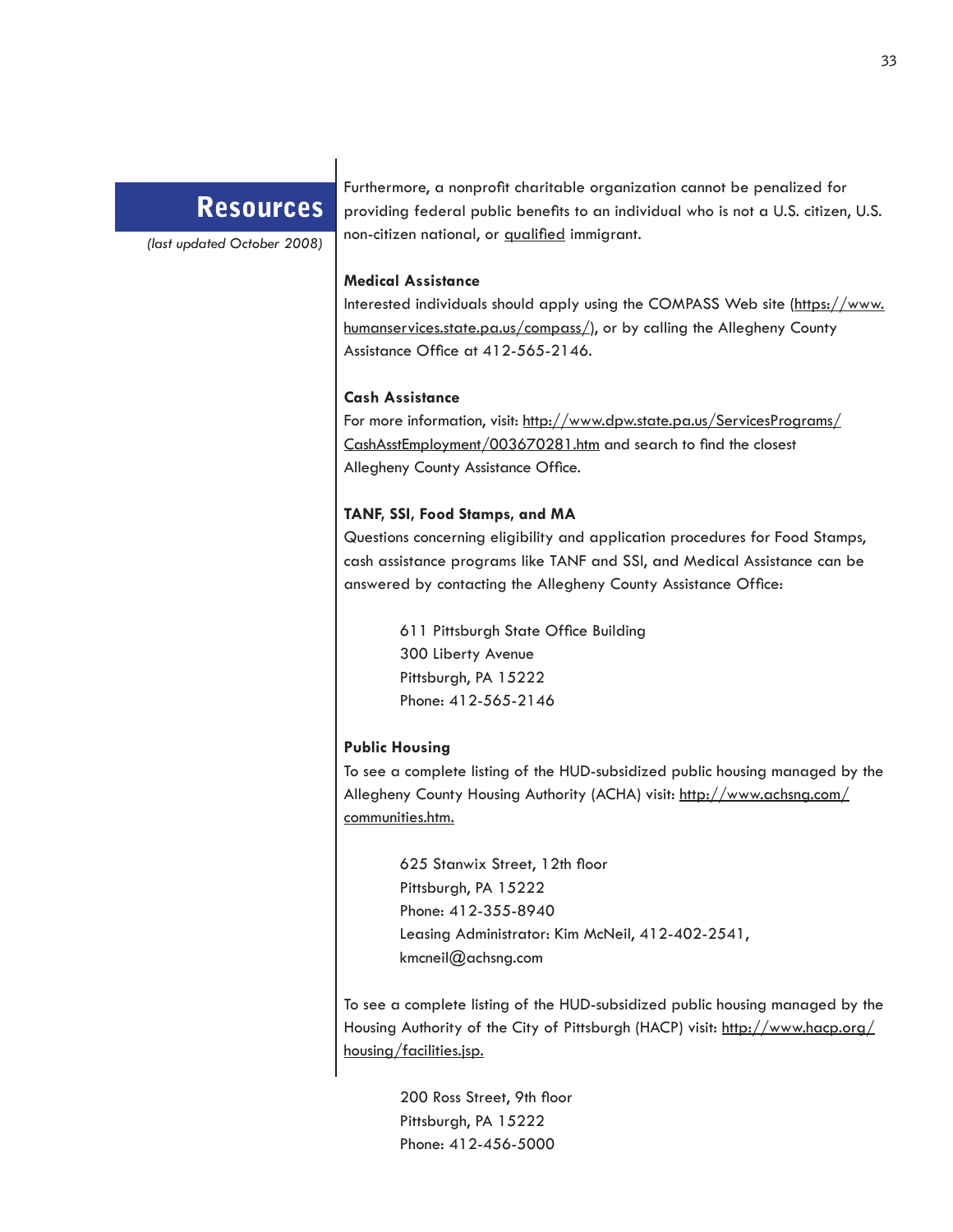#### • • •

### Resources

*(last updated October 2008)*

Individuals who are not currently HACP public housing tenants or are not on Section 8, must apply for and become an active public housing or Section 8 tenant for one year. To apply, contact:

### **Occupancy Department**  100 Ross Street, 4th floor

Pittsburgh, PA 15222 Phone: 412-456-5030

#### **Energy Assistance**

For more information regarding LIHEAP, visit: http://www.alleghenycounty.us/ dhs/utility.aspx. To apply in person for LIHEAP Crisis or other utility assistance programs, applicants may go to one of the following locations:

1st Floor Phone: 724-226-0606 Pittsburgh, PA 15222 Phone: 412-350-6611 Fax: 412-350-2785

**Downtown Pittsburgh Allegheny Valley Association of Churches** One Smithfield Street (A.V.A.C.)1913 Freeport Road Human Services Building Natrona Heights, PA 15065

#### **Braddock McKeesport**

849 Braddock Avenue 345 5th Avenue Phone: 412-273-6450

1st Floor McKeesport, PA 15132 Pittsburgh, PA 15104 Phone: 412-673-5374

#### **Legal Services**

A number of independent legal services programs represent immigrants without restriction, including the Community Justice Project of Allegheny County and the Pittsburgh Refugee & Immigrant Assistance Center. The Allegheny County Bar Foundation Web site also lists a number of local Pro Bono legal organizations which serve both qualified and not qualified immigrants: http://www.acbf.org/Pro\_ Bono\_Center/Member\_Organizations.asp. With the exception of the Neighborhood Legal Services, which requires documentation, the organizations listed on the link above do not inquire into citizenship status.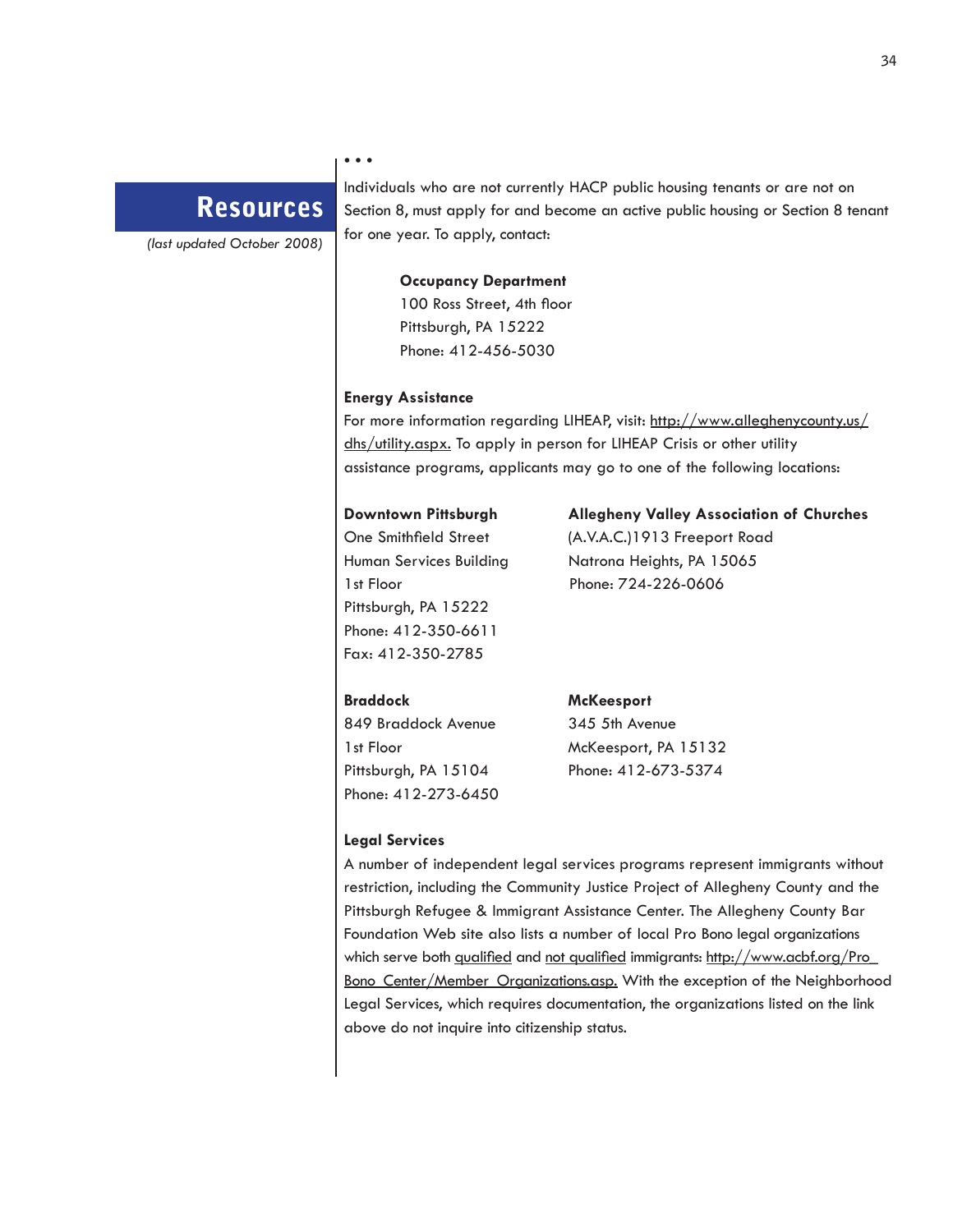*(last updated October 2008)*

#### **Disaster Assistance**

For more information about disaster assistance services and to identify local Emergency Management Coordinators throughout Allegheny County, visit: http:// www.alleghenycounty.us/emerserv/emerman/index.aspx.

#### **Disaster assistance for small businesses:**

Allegheny Conference Business Resource Center 1-877-392-1300.

### **Federal disaster assistance:**

FEMA 800-621-FEMA (3362) 800-462-7585 (TTY) for the hearing and speech impaired

#### **Children's Health Insurance Plan**

For information about CHIP, contact the Allegheny County Health Department at 412- 578-8026. Information can also be found at http://chipcoverspakids.com/. To apply for CHIP, call 1-800-986-KIDS to request that an application be sent to you by mail or apply online at http://www.chipcoverspakids.com/interior.php?subPage=ApplyNow.

### **Child Care Assistance**

For information about child care in Allegheny County, contact the Child Care Information Services by e-mail at  $ywca@ywcapgh.org$ , or by visiting the following locations:

305 Wood Street 2 Allegheny Center 2nd Floor Building #2, 4th Floor Pittsburgh, PA 15222 Pittsburgh, PA 15212 Toll-Free Phone: Fax: 412-798-8253 Fax: 412-391-9808 1-800-392-3131

**YWCA of Greater Pittsburgh CCIS of Allegheny County - North/East**  Phone: 412-261-2273 Phone: 412-246-4540

### **CCIS of Allegheny County - East**

Keystone Commons, Second Floor 635 Braddock Avenue East Pittsburgh, PA 15112 Phone: 412-349-0303 Fax: 412-349-0339

The Catholic Charities of Pittsburgh also runs a Family Day Care Program: 412-456-6985.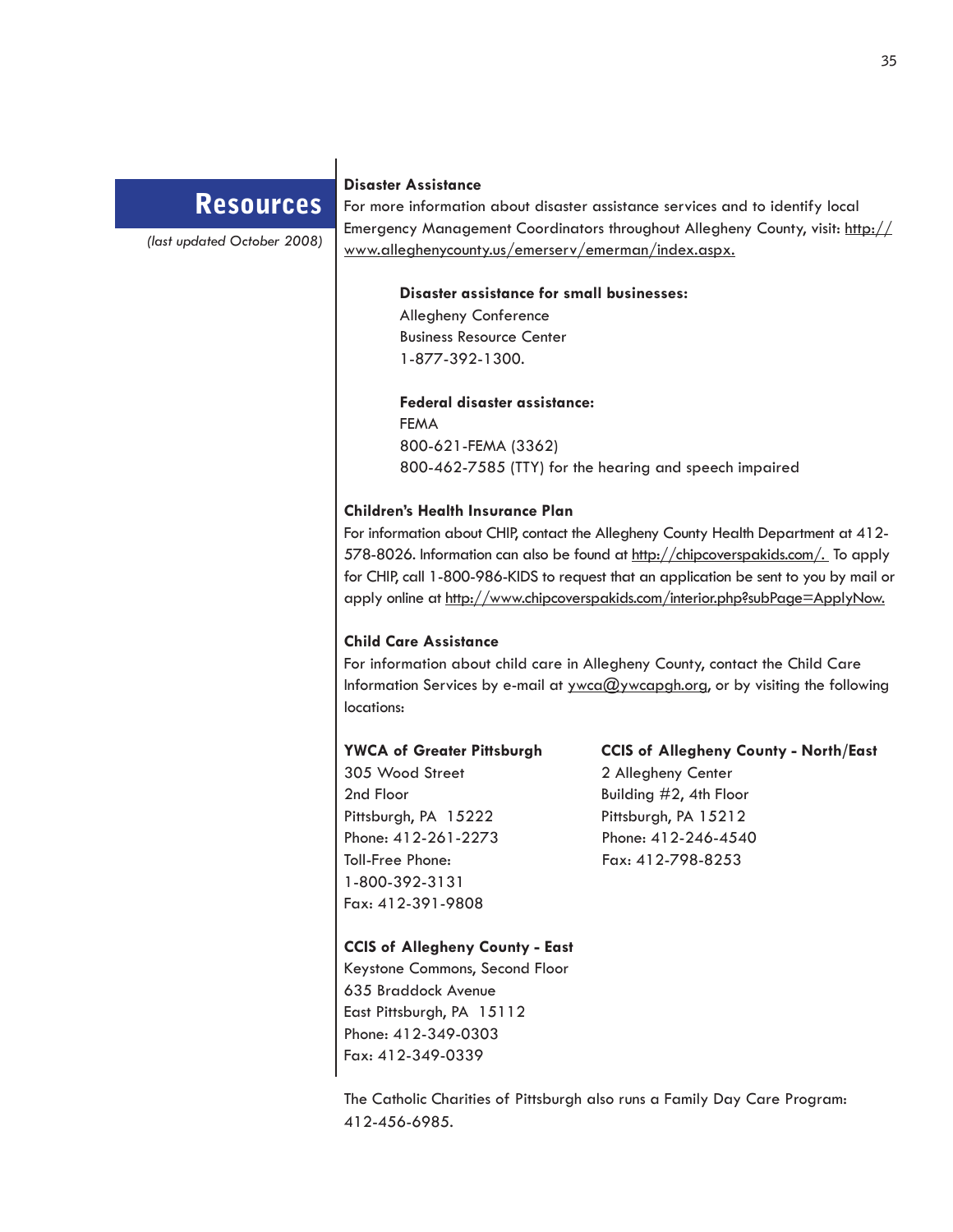*(last updated October 2008)*

#### **Emergency Medical Assistance**

For information on these emergency Medicaid specifications visit the Pennsylvania Health Law Project Web site at: http://www.phlp.org/ Website/Immigrants/immigrants%20IHAP.asp or call the Allegheny County Assistance Office at 412-565-2146.

#### **Federally Qualified Health Centers**

The County Assistance Office keeps a list of FQHCs in Pennsylvania, as does the Pennsylvania Department of Health. To view an online listing of FQHCs, visit the Pennsylvania Association of Community Health Centers' Web site at: http://www. paforum.com/allegheny.htm.

### **Nurse-Managed Health Centers**

To see a complete listing of nurse-managed health centers, visit the National Nursing Centers Consortium's Web site at: http://www.nationalnursingcenters. org/membership/penn.html.

### **Healthy Woman**

For more information regarding Healthy Woman programs, visit:

### **Adagio Health**

http://www.adagiohealth.org/pages/locations/ county-allegheny.htm 1-800-215-7494

### **Planned Parenthood of Western Pennsylvania (PPWP)** 933 Liberty Avenue Pittsburgh, PA 15222 http://www.ppwp.org/healthservices/locations/index-2.html 1-800-230-PLAN.

### **Women, Infants and Children (WIC)**

**WIC Administrative Office, Allegheny County** 239 Fourth Ave., Sixth Floor Pittsburgh, PA 15222 Phone: 412-350-5801 Fax: 412-350-4424. http://www.achd.net/wic/locations.html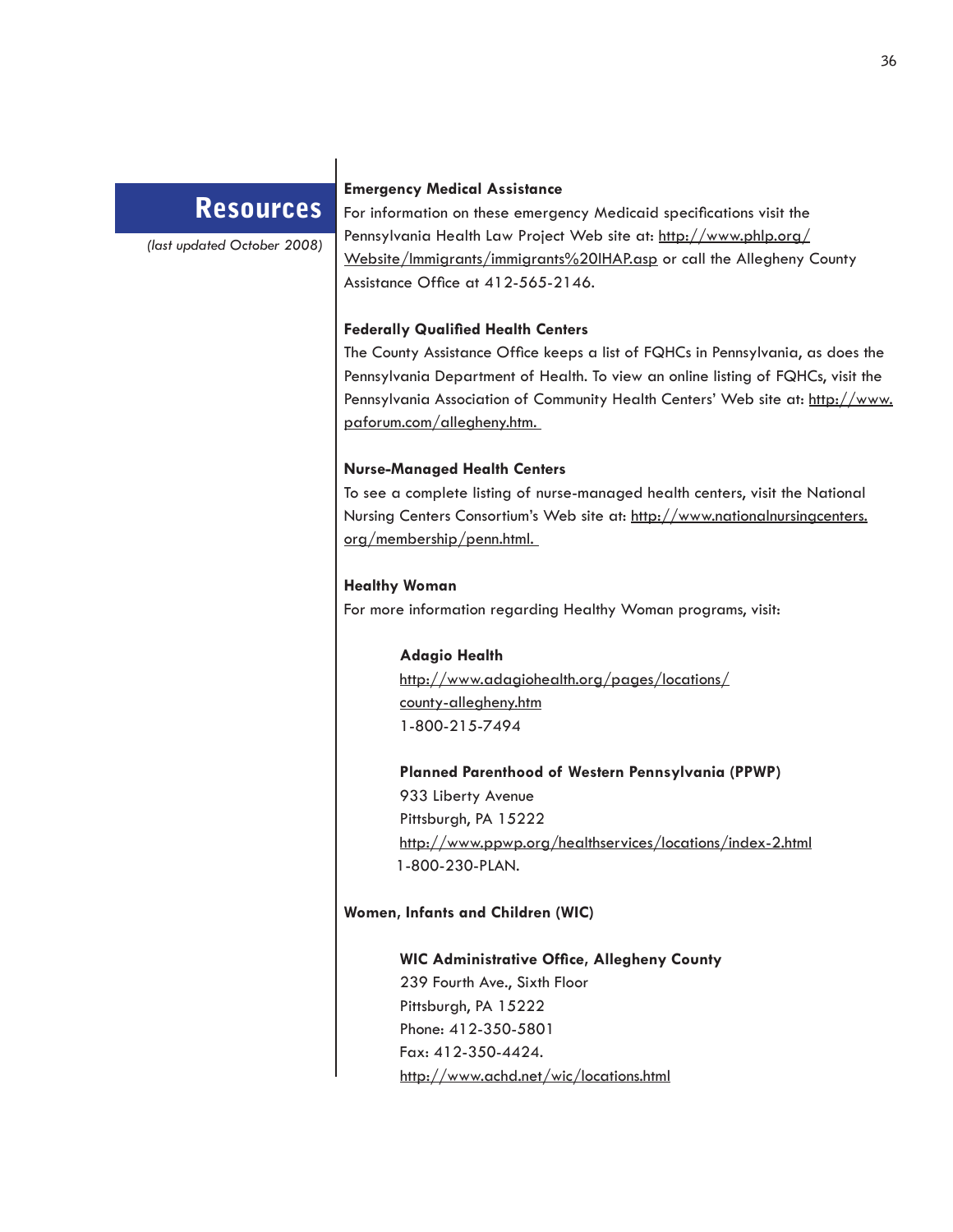*(last updated October 2008)*

All WIC applicants must meet specific income guidelines to be eligible. The 2008 income guidelines can be found at the following link: http://www.achd.net/wic/qualify.html.

In addition to income requirements, applicants must also meet certain medical/ nutritional guidelines set by the U.S. Department of Agriculture. This eligibility is determined by a WIC nutritionist based on medical information provided by the health-care provider on the WIC application. To download application forms, visit: http://www.achd.net/wic/apply.html.

#### **Prescription Assistance for Seniors (PACE/PACENET)**

For more information about PACE/PACENET, call 1-800-225-7223, or visit the Pennsylvania Department of Aging Web site at: http://www.aging.state.pa.us/ aging/cwp/view.asp?a=554&q=254019.

### **COBRA/HIPAA Laws**

To enroll in a COBRA or HIPAA plan, individuals should contact their local Blue Cross/Blue Shield program. For more information or to determine your eligibility, call:

#### **Blue Cross/Blue Shield Individual Health Products Service Department**

1-800-544-6679 (for current members) 1-800-876-7639 (for new members)

#### **Special Care**

More information about Special Care is available at the Caring Foundation Web site: (http://www.ibx.com/social\_mission/caring\_foundation/index.html), or by calling 1-866-282-2702 (TDD/TTY: 215-241-2622).

#### **County Mental Health and Mental Retardation Services**

### **Office of Mental Retardation/ Developmental Disabilities**

304 Wood Street, Suite 200 Pittsburgh, PA 15222 Phone: 412-350-3695 412-350-3467 (TTY) Intake/Registration Unit phone: 412-253-1250 Fax: 412-350-3316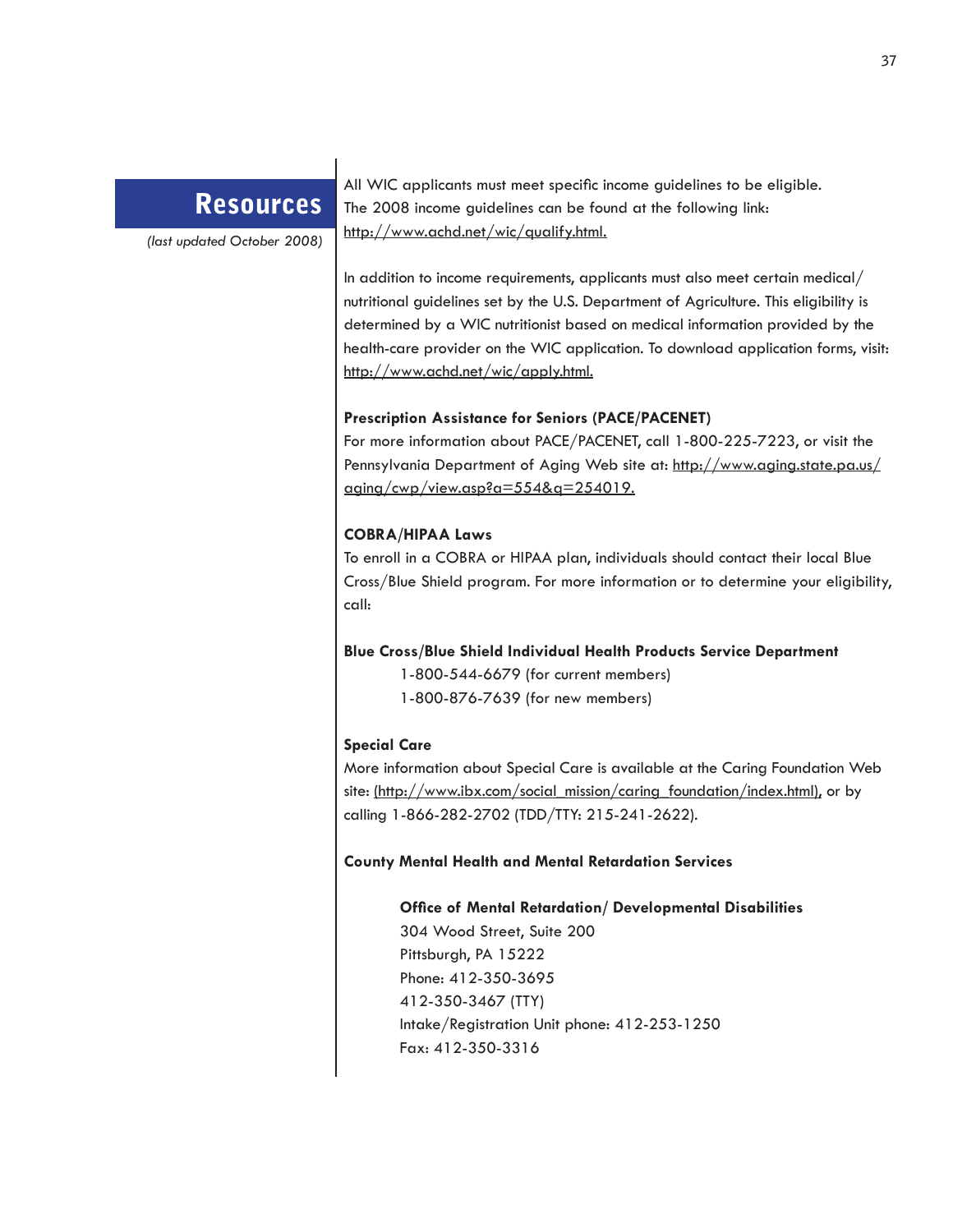**Affidavit of Support (New)**: A legally enforceable agreement between the federal government and an immigrant's sponsor to provide sufficient support to maintain an immigrant at 125 percent of the federal poverty level. Nearly all family-based and some employment-based immigrant visa applicants have to submit the new affidavit of support, Form I-864, which became effective December 19, 1997. For anyone not required to use the new form, the traditional affidavit of support, Form I-143, and the rules governing its use remain in effect.

**Affidavit of Support (Old)**: (Form I-143) A non-binding statement by an immigrant's sponsor to provide financial support to the immigrant.

**Amerasian**: A child fathered by a U.S. citizen in certain Southeast Asian countries during the years of U.S. conflict in that region. Amerasians are qualified immigrants because they were given LPR status under special provisions of the immigration law.

**Asylee**: An immigrant who flees his or her country in fear of persecution or with a well-founded fear of persecution because of race, religion, nationality, political opinion, or membership in a social group and who is already present in the U.S. at the time he/she obtained asylum.

**Battered immigrant spouse or child:** A qualified immigrant who: 1) is a victim of domestic violence; 2) has a pending or approved visa petition filed by a U.S. citizen or LPR spouse/parent, a self-petition pursuant to VAWA, or an application for cancellation of a removal/suspension of deportation under VAWA; and 3) whose need for benefits have a substantial connection to the battery or cruelty. Also includes the parent of a battered child and the child of a battered spouse.

**Categorically needy**: Individuals who either qualify automatically for Medicaid because they are eligible for another form of assistance (e.g., Supplemental Security Income), or who fit into specified groups of low-income families and children or low-income aged, blind, or disabled individuals.

**Child Care and Development Fund (CCDF)**: A program, authorized by the Child Care and Development Block Grant Act, and Section 418 of the Social Security Act, that assists low-income families, families receiving temporary public assistance, and those transitioning from public assistance in obtaining child care so they can work or attend training/education.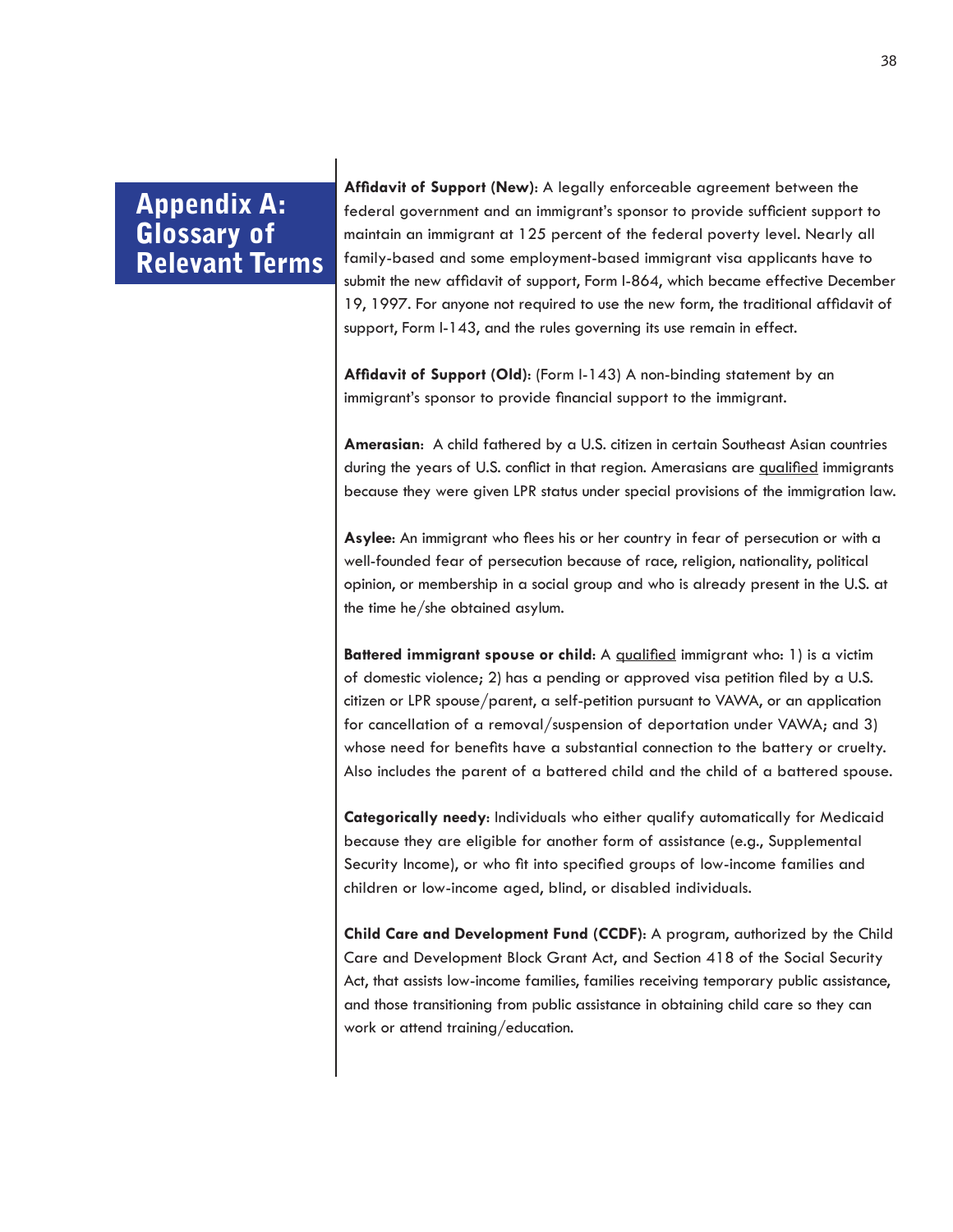**Cuban and Haitian entrant**: A person paroled into the U.S. as a Cuban or Haitian entrant or any other national from Cuba or Haiti who is the subject of exclusion or removal proceedings or who has an application for asylum pending. Cuban and Haitian entrants are qualified immigrants (Refugee Education Assistance Act of 1980, Section 501(e)).

**Deeming**: The act of adding the income and resources of another person to the income and resources of an applicant to determine eligibility for federal or state public benefits.

**Disaster Unemployment Assistance (DUA)**: A federal program run by the Department of Labor that provides financial assistance to individuals whose employment or self-employment has been lost or interrupted as a direct result of a major disaster declared by the President of the United States.

**Diversity immigrant**: An immigrant who has obtained a visa through the diversity visa process, a program that makes available 55,000 visas yearly to applicants who: 1) are natives of countries that provided fewer than 50,000 immigrants to the U.S. over the preceding five years; and 2) have at least a high school education or its equivalent, or have worked for at least two years in an occupation that requires two years of training or experience.

**Earned Income Tax Credit (EITC)**: A federal tax credit for working families who have moderately low incomes.

**Emergency Medicaid (EMA):** A form of Medicaid that pays only for the treatment of an emergency medical condition for any immigrant, regardless of immigration status.

**Emergency medical condition**: The sudden onset of a medical condition (including labor and delivery) manifesting itself by acute symptoms of sufficient severity such that the absence of immediate medical attention could reasonably be expected to result in placing the patient's health in serious jeopardy, serious impairment to bodily functions, or serious dysfunction of any bodily organ or part.

**Emergency Medical Treatment and Active Labor Act of 1986 (EMTALA)**: The federal anti-dumping statute that requires all hospitals receiving Medicare to examine and provide stabilizing treatment to all patients seeking care for emergency conditions, regardless of their ability to pay and their eligibility to Medicare.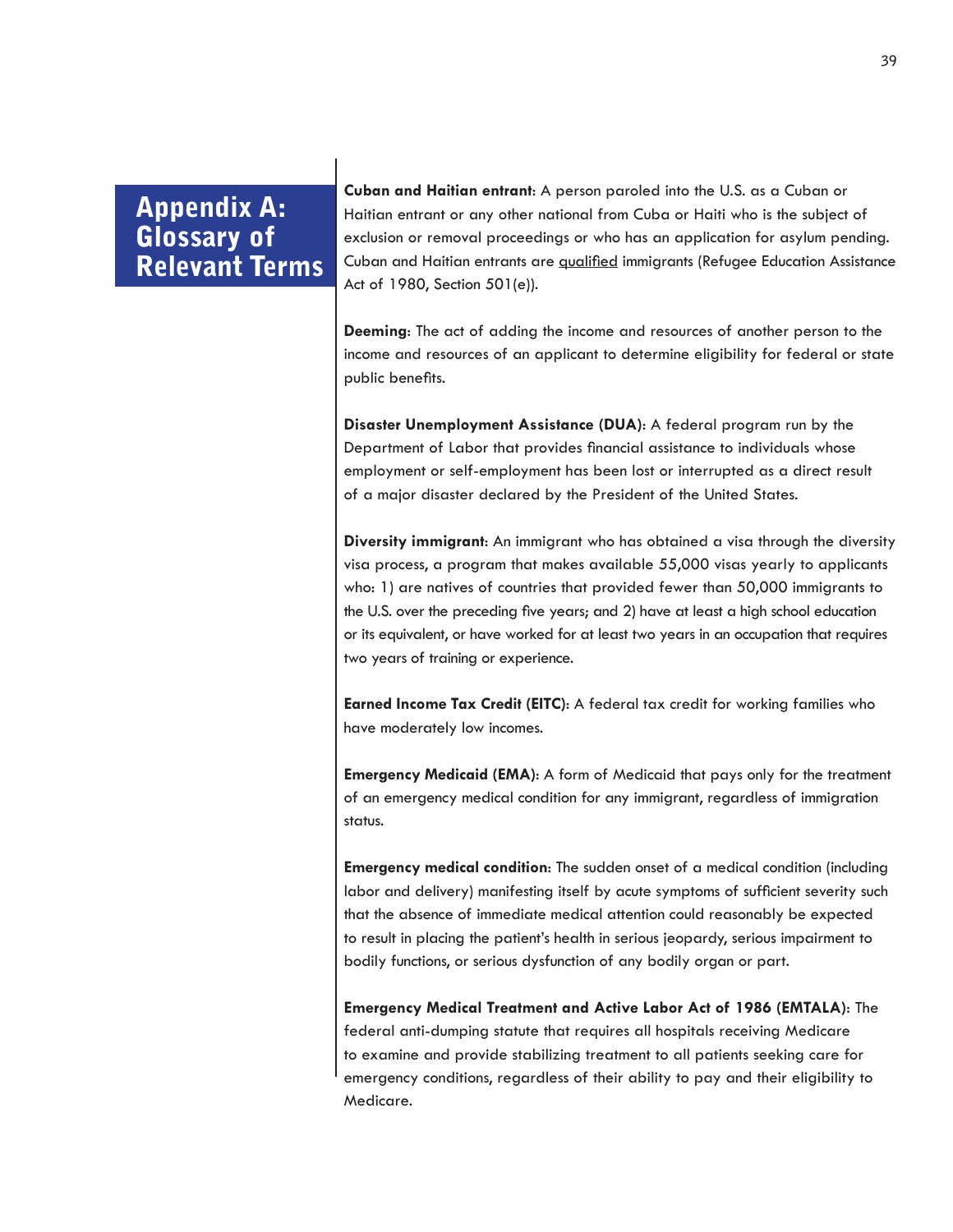**Federal Emergency Management Agency (FEMA)**: Federal disaster assistance agency providing money or direct assistance to individuals, families and businesses whose property has been damaged or destroyed and whose losses are not covered by insurance.

**Federal means-tested public benefits**: Benefits including SSI, Medicaid, TANF, food stamps, and CHIP. Unless specifically exempted by law, qualified immigrants who enter the U.S. after August 22, 1996, are ineligible for any federal meanstested public benefit for their first five years in the country.

**Federal poverty level (FPL)**: The amount of income established by the federal government below which a person is considered to lack adequate support for subsistence. FPL is used to establish eligibility for various federal and state benefit programs. It is also known as the Federal Income Guideline.

**Federal public benefit**: Described in the welfare law as: retirement, welfare, health, disability, assisted housing, post-secondary education, food assistance, unemployment benefits, or "any other similar benefit" for which payments/ assistance are provided to an individual/household by a U.S. agency or with U.S. funds. Federal public benefits also include any government grant, contract, loan, or professional or commercial license.

**Five-year bar:** The period of time, lasting five years, during which most qualified immigrants who enter the U.S. on or after August 22, 1996, are barred from receipt of Medicaid and other federal means-tested public benefits.

**Food Stamps**: A federal program administered by the Department of Agriculture that helps low-income people and families buy the food they need for good health.

**Forty credited quarters**: The term that refers to Social Security credits earned. A person earns these credits by working at a job or as a self-employed individual. The number of credits that can be earned is based solely on the person's total yearly earnings. A maximum of four credits can be earned each year, and the amount of earnings needed to earn a credit varies each year. Generally, a person with forty credited quarters would have to have a 10-year work history. To meet the 40 quarters threshold, immigrants may receive credit for work performed: 1) by their parents when the immigrant is under 18, and 2) by a spouse during the marriage (unless the marriage ended in divorce); however, no credit is given for a quarter worked after December 31, 1996, if a federal means-tested benefit is received in that quarter.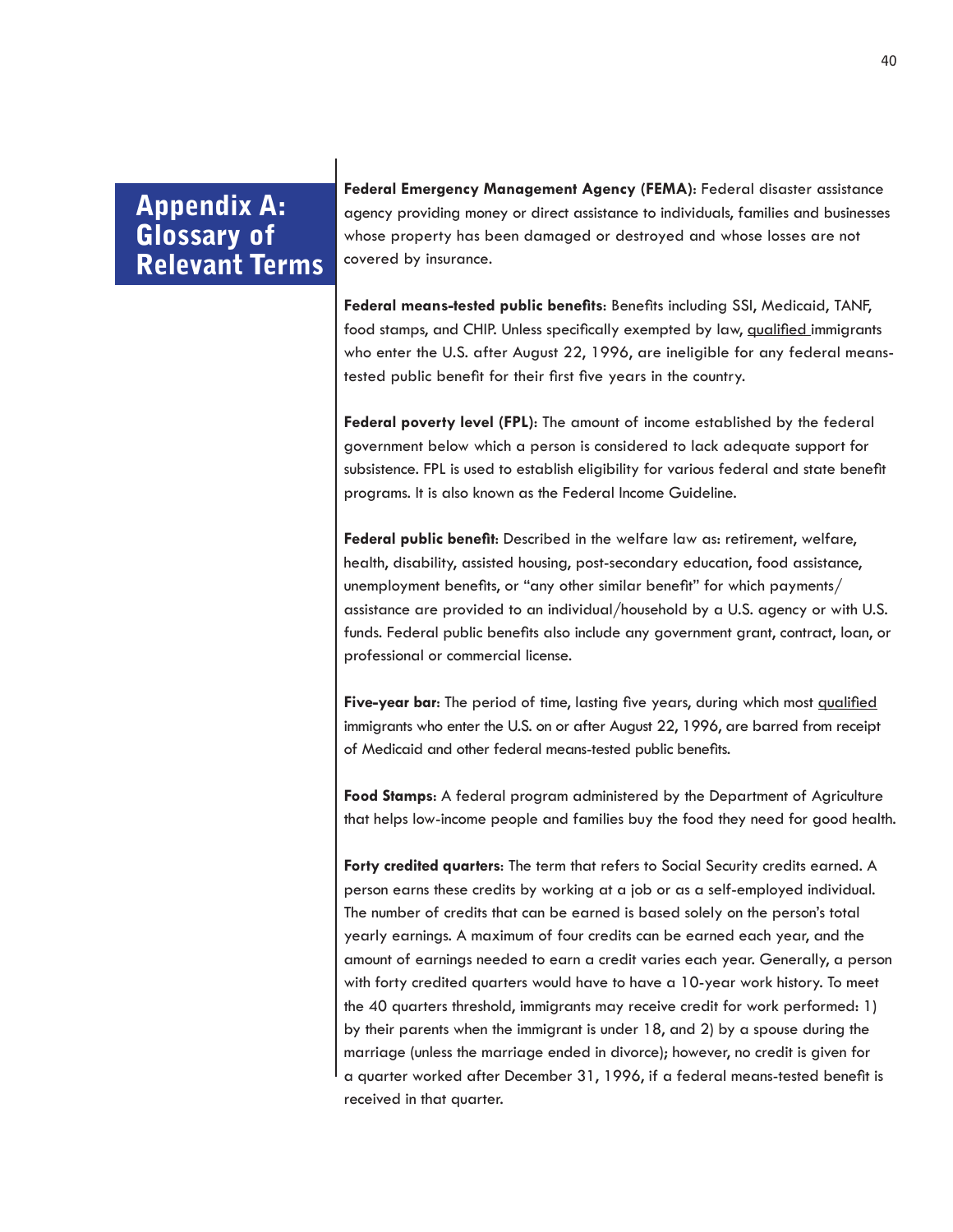**General Assistance (GA)**: Federal cash assistance program. Health Care Financing Administration (HCFA): The federal agency in charge of Medicaid and Medicare.

**Hill-Burton Act**: A federal law that provided grants to states to build hospitals and other health-care facilities. Hospitals and health care facilities built with Hill-Burton funds assume obligations to provide community services and, to a more limited degree, free care.

**Housing and Urban Development (HUD)**: Established to provide decent and safe rental housing for eligible low-income families, the elderly, and persons with disabilities.

**Illegal Immigration Reform and Immigrant Responsibility Act of 1996 (IIRIRA)**: Federal statute that imposes restrictions on immigrants' access to benefits.

**Immigrant**: A person who is not a U.S. citizen or national who enters the U.S. with the intent to remain for an indefinite period of time.

**Immigration status**: The legal or illegal character or condition under which an immigrant has entered the U.S.

**Individual & Family Grant Program (IFGP)**: A federal program run by FEMA which provides a safety net for people who have exhausted all other means of assistance and still have disaster-related expenses that can't be met. The program provides for needs beyond those involving emergency shelter.

**IRCA**: Immigration Reform & Control Act of 1986.

**Lawfully present**: A person who has entered or remains in the U.S. with legal immigration status.

**Legal (or lawful) permanent resident (LPR)**: An immigrant who is legally permitted to live permanently in the U.S. having been granted an immigration visa abroad or adjustment to permanent resident status in the U.S.

**Legal Services Corporation (LSC)**: LSC provides grants to legal services programs to give free legal advice to low-income clients in noncriminal matters such as public benefits, housing, consumer issues, employment, education, and family law.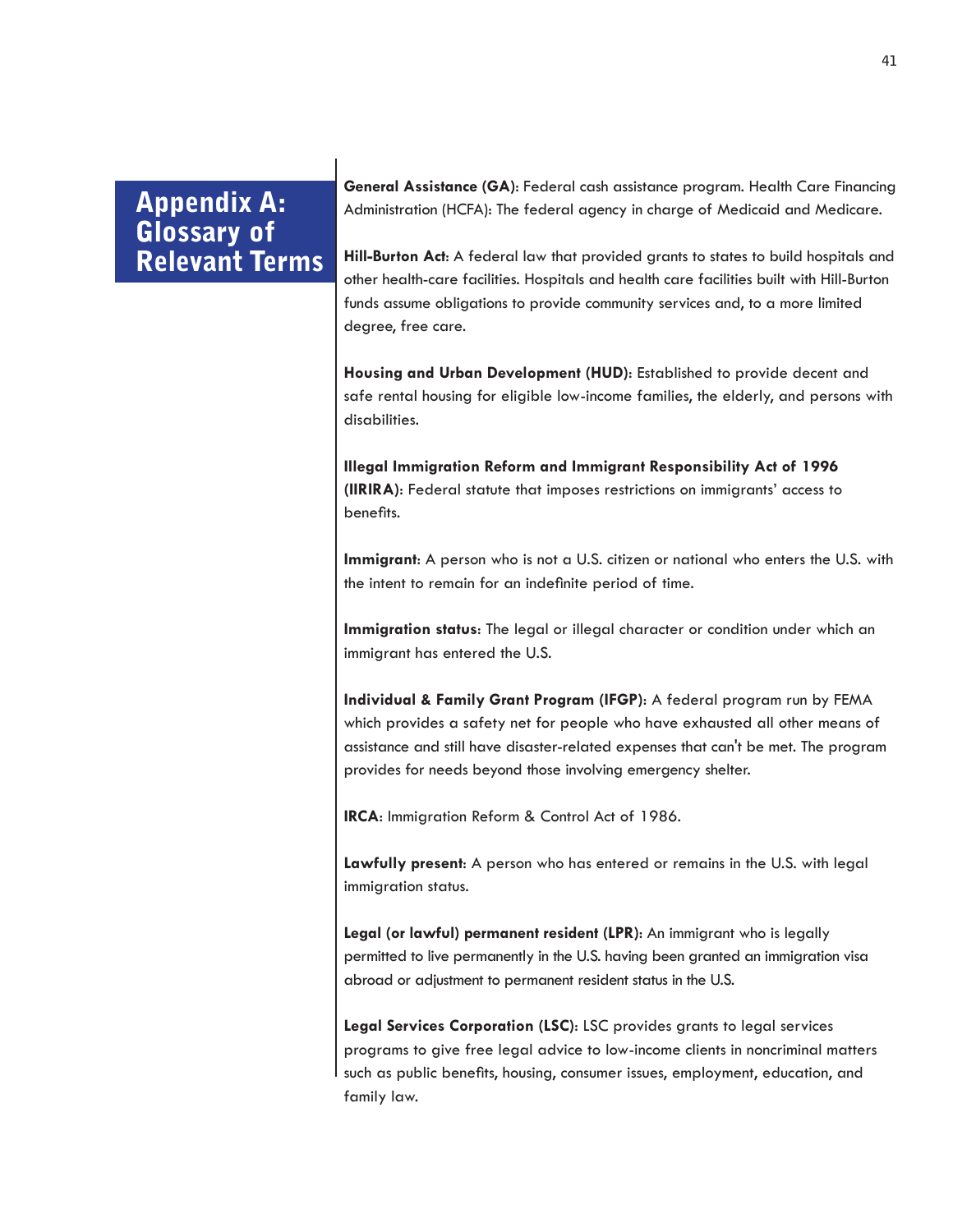**Low-Income Home Energy Assistance Programs (LIHEAP)**: LIHEAP provides states with block grants to help low-income households defray the cost of heating, cooling, and weatherizing their homes.

**Low-Income Housing Tax Credit (LIHTC)**: A tax credit created under the Tax Reform Act of 1986 that gives incentives for the utilization of private equity in the development of affordable housing for low-income Americans.

**Medicaid**: A joint federal/state entitlement program that provides health insurance coverage for low-income people meeting minimum income and other eligibility standards.

**Medically needy**: Individuals who fit into federal Medicaid program eligibility categories, but whose income and resources are above the categorically needy levels. States that opt to provide Medicaid for the medically needy allow applicants to "spend down" to eligibility by incurring medical expenses.

**Noncitizen**: Any person who is not a U.S. citizen or national.

**Nonprofit, charitable organization: An organization that is**: 1) created and operated for purposes other than making gains or profits for the organization, its members, or its shareholders, and that is precluded from distributing any gains or profits to its members or shareholders, and 2) organized and operated for charitable purposes such as relief to the poor, distressed, or underprivileged, as well as religiously affiliated and educational institutions.

**Not-qualified immigrants**: Immigrants who do not fall within the "qualified" immigrant categories, including persons residing under color of law, such as applicants for asylum and family unity, applicants for adjustment of status, undocumented immigrants, and non-immigrants such as students and foreign visitors.

**Parolee for more than one year**: A qualified immigrant who has been paroled into the U.S. for at least one year.

**Personal Responsibility and Work Opportunity Reconciliation Act of 1996 (PRWORA)**: This is the welfare reform statute (Welfare Act) that replaced the Aid to Dependent Children (AFDC) entitlement with block grants to the states for TANF; PRWORA also imposed new restrictions on immigrants' access to public benefits.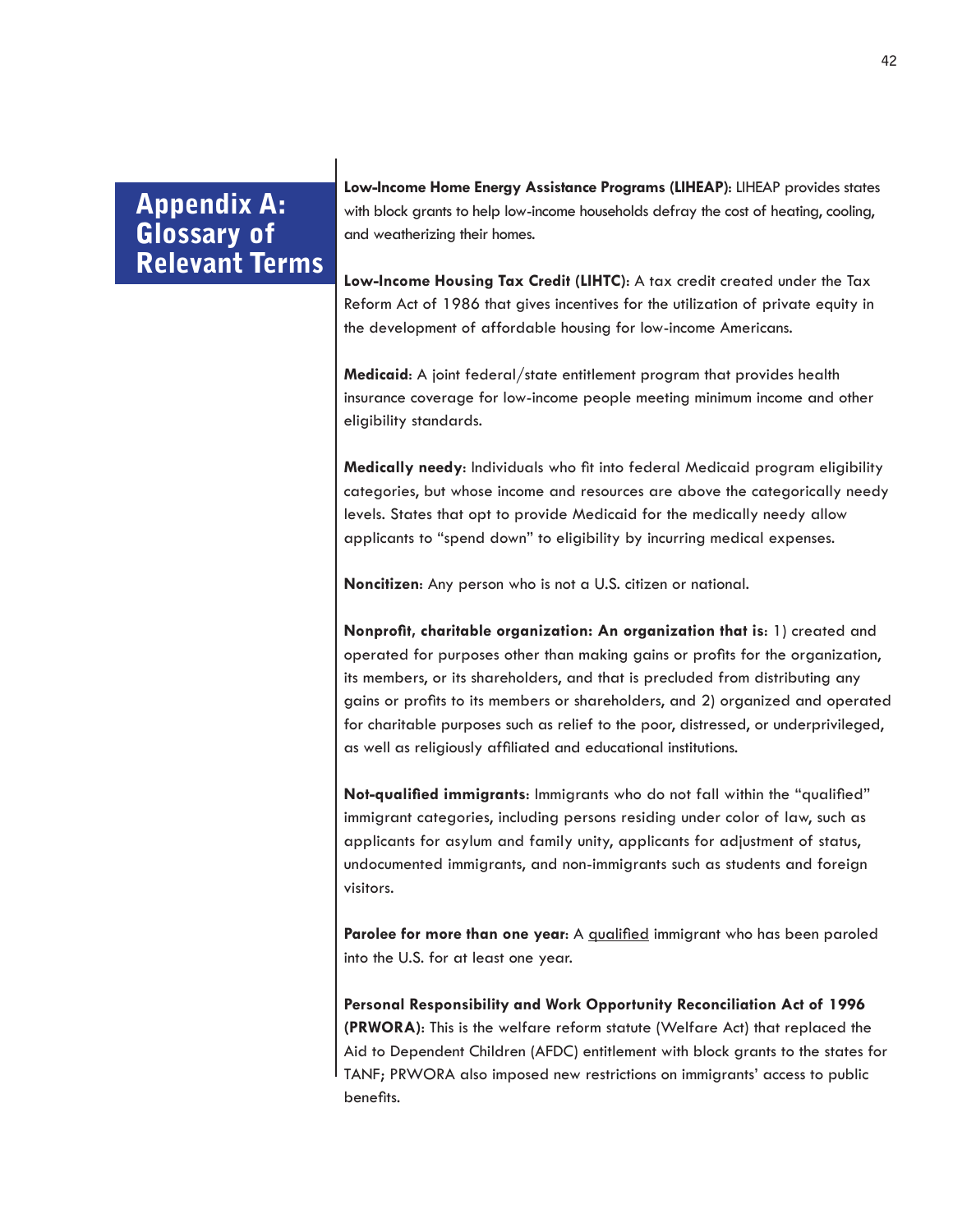**Persons residing under color of law (PRUCOL)**: Immigrants who: 1) have been granted indefinite voluntary departure, 2) are residing in the U.S. under orders of supervision, 3) have been continuously living in the U.S. since January 1, 1972, 4) have been granted stays or suspension of deportation, or 5) whose departure USCIS does not contemplate enforcing.

**Presumptive Eligibility**: At state option, a temporary Medicaid eligibility status that allows pregnant women and children to obtain Medicaid coverage without completing the formal Medicaid application process and waiting for an eligibility determination.

**Public charge**: Determination by USCIS or the State Department that an immigrant is likely to become primarily dependent on government public benefits for subsistence.

**Qualified immigrant**: A lawful permanent resident; a refugee; an asylee; an immigrant who had deportation withheld; an immigrant granted parole for at least one year; an immigrant granted conditional entry; a battered immigrant and her child/children; and immigrants born in Canada who possesses at least 50 percent blood of the American Indian race, or are members of certain Indian tribes.

**Refugee**: An immigrant who flees his or her country due to persecution or a well-founded fear of persecution because of race, religion, nationality, political opinion, or membership in a social group and who obtains the status while abroad.

**Small Business Association (SBA)**: An independent agency of the federal government which provides small business owners with SBA-backed loans, government contracting opportunities, disaster assistance and training programs.

**Sponsor**: A person who signs an affidavit of support for a person who is applying to immigrate to the U.S. as a resident. A sponsor must be a U.S. citizen, national, or legal permanent resident, 18 years or older, domiciled in the U.S., and must meet income/assets requirements.

**Sponsor deeming of income**: For any federal means-tested public benefits program, such as TANF, SSI, food stamps, CHIP, and Medicaid, the income and resources of a sponsor are added to those of the immigrant when determining eligibility for, and amount of, benefits available under each of the programs.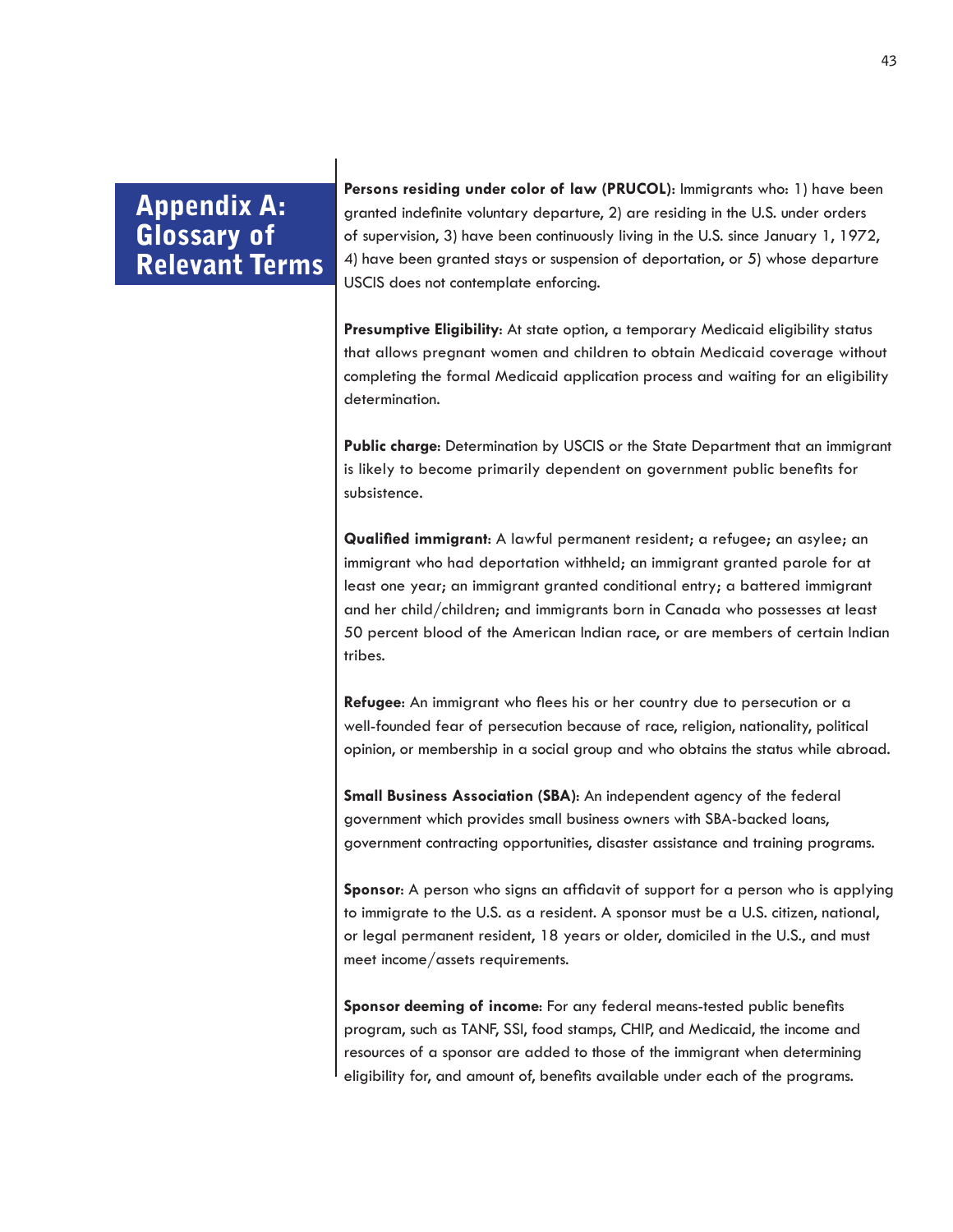**State Children's Health Insurance Program (CHIP)**: Federally funded program to enable the states to provide health insurance to uninsured, "targeted low-income" children under the age of 19 and whose family income meet statespecified guidelines.

**Supplemental Security Income (SSI)**: Federal cash assistance program primarily for senior citizens.

**Temporary Assistance for Needy Families (TANF)**: Federal cash assistance program.

**Temporary residents**: Diverse sets of foreign-born people who have been admitted to the U.S. for a temporary or indefinite period, but have not attained permanent residency (e.g., tourists, students, and people on work visas).

**Totality of circumstances test**: In making public charge determinations, USCIS and the State Department must look at the immigrant's total circumstances including his/her: 1) age, 2) health, 3) family status, 4) financial status, and 5) education and skills.

**Transitional Medical Assistance (TMA)**: Time-limited Medicaid coverage that is provided to families with children who are no longer eligible for Medicaid because of increased earnings. Families are entitled to receive the first six months of TMA, regardless of their income. They may be eligible for another six months of TMA depending on their income and compliance with certain reporting requirements.

**Undocumented immigrant**: A person who is not a U.S. citizen or national, who has entered or remained in the U.S. without proper documentation, and who does not have legal status for immigration purposes.

**United States Citizenship and Immigration Services (USCIS)**: A federal agency which oversees the implementation of the federal immigration and naturalization laws, including the immigration, exclusion, deportation, expulsion, or removal of immigrants.

**Withholding of removal (formerly withholding of deportation)**: A person who has been granted withholding of removal is eligible for the refugee exemption for benefits, even if he/she has subsequently adjusted to LPR status.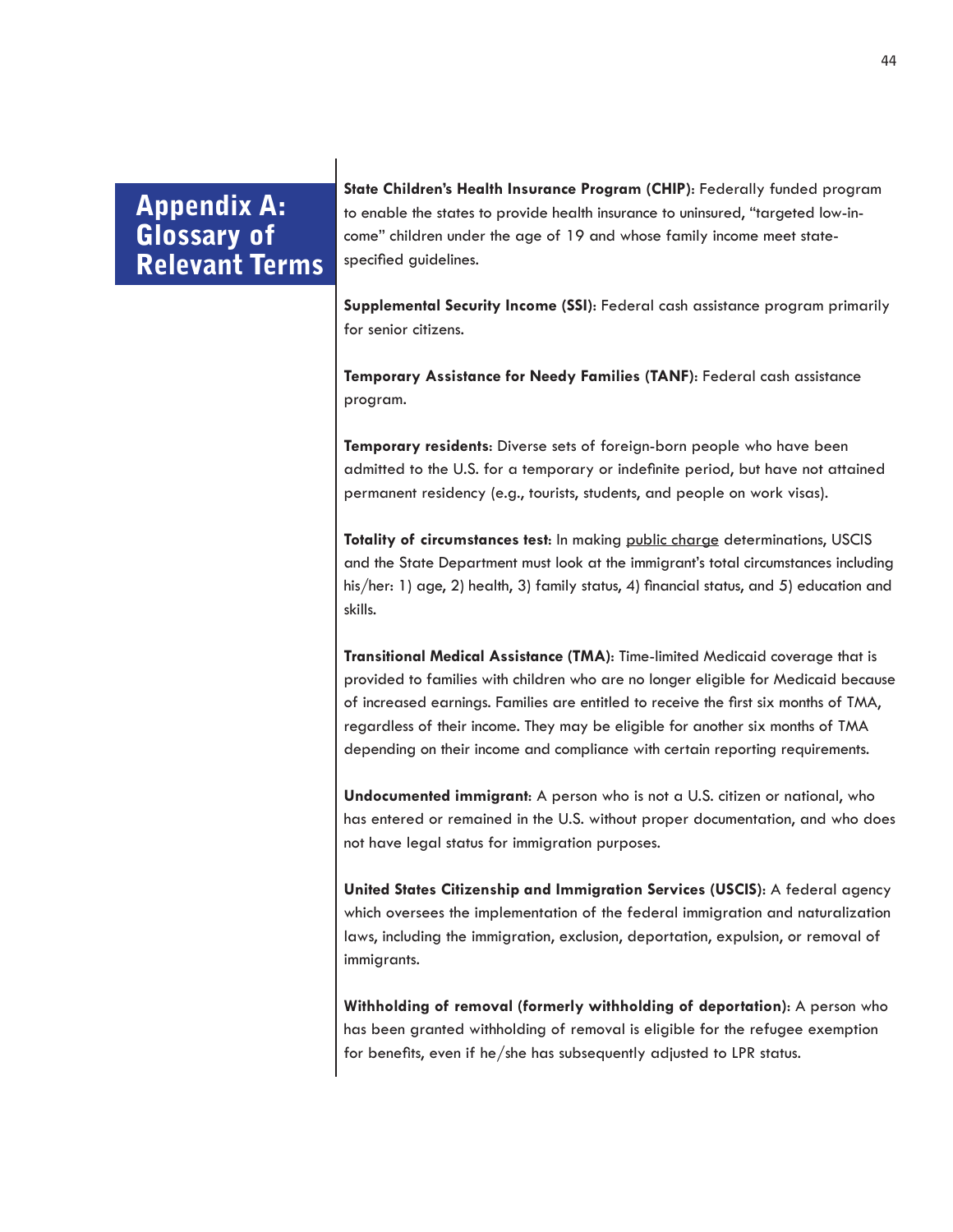### Appendix B: 2008 Federal **Poverty** Guidelines

| <b>Family size</b>                                | 125%            | 200%            |
|---------------------------------------------------|-----------------|-----------------|
| 1                                                 | $$1,083/m$ onth | $$1,733/m$ onth |
| $\mathbf 2$                                       | $$1,458/m$ onth | $$2,333/m$ onth |
| 3                                                 | $$1,833/m$ onth | $$2,933/m$ onth |
| 4                                                 | \$2,208/month   | $$3,533/m$ onth |
| 5                                                 | $$2,583/m$ onth | $$4,133/m$ onth |
| 6                                                 | \$2,958/month   | $$4,733/m$ onth |
| 7                                                 | $$3,333/m$ onth | $$5,333/m$ onth |
| 8                                                 | $$3,708/m$ onth | $$5,933/m$ onth |
| <b>Each Additional</b><br><b>Household Member</b> | Add \$375       | Add \$600       |